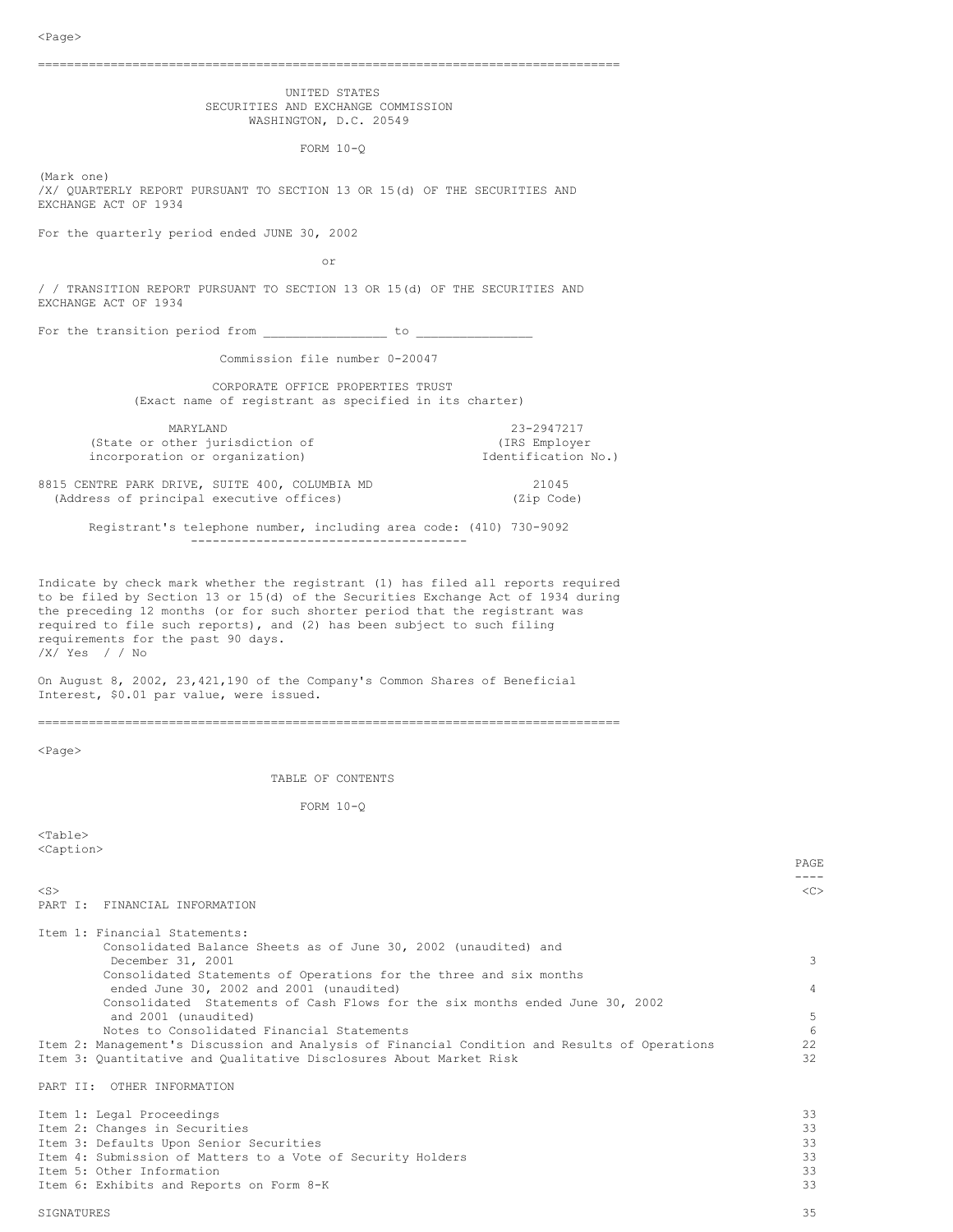$<$ Page $>$ 

PART I. FINANCIAL INFORMATION

 $\mathfrak{D}$ 

ITEM 1. FINANCIAL STATEMENTS CORPORATE OFFICE PROPERTIES TRUST AND SUBSIDIARIES CONSOLIDATED BALANCE SHEETS (DOLLARS IN THOUSANDS) <Table> <Caption> June 30, December 31, 2002 2001 ---------- -------- ----- (unaudited) <S> <C> <C> ASSETS Investment in real estate: Operating properties, net \$ 939,906 \$ 939,906 \$ 851,762 Property held for sale, net 6,016 -- Projects under construction or development 37,881 64,244 - ---------------------------------------------------------------------------------------------------------------- ------- Total commercial real estate properties, net 983,803 916,006 Investments in and advances to unconsolidated real estate joint ventures 11,508 11,508 11,047 - ---------------------------------------------------------------------------------------------------------------- ------- Investment in real estate, net extending the state of the 995,311 states of the 995,311 states of the 995,311 states of the 995,311 states of the 995,311 states of the 995,311 states of the 1995,311 states of the 1995 stat 927,053 Cash and cash equivalents 4,256 6,640 Restricted cash 6,596 4,947 Accounts receivable, net 3,953 3,805 Investments in and advances to other unconsolidated entities 2,107 2,112 Deferred rent receivable 12,636 11,447 Deferred charges, net 19,877 16,884 Prepaid and other assets 4,821 9,551 Furniture, fixtures and equipment, net 1,783 1,771 - ---------------------------------------------------------------------------------------------------------------- -------<br>TOTAL ASSETS TOTAL ASSETS  $$1,051,340$   $$51,051,340$ 984,210 - ---------------------------------------------------------------------------------------------------------------- ------- LIABILITIES AND SHAREHOLDERS' EQUITY Liabilities: Mortgage and other loans payable  $\zeta = \zeta$ 573,327 Accounts payable and accrued expenses 7,943 10,674 Rents received in advance and security deposits 5,514 6,567 Dividends and distributions payable 9,455 8,965 Fair value of derivatives 1,970 3,781 Other liabilities 873 12,193 - ---------------------------------------------------------------------------------------------------------------- ------- Total liabilities 659,253 615,507 - ---------------------------------------------------------------------------------------------------------------- ------- Minority interests:

Preferred Units in the Operating Partnership 24,367 24,367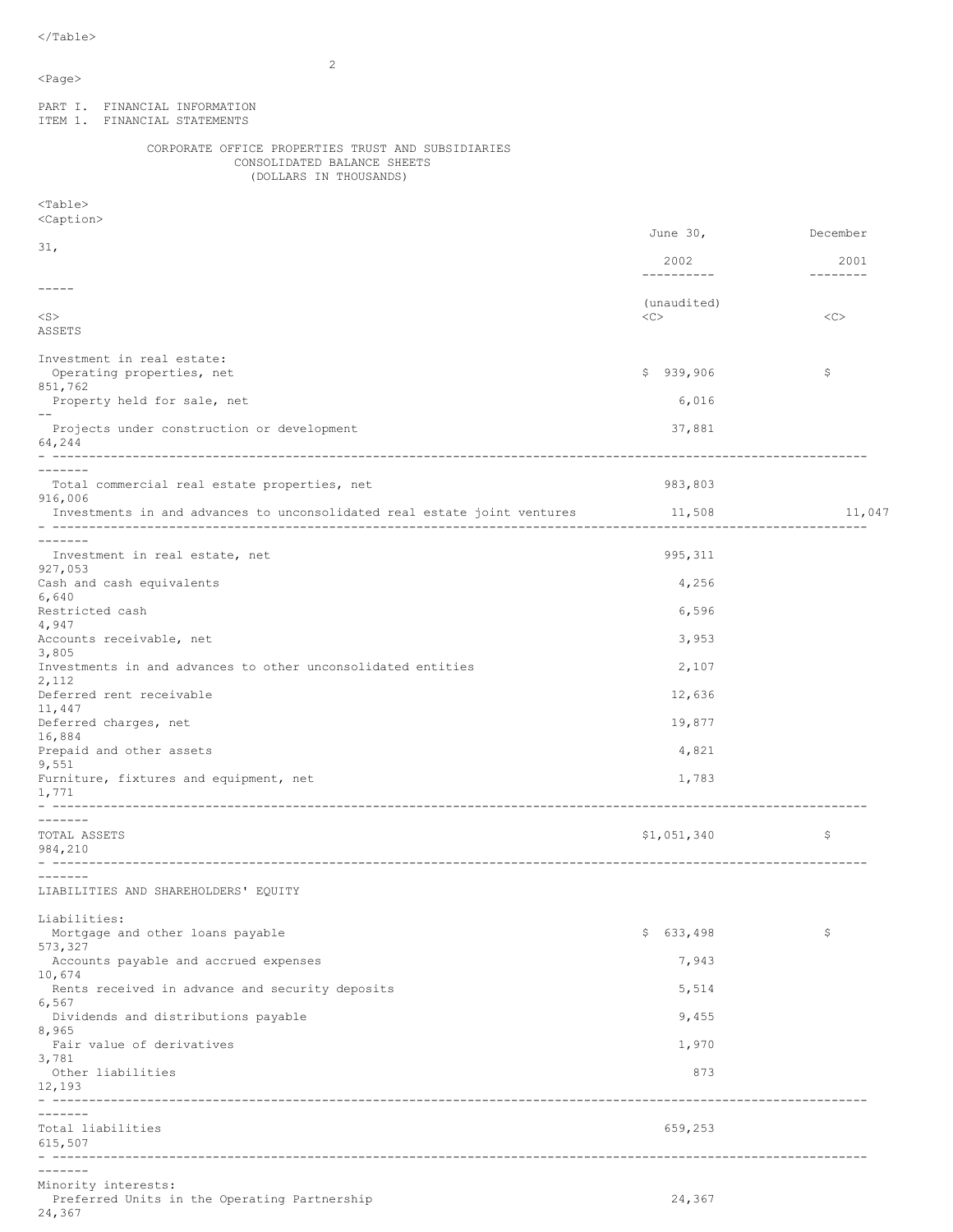| Common Units in the Operating Partnership                                                                                                                                                         |      | 79,150                                 |      |
|---------------------------------------------------------------------------------------------------------------------------------------------------------------------------------------------------|------|----------------------------------------|------|
| 80,158<br>Other consolidated entities<br>257                                                                                                                                                      |      | 229                                    |      |
|                                                                                                                                                                                                   |      |                                        |      |
| Total minority interests<br>104,782                                                                                                                                                               |      | 103,746                                |      |
|                                                                                                                                                                                                   |      |                                        |      |
| Commitments and contingencies (Note 16)<br>Shareholders' equity:<br>Preferred Shares (\$0.01 par value; 10,000,000 shares authorized;                                                             |      |                                        |      |
| 40,693 designated as Series A Convertible Preferred Shares of<br>beneficial interest (shares issued of 0 at June 30, 2002 and 1 at<br>December 31, 2001)                                          |      |                                        |      |
| 1,725,000 designated as Series B Cumulative Redeemable Preferred Shares of<br>beneficial interest (1,250,000 shares issued with an<br>aggregate liquidation preference of \$31,250)               |      | 13                                     |      |
| 13<br>544,000 designated as Series D Cumulative Convertible Redeemable Preferred<br>Shares of beneficial interest (544,000 shares issued with an aggregate<br>liquidation preference of \$13,600) |      | 5                                      |      |
| 5<br>1,265,000 designated as Series E Cumulative Redeemable Preferred Shares of<br>beneficial interest $(1,150,000$ shares issued with an aggregate<br>liquidation preference of \$28,750)        |      | 11                                     |      |
| 11<br>1,425,000 designated as Series F Cumulative Redeemable Preferred Shares of<br>beneficial interest $(1, 425, 000$ shares issued with an aggregate<br>liquidation preference of \$35,625)     |      | 14                                     |      |
| 14<br>Common Shares of beneficial interest (\$0.01 par value; 45,000,000 shares<br>authorized, shares issued of 23,402,398 at June 30, 2002 and                                                   |      |                                        |      |
| 20,814,701 at December 31, 2001)<br>208                                                                                                                                                           |      | 234                                    |      |
| Additional paid-in capital<br>285,362                                                                                                                                                             |      | 311,391                                |      |
| Cumulative distributions in excess of net income<br>(14, 502)                                                                                                                                     |      | (17, 899)                              |      |
| Value of unearned restricted Common Share grants                                                                                                                                                  |      | (2, 739)                               |      |
| (3, 275)<br>Treasury Shares, at cost (166,600 shares)                                                                                                                                             |      | (1, 415)                               |      |
| (1, 415)<br>Accumulated other comprehensive loss<br>(2, 500)                                                                                                                                      |      | (1, 274)                               |      |
|                                                                                                                                                                                                   |      |                                        |      |
| Total shareholders' equity<br>263,921                                                                                                                                                             |      | 288,341                                |      |
| TOTAL LIABILITIES AND SHAREHOLDERS' EQUITY<br>984,210<br>--------------------------------                                                                                                         |      | \$1,051,340                            | \$   |
| .<br>$\langle$ /Table>                                                                                                                                                                            |      |                                        |      |
| See accompanying notes to financial statements.                                                                                                                                                   |      |                                        |      |
| 3<br>$<$ Page $>$                                                                                                                                                                                 |      |                                        |      |
| CORPORATE OFFICE PROPERTIES TRUST AND SUBSIDIARIES<br>CONSOLIDATED STATEMENTS OF OPERATIONS<br>(DOLLARS IN THOUSANDS, EXCEPT PER SHARE DATA)<br>(UNAUDITED)                                       |      |                                        |      |
| <table><br/><caption></caption></table>                                                                                                                                                           |      |                                        |      |
| months ended,                                                                                                                                                                                     |      | For the three months ended For the six |      |
| 30 <sub>1</sub>                                                                                                                                                                                   |      | June $30l$                             | June |
| -------------                                                                                                                                                                                     |      | ------------------------------         |      |
| 2001                                                                                                                                                                                              | 2002 | 2001                                   | 2002 |
| -------------                                                                                                                                                                                     |      |                                        |      |
| $<$ S $>$<br><<                                                                                                                                                                                   | <<>  | <<>                                    | <<   |

Real Estate Operations:

Revenues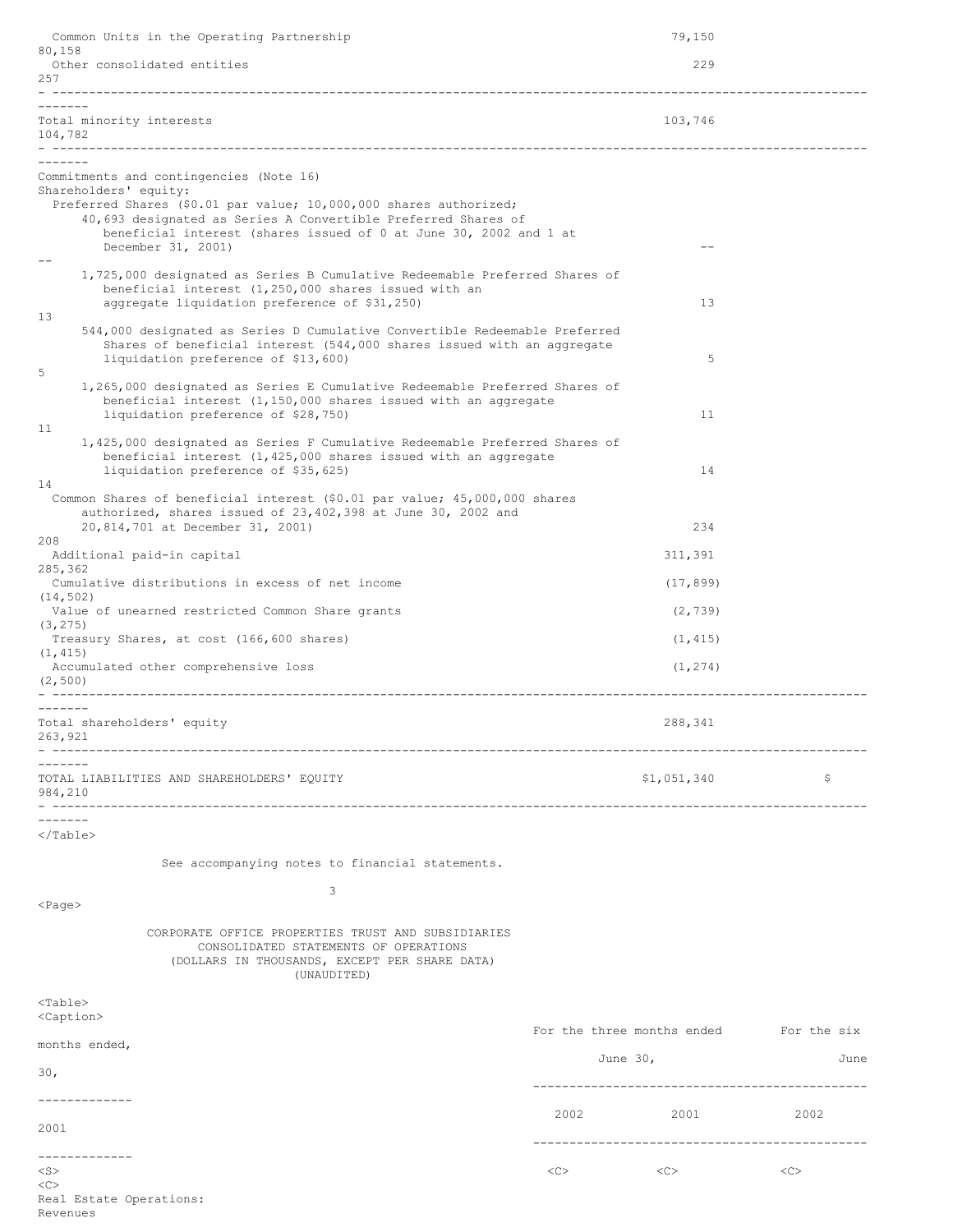| Rental revenue                                                                                                          | \$32,922 | \$25,684             | \$63,162 |
|-------------------------------------------------------------------------------------------------------------------------|----------|----------------------|----------|
| \$51,029<br>Tenant recoveries and other revenue                                                                         |          | 3,589 2,953 7,582    |          |
| 7,002                                                                                                                   |          |                      |          |
| Revenue from real estate operations                                                                                     |          | 36,511 28,637        | 70,744   |
| 58,031                                                                                                                  |          |                      |          |
|                                                                                                                         |          |                      |          |
| Expenses<br>Property operating                                                                                          | 10,268   | 8,472                | 20,368   |
| 16,848                                                                                                                  |          |                      |          |
| Interest<br>15,792                                                                                                      | 9,002    | 7,680                | 17,569   |
| Amortization of deferred financing costs<br>929                                                                         | 549      | 546                  | 1,035    |
| Depreciation and other amortization<br>9,755                                                                            |          | 6,707 4,914 13,348   |          |
|                                                                                                                         |          |                      |          |
| Expenses from real estate operations<br>43,324                                                                          |          | 26,526 21,612 52,320 |          |
|                                                                                                                         |          |                      |          |
| Earnings from real estate operations before equity in (loss)<br>income of unconsolidated real estate joint ventures     |          | 9,985 7,025 18,424   |          |
| 14,707<br>Equity in (loss) income of unconsolidated real estate joint                                                   |          |                      |          |
| ventures<br>154                                                                                                         | (22)     | 124                  | (4)      |
|                                                                                                                         |          |                      |          |
| -----------<br>Earnings from real estate operations                                                                     |          | 9,963 7,149 18,420   |          |
| 14,861                                                                                                                  |          |                      |          |
| -----------<br>Service operations                                                                                       |          |                      |          |
| Revenues                                                                                                                |          | 1,076 1,136          | 2,087    |
| 2,176<br>Expenses                                                                                                       | (1, 182) | (875)                | (2, 276) |
| (2, 244)<br>Equity in income (loss) of unconsolidated Service Companies                                                 | 2        | (118)                | (5)      |
| (118)                                                                                                                   |          |                      |          |
|                                                                                                                         |          |                      |          |
| (Losses) earnings from service operations<br>(186)                                                                      | (104)    | 143                  | (194)    |
| -------------                                                                                                           |          |                      |          |
| General and administrative expense<br>(2, 775)                                                                          | (1, 940) | (1, 329)             | (4, 110) |
|                                                                                                                         |          |                      |          |
| Income before gain on sales of real estate, minority interests,                                                         |          |                      |          |
| income taxes, discontinued operations, extraordinary item and<br>cumulative effect of accounting change                 |          | 7,919 5,963 14,116   |          |
| 11,900<br>Gain on sales of real estate                                                                                  | $--$     | 1,596                | 946      |
| 1,596                                                                                                                   |          |                      |          |
|                                                                                                                         |          |                      |          |
| Income before minority interests, income taxes, discontinued<br>operations, extraordinary item and cumulative effect of |          |                      |          |
| accounting change                                                                                                       | 7,919    | 7,559                | 15,062   |
| 13,496<br>Minority interests                                                                                            |          |                      |          |
| Common Units in the Operating Partnership<br>(3, 325)                                                                   | (1, 475) | (1, 795)             | (2, 783) |
| Preferred Units in the Operating Partnership<br>(1, 144)                                                                | (572)    | (572)                | (1, 144) |
| Other consolidated entities                                                                                             | (14)     | (58)                 | (45)     |
| (54)                                                                                                                    |          |                      |          |
| Income before income taxes, discontinued operations,                                                                    |          |                      |          |
| extraordinary item and cumulative effect of accounting change 5,858 5,134 11,090<br>8,973                               |          |                      |          |
| Income tax benefit (expense), net of minority interests                                                                 | 25       | (29)                 | 52       |
| 52<br>--------------------------                                                                                        |          |                      |          |
| Income before discontinued operations, extraordinary item and                                                           |          |                      |          |
| cumulative effect of accounting change<br>9,025                                                                         | 5,883    | 5,105                | 11,142   |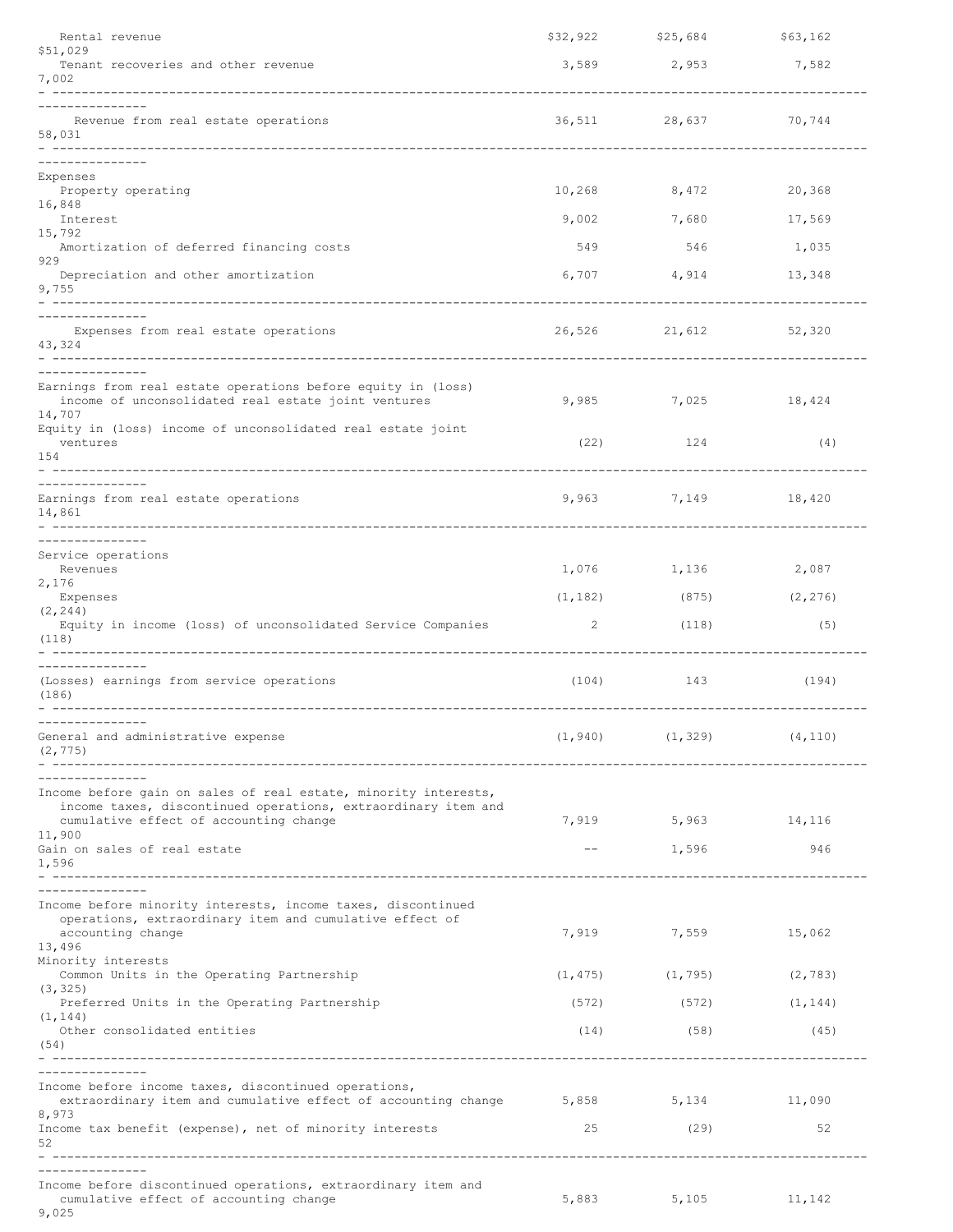| Income from discontinued operations, net of minority interests<br>92                                                                                       | 110    | 42                    | 174     |
|------------------------------------------------------------------------------------------------------------------------------------------------------------|--------|-----------------------|---------|
|                                                                                                                                                            |        |                       |         |
| Income before extraordinary item and cumulative effect of<br>accounting change<br>9,117                                                                    | 5,993  | 5,147                 | 11,316  |
| Extraordinary item-loss on early retirement of debt, net of<br>minority interests<br>(136)<br>- ------------                                               | (109)  | (66)                  | (137)   |
| Income before cumulative effect of accounting change<br>8,981                                                                                              | 5,884  | 5,081                 | 11,179  |
| Cumulative effect of accounting change, net of minority<br>interests<br>(174)                                                                              | $ -$   |                       | $ -$    |
| ---------------<br>NET INCOME                                                                                                                              | 5,884  | 5,081                 | 11,179  |
| 8,807<br>Preferred Share dividends<br>(2, 494)<br>- --------                                                                                               |        | $(2, 534)$ $(1, 613)$ | (5,067) |
| NET INCOME AVAILABLE TO COMMON SHAREHOLDERS<br>\$6,313                                                                                                     |        | $$3,350$ $$3,468$     | \$6,112 |
| ==========<br>BASIC EARNINGS PER COMMON SHARE                                                                                                              |        |                       |         |
| Income before discontinued operations, extraordinary item and<br>cumulative effect of accounting change<br>\$0.33                                          | \$0.15 | \$0.17                | \$0.28  |
| Discontinued operations                                                                                                                                    | $ -$   | 0.01                  | 0.01    |
| Extraordinary item                                                                                                                                         | $ -$   | (0.01)                | (0.01)  |
| Cumulative effect of accounting change<br>(0.01)                                                                                                           | $ -$   | $ -$                  | $-$     |
| -------------<br>Net income<br>\$0.32<br>-----------                                                                                                       | \$0.15 | \$ 0.17               | \$0.28  |
| __________<br>DILUTED EARNINGS PER COMMON SHARE<br>Income before discontinued operations, extraordinary item and<br>cumulative effect of accounting change | \$0.14 | \$0.17                | \$0.27  |
| \$0.32<br>Discontinued operations                                                                                                                          | $ -$   | $ -$                  | $ -$    |
| Extraordinary item                                                                                                                                         |        |                       |         |
| $-$<br>Cumulative effect of accounting change<br>(0.01)                                                                                                    |        |                       |         |
| Net income<br>\$0.31                                                                                                                                       | \$0.14 | \$0.17                | \$0.27  |
| ----------<br>                                                                                                                                             |        |                       |         |

  |  |  || See accompanying notes to financial statements. |  |  |  |
| $\overline{4}$  $<$ Page> |  |  |  |
| CORPORATE OFFICE PROPERTIES TRUST AND SUBSIDIARIESCONSOLIDATED STATEMENTS OF CASH FLOWS |  |  |  |
| (DOLLARS IN THOUSANDS)(UNAUDITED) |  |  |  |
| $<$ Table $>$ |  |  |  |
|  |  | For the six months ended June 30,--------------------------------- |  |
|  | 2002-------- |  | 2001---------- |
| $<$ S $>$ | << |  | << |
CASH FLOWS FROM OPERATING ACTIVITIES Adjustments to reconcile net income to net cash provided by operating activities:

 $$11,179$   $$8,807$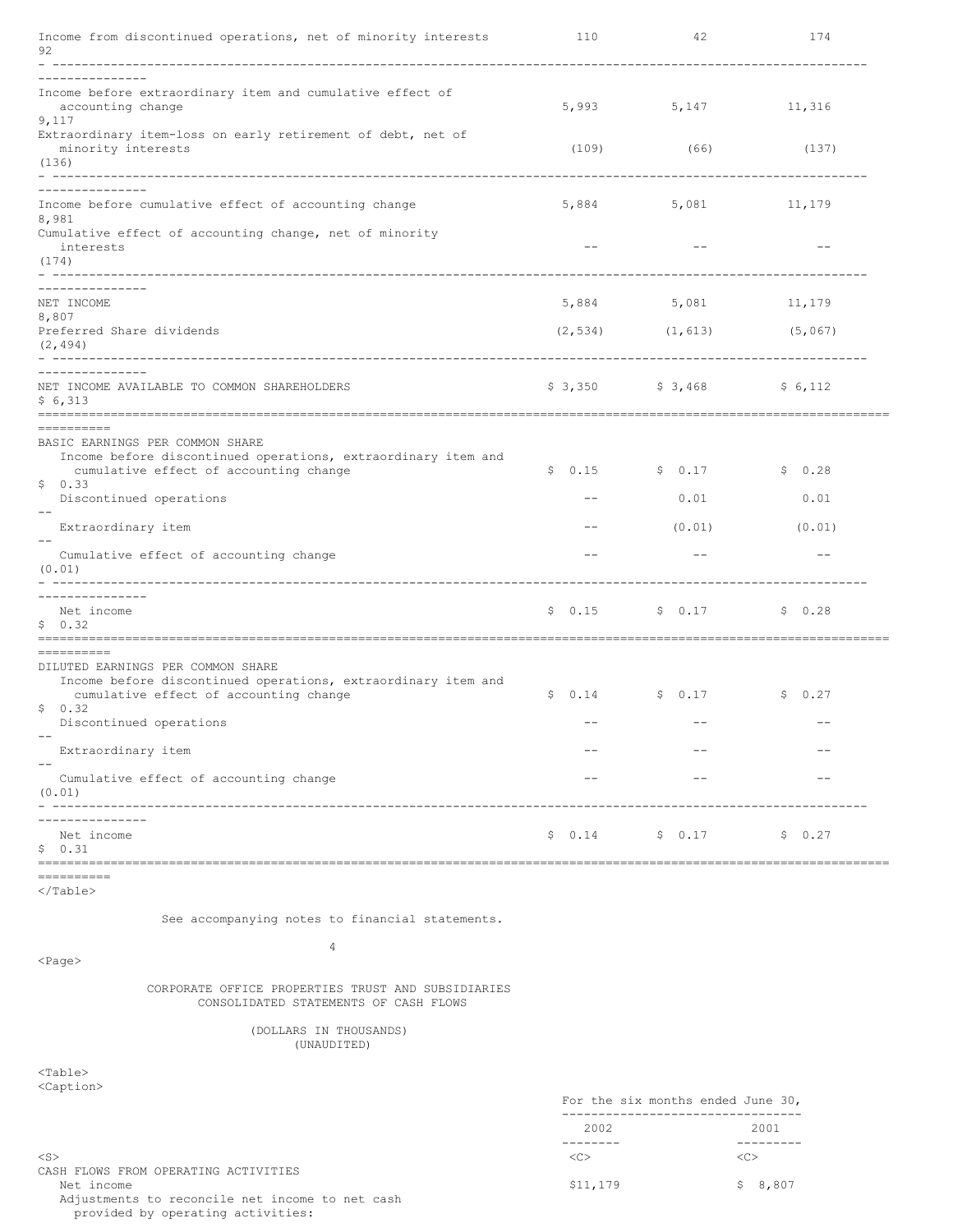| Minority interests                                           | 4,015             | 4,437      |
|--------------------------------------------------------------|-------------------|------------|
| Depreciation and other amortization                          | 13,348            | 9,755      |
| Amortization of deferred financing costs                     | 1,035             | 929        |
| Equity in loss (income) of unconsolidated entities           | 9                 | (36)       |
| Gain on sales of real estate                                 | (946)             | (1, 596)   |
| Extraordinary item - loss on early retirement of debt        | 199               | 206        |
| Cumulative effect of accounting change                       | $\qquad \qquad -$ | 263        |
| Increase in deferred rent receivable                         | (1, 189)          | (1, 477)   |
| Increase in accounts receivable, restricted cash and         |                   |            |
| prepaid and other assets                                     | 1,853             | 449        |
| (Decrease) increase in accounts payable, accrued             |                   |            |
| expenses, rents received in advance and security             |                   |            |
| deposits                                                     | (1, 742)          | 95         |
| Other                                                        | 1,435             | 1,182      |
| Net cash provided by operating activities                    | 29,196            | 23,014     |
| CASH FLOWS FROM INVESTING ACTIVITIES                         |                   |            |
| Purchases of and additions to commercial real estate         | (62, 041)         | (38, 228)  |
| properties                                                   |                   |            |
| Proceeds from sales of real estate                           | 1,345             | 3,797      |
| Investments in and advances to unconsolidated real estate    |                   |            |
| joint ventures                                               | (1, 211)          | (8, 239)   |
| Cash from acquisition of Service Companies                   | $- -$             | 568        |
| Investments in and advances to other unconsolidated entities | $- -$             | (564)      |
| Leasing commissions paid                                     | (4, 393)          | (2, 019)   |
| Increase in restricted cash, investing activities            | $- -$             | (4, 262)   |
| Decrease (increase) in advances to certain real estate joint |                   |            |
| ventures                                                     | 2,583             | (6, 235)   |
| Other                                                        | (549)             | (748)      |
| Net cash used in investing activities                        | (64, 266)         | (55, 930)  |
|                                                              |                   |            |
| CASH FLOWS FROM FINANCING ACTIVITIES                         |                   |            |
| Proceeds from mortgage and other loans payable               | 120,569           | 174,558    |
| Repayments of mortgage and other loans payable               | (80, 438)         | (165, 948) |
| Deferred financing costs paid                                | (1, 286)          | (3, 290)   |
| (Decrease) increase in other liabilities                     | (11, 320)         | 1,027      |
| Net proceeds from issuance of Preferred Shares               | $\sim$ $ -$       | 38,844     |
| Net proceeds from issuance of Common Shares                  | 24,793            | 280        |
| Dividends paid                                               | (14, 017)         | (9, 674)   |
| Distributions paid                                           | (5, 195)          | (4, 900)   |
| Other                                                        | (420)             |            |
| Net cash provided by financing activities                    | 32,686            | 30,897     |
| Net decrease in cash and cash equivalents                    | (2, 384)          | (2, 019)   |
| CASH AND CASH EQUIVALENTS                                    |                   |            |
| Beginning of period                                          | 6,640             | 4,981      |
| End of period                                                | \$4,256           | \$2,962    |

See accompanying notes to financial statements. 5

<Page>

# CORPORATE OFFICE PROPERTIES TRUST AND SUBSIDIARIES NOTES TO CONSOLIDATED FINANCIAL STATEMENTS

### (DOLLARS IN THOUSANDS, EXCEPT PER SHARE DATA) (UNAUDITED)

### 1. ORGANIZATION

Corporate Office Properties Trust ("COPT") and subsidiaries (collectively, the "Company") is a fully-integrated and self-managed real estate investment trust ("REIT"). We focus principally on the ownership, management, leasing, acquisition and development of suburban office properties located in select submarkets in the Mid-Atlantic region of the United States. COPT is qualified as a REIT as defined in the Internal Revenue Code and is the successor to a corporation organized in 1988. As of June 30, 2002, our portfolio included 108 office properties.

We conduct almost all of our operations principally through our operating partnership, Corporate Office Properties, L.P. (the "Operating Partnership"), for which we are the managing general partner. The Operating Partnership owns real estate both directly and through subsidiary partnerships and limited liability companies ("LLCs"). The Operating Partnership also owns Corporate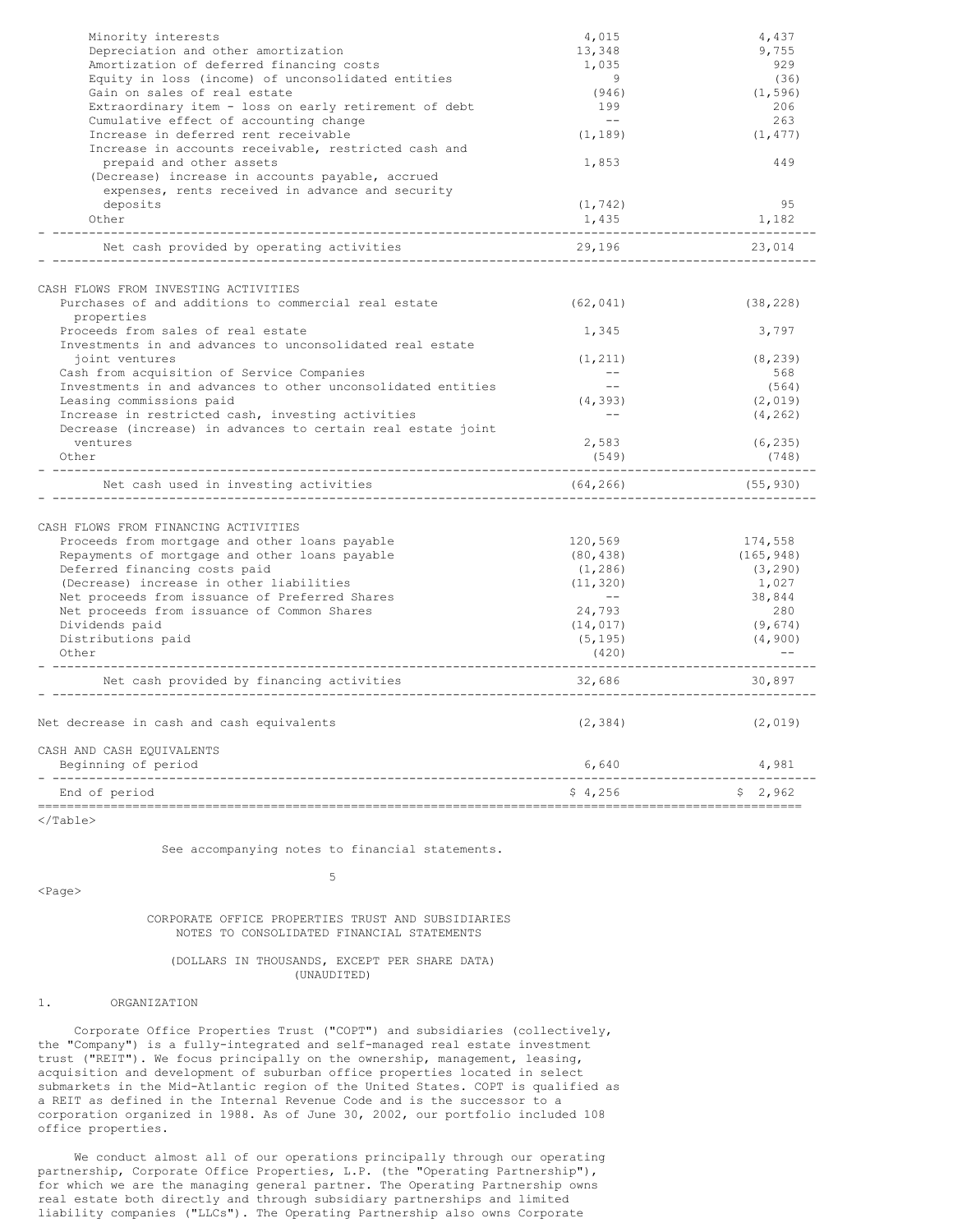Office Management, Inc. ("COMI") (together with its subsidiaries defined as the "Service Companies"). A summary of our Operating Partnership's classes of securities and the percentage of the outstanding units of each class owned by COPT as of June 30, 2002 follows:

<Table> <Caption>

|                          | % Owned by<br>COPT |
|--------------------------|--------------------|
| $<$ S>                   | < <sub></sub>      |
|                          |                    |
| Common Units             | 70%                |
| Series B Preferred Units | 100%               |
| Series C Preferred Units | 0 <sup>°</sup>     |
| Series D Preferred Units | 100%               |
| Series E Preferred Units | 100%               |
| Series F Preferred Units | 100 <sub>8</sub>   |
|                          |                    |

  |### 2. BASIS OF PRESENTATION

The accompanying unaudited interim consolidated financial statements have been prepared in accordance with the rules and regulations for reporting on Form 10-Q. Accordingly, certain information and disclosures required by accounting principles generally accepted in the United States for complete consolidated financial statements are not included herein. These interim financial statements should be read together with the financial statements and notes thereto included in our 2001 Annual Report on Form 10-K. The interim financial statements on the previous pages reflect all adjustments which we believe are necessary for the fair presentation of our financial position and results of operations for the interim periods presented. These adjustments are of a normal recurring nature. The results of operations for such interim periods are not necessarily indicative of the results for a full year.

We use three different accounting methods to report our investments in entities: the consolidation method, the equity method and the cost method.

### CONSOLIDATION METHOD

We use the consolidation method when we own most of the outstanding voting interests in an entity and can control its operations. This means the accounts of the entity are combined with our accounts. We eliminate balances and transactions between companies when we consolidate these accounts. Our consolidated financial statements include the accounts of:

 $COPT:$ 

- - the Operating Partnership and its subsidiary partnerships and LLCs; and
- Corporate Office Properties Holdings, Inc. (of which we own 100%).

6

### <Page>

### EQUITY METHOD

We use the equity method of accounting when we own an interest in an entity and can exert significant influence over the entity's operations but cannot control the entity's operations. Under the equity method, we report:

- our ownership interest in the entity's capital as an investment on our Consolidated Balance Sheets and
- our percentage share of the earnings or losses from the entity in our Consolidated Statements of Operations.

#### COST METHOD

We use the cost method of accounting when we own an interest in an entity and cannot exert significant influence over the entity's operations. Under the cost method, we report:

- the cost of our investment in the entity as an investment on our Consolidated Balance Sheets and
- distributions to us of the entity's earnings in our Consolidated Statements of Operations.

### RECLASSIFICATION

We reclassified certain amounts from the prior period to conform to the current period presentation of our consolidated financial statements. These reclassifications did not affect consolidated net income or shareholders' equity.

In the first quarter of 2002, we sold a land parcel and an interest in a real estate joint venture; the income and gains on sale derived from these assets were classified as discontinued operations in the first quarter's Form 10-Q filed with the Securities and Exchange Commission. In the Consolidated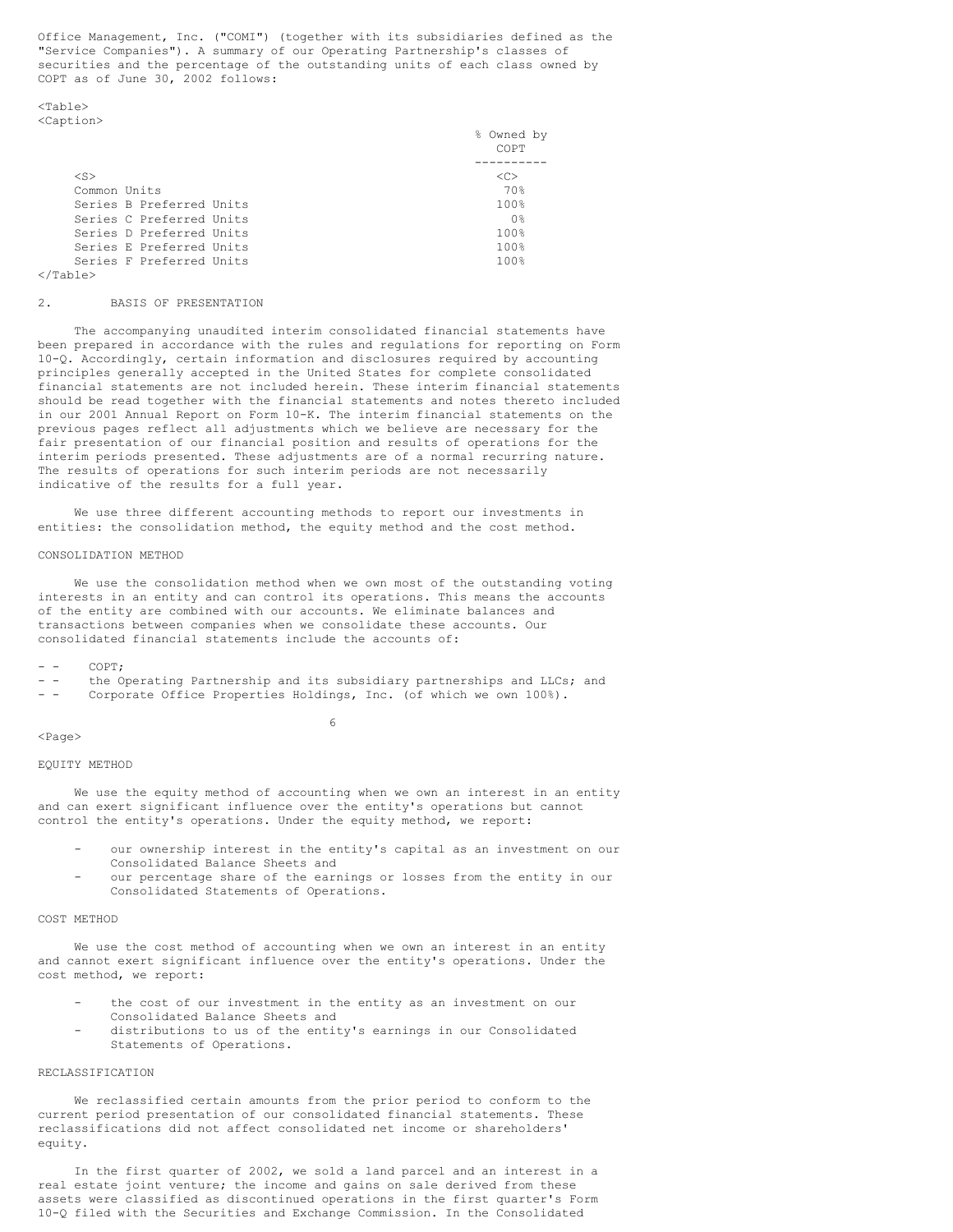Statements of Operations included herein, we reclassified the income earned from the real estate joint venture prior to its sale from the line entitled discontinued operations to the line entitled equity in (loss) income of unconsolidated real estate joint ventures; we also reclassified the gain on sales of these assets from the line entitled discontinued operations to the line entitled gain on sales of real estate. These reclassifications increased income before discontinued operations, extraordinary item and cumulative effect of accounting change by \$656 from what was originally reported but did not affect consolidated net income or earnings per share on net income available to Common Shareholder. The reclassifications were made as a result of recent interpretations of Statements of Financial Accounting Standards No. 144, "Accounting for the Impairment or Disposal of Long-Lived Assets."

### 3. SUMMARY OF SIGNIFICANT ACCOUNTING POLICIES

USE OF ESTIMATES IN THE PREPARATION OF FINANCIAL STATEMENTS

We make estimates and assumptions when preparing financial statements under generally accepted accounting principles. These estimates and assumptions affect various matters, including:

- our reported amounts of assets and liabilities in our Consolidated Balance Sheets at the dates of the financial statements;
- our disclosure of contingent assets and liabilities at the dates of the financial statements; and
- our reported amounts of revenues and expenses in our Consolidated Statements of Operations during the reporting periods.

These estimates involve judgments with respect to, among other things, future economic factors that are difficult to predict and are often beyond management's control. As a result, actual amounts could differ from these estimates.

### MINORITY INTERESTS

As discussed previously, we consolidate the accounts of our Operating Partnership and its subsidiaries into our financial statements. However, we do not own 100% of the Operating Partnership. Our Operating Partnership also does not own 11% of one of its subsidiary partnerships. In addition, COMI did not own 20% of one of its subsidiaries, Martin G. Knott and Associates, LLC, until May 31, 2002, when it acquired that remaining interest. The amounts reported for minority interests on our Consolidated Balance Sheets represent the portion of these consolidated entities' equity that we do not own. The amounts reported for minority interests on our Consolidated Statements of Operations represent the portion of these consolidated entities' net income not allocated to us.

7

#### $<$ Page $>$

#### EARNINGS PER SHARE

We present both basic and diluted earnings per Common Share ("EPS"). We compute basic EPS by dividing income available to common shareholders by the weighted-average number of Common Shares of beneficial interest ("Common Shares") outstanding during the period. Our computation of diluted EPS is similar except that:

- the denominator is increased to include the weighted-average number of potential additional Common Shares that would have been outstanding if securities that are convertible into our Common Shares were converted; and
- the numerator is adjusted to add back any convertible preferred dividends and any other changes in income or loss that would result from the assumed conversion into Common Shares.

8

### <Page>

Our computation of diluted EPS does not assume conversion of securities into our Common Shares if conversion of those securities would increase our diluted EPS in a given period. A summary of the numerator and denominator for purposes of basic and diluted EPS calculations is as follows (in thousands, except per share data):

 $<sub>Th</sub>$ </sub> <Caption>

| $-$ - $-$ - $-$ - $-$ - $-$ - $-$ - $-$ - $-$ - $-$ - $-$ - $-$ - $-$ - $-$ - $-$ - $-$ - $-$ - $-$ - $-$ - $-$ - $-$ - $-$ - $-$ - $-$ - $-$ - $-$ - $-$ - $-$ - $-$ - $-$ - $-$ - $-$ - $-$ - $-$ - $-$ - $-$ - $-$ - $-$ - | Three months ended<br>June 30, | Six months ended<br>June 30, |               |     |
|-------------------------------------------------------------------------------------------------------------------------------------------------------------------------------------------------------------------------------|--------------------------------|------------------------------|---------------|-----|
|                                                                                                                                                                                                                               |                                |                              |               |     |
| Numerator:                                                                                                                                                                                                                    | 2002                           | 2001                         | 2002          |     |
| 2001                                                                                                                                                                                                                          |                                |                              |               |     |
|                                                                                                                                                                                                                               |                                |                              |               |     |
|                                                                                                                                                                                                                               |                                |                              |               |     |
| $<$ S $>$                                                                                                                                                                                                                     | < <sub></sub>                  | < <sub></sub>                | < <sub></sub> | <<> |
| Net income available to Common Shareholders                                                                                                                                                                                   | \$3,350                        | \$3,468                      | 6,112<br>S.   | Ŝ.  |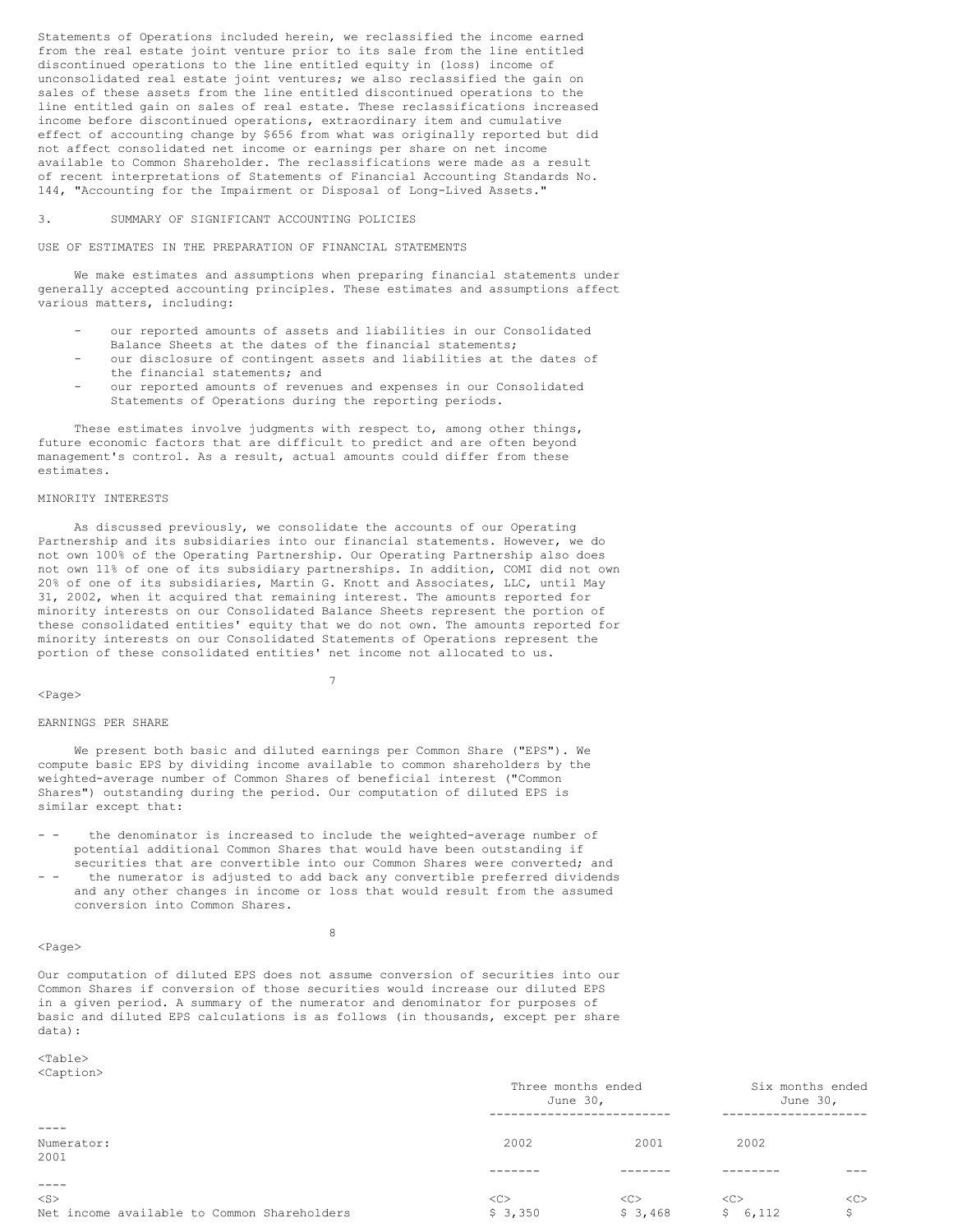| 6,313<br>Add:<br>Cumulative effect of accounting change, net                                            |                   |                                                                                                                                                                                                                                                                                                                                                                                                                                                                                 |            |    |
|---------------------------------------------------------------------------------------------------------|-------------------|---------------------------------------------------------------------------------------------------------------------------------------------------------------------------------------------------------------------------------------------------------------------------------------------------------------------------------------------------------------------------------------------------------------------------------------------------------------------------------|------------|----|
| 174<br>Add:<br>Extraordinary item, net                                                                  | 109               | 66                                                                                                                                                                                                                                                                                                                                                                                                                                                                              | 137        |    |
| 136<br>Less: Income from discontinued operations, net                                                   | (110)             | (42)                                                                                                                                                                                                                                                                                                                                                                                                                                                                            | (174)      |    |
| (92)                                                                                                    | -------           |                                                                                                                                                                                                                                                                                                                                                                                                                                                                                 |            |    |
| ----<br>Numerator for basic EPS before discontinued                                                     |                   |                                                                                                                                                                                                                                                                                                                                                                                                                                                                                 |            |    |
| operations, extraordinary item and<br>cumulative effect of accounting change                            | 3,349             | 3,492                                                                                                                                                                                                                                                                                                                                                                                                                                                                           | 6,075      |    |
| 6,531<br>Add: Series D Preferred Share dividends                                                        | 136               | 136                                                                                                                                                                                                                                                                                                                                                                                                                                                                             | 272        |    |
| 236                                                                                                     | $- - - - - - - -$ |                                                                                                                                                                                                                                                                                                                                                                                                                                                                                 |            |    |
| ----<br>Numerator for diluted EPS before discontinued                                                   |                   |                                                                                                                                                                                                                                                                                                                                                                                                                                                                                 |            |    |
| operations, extraordinary item and<br>cumulative effect of accounting change                            | 3,485             | 3,628                                                                                                                                                                                                                                                                                                                                                                                                                                                                           | 6,347      |    |
| 6,767                                                                                                   |                   |                                                                                                                                                                                                                                                                                                                                                                                                                                                                                 |            |    |
| Add: Income from discontinued operations, net<br>92                                                     | 110               | 42                                                                                                                                                                                                                                                                                                                                                                                                                                                                              | 174        |    |
| ----                                                                                                    | -------           |                                                                                                                                                                                                                                                                                                                                                                                                                                                                                 |            |    |
| Numerator for diluted EPS before extraordinary item and<br>cumulative effect of accounting change       | 3,595             | 3,670                                                                                                                                                                                                                                                                                                                                                                                                                                                                           | 6,521      |    |
| 6,859<br>Less: Extraordinary item, net                                                                  | (109)             | (66)                                                                                                                                                                                                                                                                                                                                                                                                                                                                            | (137)      |    |
| (136)                                                                                                   | ------            |                                                                                                                                                                                                                                                                                                                                                                                                                                                                                 |            |    |
| $- - - -$<br>Numerator for diluted EPS before cumulative                                                |                   |                                                                                                                                                                                                                                                                                                                                                                                                                                                                                 |            |    |
| effect of accounting change<br>6,723                                                                    | 3,486             | 3,604                                                                                                                                                                                                                                                                                                                                                                                                                                                                           | 6,384      |    |
| Cumulative effect of accounting change, net<br>Less:                                                    |                   |                                                                                                                                                                                                                                                                                                                                                                                                                                                                                 |            |    |
| (174)                                                                                                   | -------           |                                                                                                                                                                                                                                                                                                                                                                                                                                                                                 |            |    |
| ----<br>Numerator for diluted EPS on net income                                                         |                   |                                                                                                                                                                                                                                                                                                                                                                                                                                                                                 |            |    |
| available to Common Shareholders<br>6,549                                                               | \$3,486           | \$3,604                                                                                                                                                                                                                                                                                                                                                                                                                                                                         | \$6,384    | \$ |
| =======                                                                                                 | =======           | =======                                                                                                                                                                                                                                                                                                                                                                                                                                                                         | ========   |    |
| Denominator (all weighted averages):<br>Common Shares - basic                                           | 22,704            | 20,077                                                                                                                                                                                                                                                                                                                                                                                                                                                                          | 21,801     |    |
| 20,034<br>Assumed conversion of share options                                                           | 971               | 334                                                                                                                                                                                                                                                                                                                                                                                                                                                                             | 850        |    |
| 287<br>Conversion of Series D Preferred Shares                                                          | 1,197             | 1,197                                                                                                                                                                                                                                                                                                                                                                                                                                                                           | 1,197      |    |
| 1,038                                                                                                   | $- - - - - -$     |                                                                                                                                                                                                                                                                                                                                                                                                                                                                                 |            |    |
| Denominator for diluted EPS                                                                             | 24,872            | 21,608                                                                                                                                                                                                                                                                                                                                                                                                                                                                          | 23,848     |    |
| 21,359                                                                                                  | =======           |                                                                                                                                                                                                                                                                                                                                                                                                                                                                                 | ========   |    |
| =======<br>Basic EPS:                                                                                   |                   |                                                                                                                                                                                                                                                                                                                                                                                                                                                                                 |            |    |
| Income before discontinued operations, extraordinary<br>item and cumulative effect of accounting change | \$0.15            | \$0.17                                                                                                                                                                                                                                                                                                                                                                                                                                                                          | 0.28<br>Ş  | \$ |
| 0.33                                                                                                    |                   | 0.01                                                                                                                                                                                                                                                                                                                                                                                                                                                                            | 0.01       |    |
| Income from discontinued operations                                                                     |                   |                                                                                                                                                                                                                                                                                                                                                                                                                                                                                 |            |    |
| Extraordinary item                                                                                      |                   | (0.01)                                                                                                                                                                                                                                                                                                                                                                                                                                                                          | (0.01)     |    |
| Cumulative effect of accounting change<br>(0.01)                                                        |                   |                                                                                                                                                                                                                                                                                                                                                                                                                                                                                 |            |    |
|                                                                                                         |                   |                                                                                                                                                                                                                                                                                                                                                                                                                                                                                 |            |    |
| Net income available to Common Shareholders<br>0.32                                                     | 0.15<br>Ş         | 0.17<br>Ş.                                                                                                                                                                                                                                                                                                                                                                                                                                                                      | 0.28<br>Ş  | \$ |
| =======                                                                                                 | =======           | $\begin{tabular}{ll} \multicolumn{3}{c}{\textbf{m}} & \multicolumn{3}{c}{\textbf{m}} & \multicolumn{3}{c}{\textbf{m}} & \multicolumn{3}{c}{\textbf{m}} & \multicolumn{3}{c}{\textbf{m}} & \multicolumn{3}{c}{\textbf{m}} & \multicolumn{3}{c}{\textbf{m}} & \multicolumn{3}{c}{\textbf{m}} & \multicolumn{3}{c}{\textbf{m}} & \multicolumn{3}{c}{\textbf{m}} & \multicolumn{3}{c}{\textbf{m}} & \multicolumn{3}{c}{\textbf{m}} & \multicolumn{3}{c}{\textbf{m}} & \multicolumn$ | ========   |    |
| Diluted EPS:<br>Income before discontinued operations, extraordinary                                    |                   |                                                                                                                                                                                                                                                                                                                                                                                                                                                                                 |            |    |
| item and cumulative effect of accounting change<br>0.32                                                 | \$0.14            | \$0.17                                                                                                                                                                                                                                                                                                                                                                                                                                                                          | \$<br>0.27 | \$ |
| Income from discontinued operations                                                                     |                   |                                                                                                                                                                                                                                                                                                                                                                                                                                                                                 |            |    |
| Extraordinary item                                                                                      |                   |                                                                                                                                                                                                                                                                                                                                                                                                                                                                                 |            |    |
| Cumulative affect of accounting change                                                                  |                   |                                                                                                                                                                                                                                                                                                                                                                                                                                                                                 |            |    |
| (0.01)                                                                                                  | -------           | --------                                                                                                                                                                                                                                                                                                                                                                                                                                                                        |            |    |

----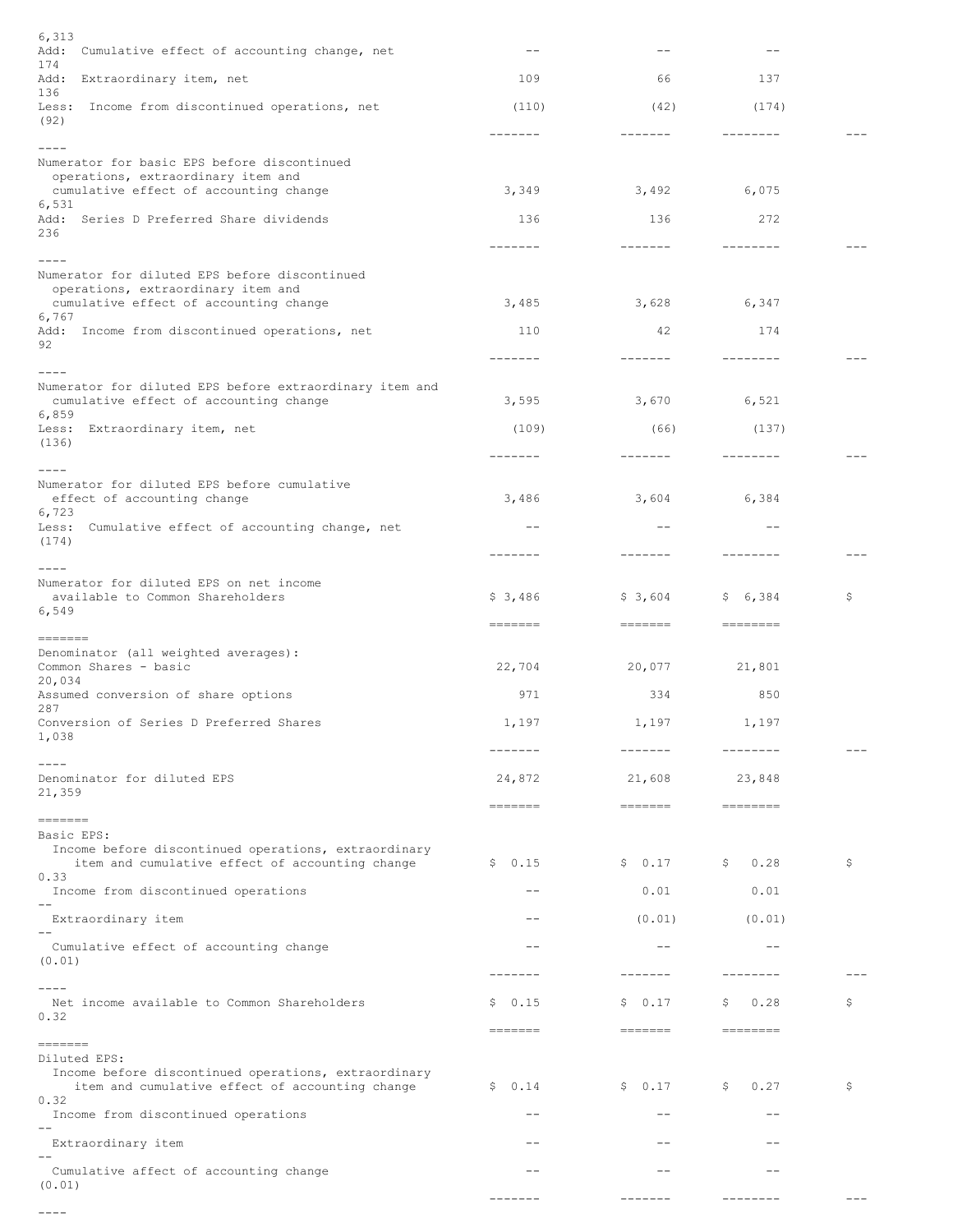|      |                                             |  | _______<br>_______ | _______<br>_______ | ______<br>________ |  |
|------|---------------------------------------------|--|--------------------|--------------------|--------------------|--|
| 0.31 |                                             |  |                    |                    |                    |  |
|      | Net income available to Common Shareholders |  | $\sim$ 0.14        | \$ 0.17            | \$ 0.27            |  |

======= </Table>

<Page>

Our diluted EPS computation assumes only conversion of share options and Series D Cumulative Convertible Redeemable Preferred Shares of beneficial interest (the "Series D Preferred Shares") because conversions of Preferred Units, Series A Convertible Preferred Shares of beneficial interest (the "Series A Preferred Shares") and Common Units would increase diluted EPS in the periods presented.

9

#### RECENT ACCOUNTING PRONOUNCEMENTS

On July 1, 2001 and January 1, 2002, we adopted Statement of Financial Accounting Standards No. 141 "Business Combinations" ("SFAS 141") and No. 142 "Goodwill and Other Intangible Assets" ("SFAS 142"), respectively. SFAS 141 requires that the purchase method of accounting be used for all business combinations initiated after June 30, 2001. The provisions of SFAS 142 require that (1) amortization of goodwill, including goodwill recorded in past business combinations, be discontinued upon adoption of this standard and (2) goodwill be tested annually for impairment and in interim periods if certain events occur indicating that the carrying value of goodwill may be impaired. After completing an evaluation of our unamortized goodwill under the provisions of SFAS 142, we concluded that our carrying value of goodwill was not impaired as of January 1, 2002 and June 30, 2002. The following table summarizes our goodwill amortization and operating results as if goodwill amortization did not occur. Basic and diluted earnings per Common Share on net income available to Common Shareholders reported on our Consolidated Statements of Operations would not have changed if goodwill amortization did not occur in the 2001 periods reported herein.

 $<$ Table $>$ 

<Caption>

|                                                                                                          |              | Three months ended<br>June $30l$        |  |                                                      |               | Six months ended<br>June $30r$          |              |         |  |
|----------------------------------------------------------------------------------------------------------|--------------|-----------------------------------------|--|------------------------------------------------------|---------------|-----------------------------------------|--------------|---------|--|
|                                                                                                          |              | 2002                                    |  | 2001                                                 |               | 2002                                    |              | 2001    |  |
| $<$ S $>$                                                                                                |              | $\langle C \rangle$ $\langle C \rangle$ |  |                                                      |               | $\langle C \rangle$ $\langle C \rangle$ |              |         |  |
| Amortization of goodwill                                                                                 | Ŝ.           |                                         |  | $\sin 44$                                            |               | $S \t - -$                              | Ŝ.           | 84      |  |
| Amortization of goodwill, net of<br>minority interests and income                                        |              |                                         |  |                                                      |               |                                         |              |         |  |
| taxes                                                                                                    | $\mathsf{S}$ |                                         |  | $\begin{array}{cc} \text{S} & \text{17} \end{array}$ | $\mathcal{S}$ |                                         | $\mathsf{S}$ | 33      |  |
| Income before extraordinary item and<br>cumulative effect of accounting                                  |              |                                         |  |                                                      |               |                                         |              |         |  |
| change, as reported                                                                                      |              | $$5,993$ $$5,147$ $$11,316$             |  |                                                      |               |                                         |              | \$9,117 |  |
| Income before extraordinary item and<br>cumulative effect of accounting<br>change, exclusive of goodwill |              |                                         |  |                                                      |               |                                         |              |         |  |
| amortization                                                                                             |              | $$5,993$ $$5,164$ $$11,316$             |  |                                                      |               |                                         |              | \$9,150 |  |
| Net income available to Common                                                                           |              |                                         |  |                                                      |               |                                         |              |         |  |
| Shareholders, as reported                                                                                |              | $$3,350$ $$3,468$ $$6,112$              |  |                                                      |               |                                         |              | \$6,313 |  |
| Net income available to Common<br>Shareholders, exclusive of                                             |              |                                         |  |                                                      |               |                                         |              |         |  |
| qoodwill amortization                                                                                    |              | $$3,350$ $$3,485$ $$6,112$              |  |                                                      |               |                                         |              | \$6,346 |  |
|                                                                                                          |              |                                         |  |                                                      |               |                                         |              |         |  |

  |  |  |  |  |  |  |  |In January 1, 2002, we adopted Statement of Financial Accounting Standards No. 144, "Accounting for the Impairment or Disposal of Long-Lived Assets" ("SFAS 144"). SFAS 144 provides new guidance on recognition of impairment losses on long-lived assets to be held and used and broadens the definition of what constitutes a discontinued operation and how the results of discontinued operations are to be measured. The primary impact of our adoption of this standard is that revenues and expenses associated with our property held for sale at June 30, 2002 are classified as discontinued operations on our Consolidated Statements of Operations for the periods reported.

In April 2002, the Financial Accounting Standards Board issued Statement of Financial Accounting Standards No. 145, "Rescission of FASB Statements No. 4, 44 and 64, Amendment of FASB Statement No. 13, and Technical Corrections" ("SFAS No. 145"). SFAS 145 generally eliminates the requirement that gains and losses from the extinguishment of debt be aggregated and, if material, classified as an extraordinary item, net of the related income tax effect. SFAS 145 also eliminates previously existing inconsistencies between the accounting for sale-leaseback transactions and certain lease modifications that have economic effects similar to that of sale-leaseback transactions. The amendment requires that lease modifications result in recognition of a gain or loss in the financial statements and, where applicable, be subject to existing accounting standards governing sales of real estate and sale-leaseback transactions. SFAS 145 is effective for us on January 1, 2003, although certain aspects of the standard are effective for transactions occurring after May 15, 2002. SFAS 145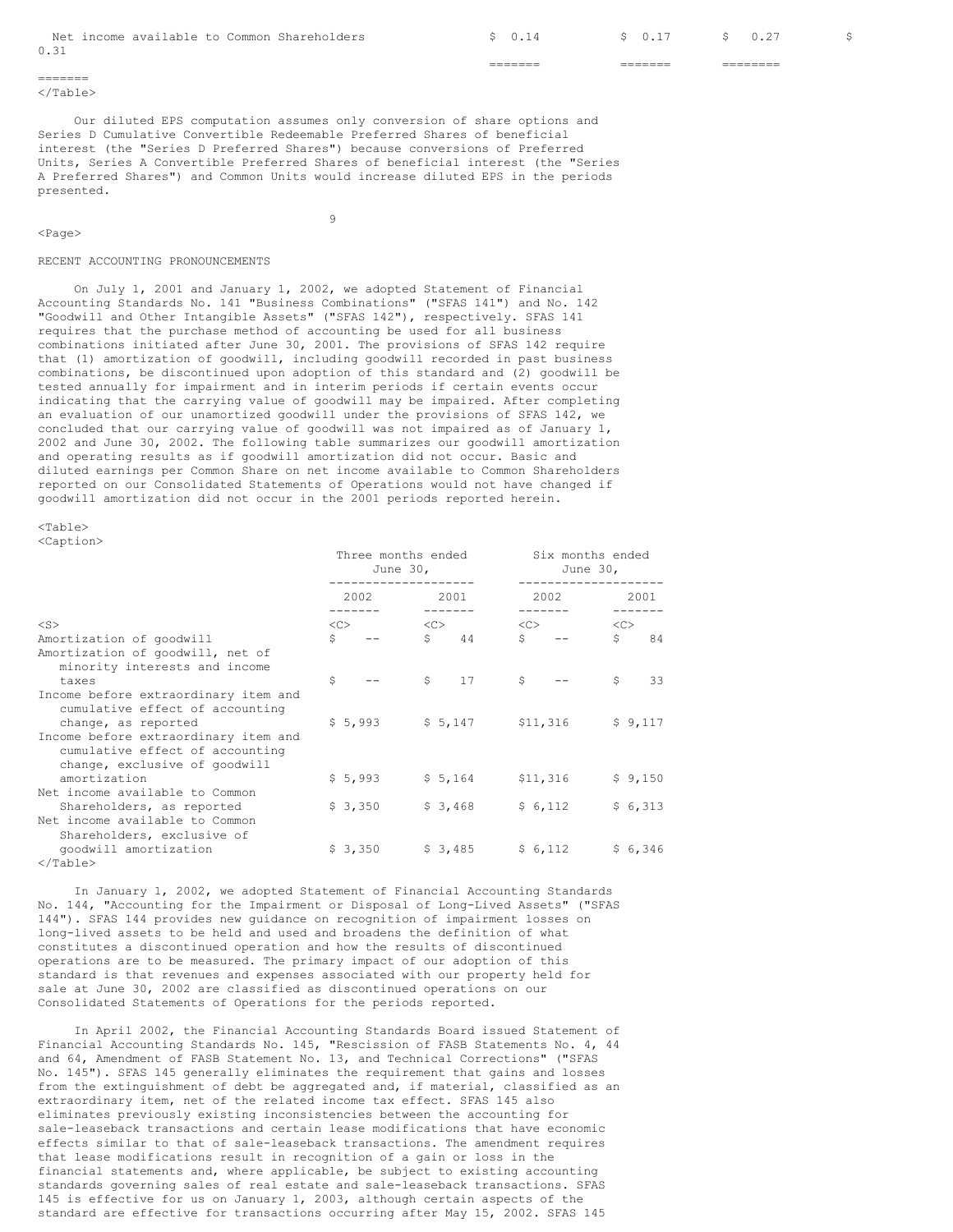also requires that gains or losses from extinguishment of debt reported as an extraordinary item in prior periods presented be reclassified upon adoption. We expect the only impact of adoption on January 1, 2003 will be the reclassification of all prior period losses on early retirement of debt from the line on the Consolidated Statements of Operations entitled "extraordinary item" to the line entitled "amortization of deferred financing costs". These reclassifications will not result in changes to net income available to Common Shareholders or basic and diluted

### <Page>

10

earnings per Common Share on net income available to Common Shareholders. The following table summarizes our early extinguishment of debt and change to the line entitled "income before extraordinary item and cumulative effect of accounting change" as if such reclassifications were made for the periods reported herein.

# $<sub>Th</sub>$ </sub>

<Caption>

|                                                                                                        | Three months ended<br>June 30, |              | Six months ended | June 30,  |
|--------------------------------------------------------------------------------------------------------|--------------------------------|--------------|------------------|-----------|
|                                                                                                        | 2002                           | 2001         | 2002             | 2001      |
| $<$ S>                                                                                                 | <<>                            | $<<$ $<$ $>$ | <<               | <<        |
| Early extinguishment of debt                                                                           | Ŝ.<br>157                      | \$<br>99     | Ŝ.<br>199        | Ŝ.<br>206 |
| Early extinguishment of debt, net of                                                                   |                                |              |                  |           |
| minority interests                                                                                     | Ŝ.<br>109                      | \$<br>66     | \$<br>137        | \$<br>136 |
| Income before extraordinary item and<br>cumulative effect of accounting                                |                                |              |                  |           |
| change, as reported                                                                                    | \$5,993                        | 5.147        | \$11,316         | \$9,117   |
| Income before extraordinary item and<br>cumulative effect of accounting<br>change, as restated for the |                                |              |                  |           |
| reclassification discussed above                                                                       | \$5,884                        | \$5.081      | \$11,179         | \$8,981   |
| $\langle$ /Table>                                                                                      |                                |              |                  |           |

#### 4. COMMERCIAL REAL ESTATE PROPERTIES

Operating properties consist of the following:

# <Table>

<Caption>

|                                | June 30,<br>2002 | December 31,<br>2001 |
|--------------------------------|------------------|----------------------|
| $<$ S>                         | < <sub></sub>    | < <sub></sub>        |
| Land                           | 177,775<br>\$    | - \$<br>164,994      |
| Buildings and improvements     | 824,726          | 738,320              |
|                                | 1,002,501        | 903, 314             |
| Less: accumulated depreciation | (62, 595)        | (51, 552)            |
|                                | 939,906          | 851,762<br>S         |
|                                |                  |                      |

### </Table>

We are under contract to sell our property located at 8815 Centre Park Drive in Columbia, Maryland at June 30, 2002. As a result, this property is classified as held for sale. The components associated with this property at June 30, 2002 include the following:

#### <Table>  $\overline{C}$ antion $\overline{C}$

| ∪aut±uii⁄ |  |  |
|-----------|--|--|
|           |  |  |

|                                | June 30,<br>2002 |
|--------------------------------|------------------|
|                                |                  |
| $<$ S $>$                      | < <sub></sub>    |
| Land                           | \$1,252          |
| Buildings and improvements     | 5,270            |
|                                |                  |
|                                | 6,522            |
| Less: accumulated depreciation | (506)            |
|                                |                  |
|                                | 6,016<br>\$      |
|                                |                  |

### $\langle$ Table $\rangle$

<Page>

We completed the sale of this property on July 18, 2002.

11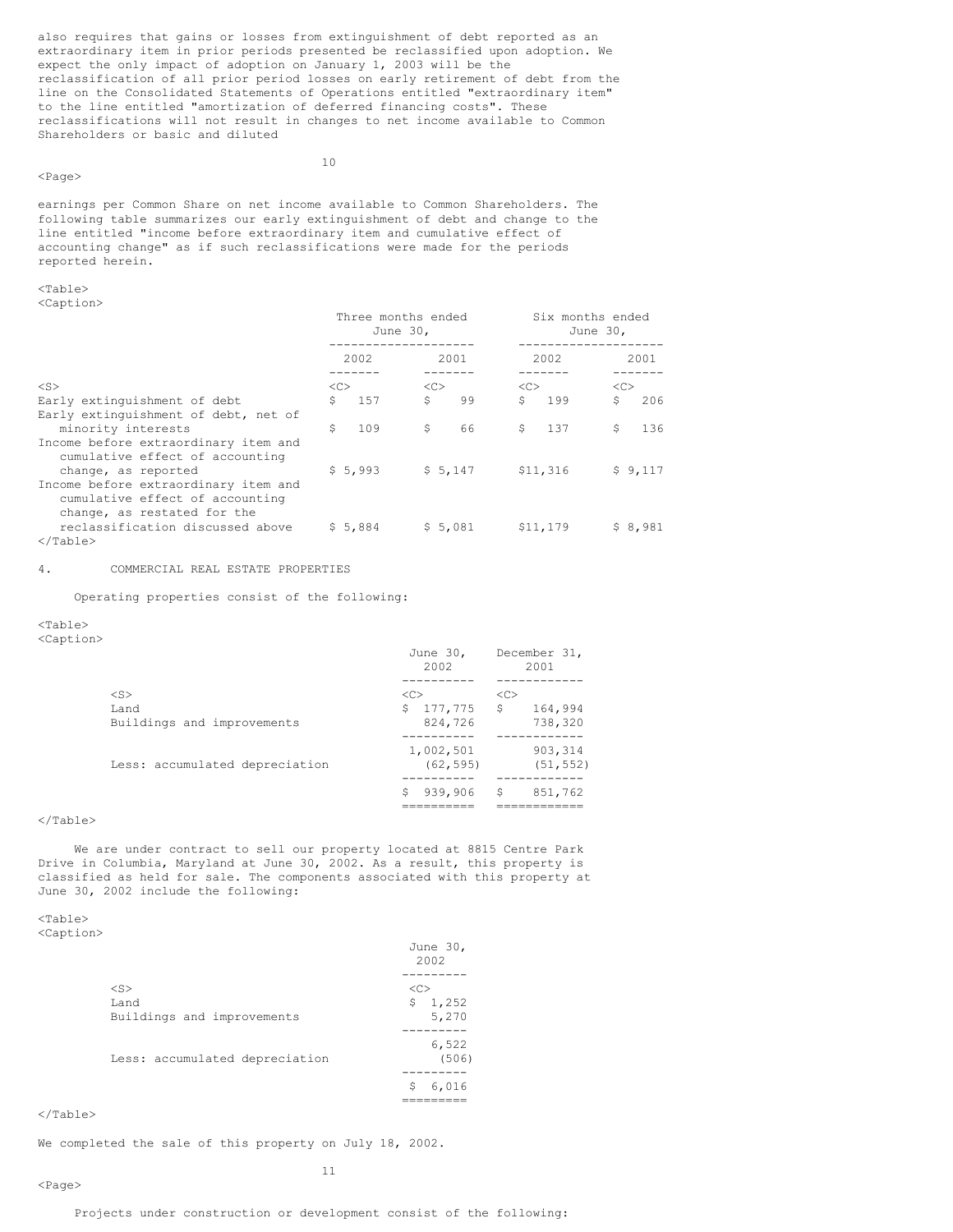|                          | June 30,<br>2002 | December 31,<br>2001 |
|--------------------------|------------------|----------------------|
|                          |                  |                      |
| $<$ S>                   | < <sub></sub>    | < <sub></sub>        |
| Land                     | \$22,891         | \$26,751             |
| Construction in progress | 14,990           | 37,493               |
|                          |                  |                      |
|                          | \$37,881         | \$64,244             |
|                          |                  |                      |

### ACQUISITIONS

We acquired the following office properties during the six months ended June 30, 2002:

# <Table>

<Caption>

| Project Name                | Location     | Date of<br>Acquisition | Number of<br>Buildings | Total<br>Rentable<br>Square Feet | Initial |
|-----------------------------|--------------|------------------------|------------------------|----------------------------------|---------|
| Cost                        |              |                        |                        |                                  |         |
|                             |              |                        |                        |                                  |         |
| $<$ S>                      | <<           | <<                     | <<                     | <<                               | <<      |
| 7320 Parkway Drive          | Hanover, MD  | 4/4/02                 |                        | 57,176                           | \$      |
| 4,957                       |              |                        |                        |                                  |         |
| Rivers 95                   | Columbia, MD | 4/4/02                 | $\overline{4}$         | 109,449                          |         |
| 11,562                      |              |                        |                        |                                  |         |
| 7000 Columbia Gateway Drive | Columbia, MD | 5/31/02                |                        | 145,806                          |         |
| 16,196                      |              |                        |                        |                                  |         |
| .                           |              |                        |                        |                                  |         |

```
</Table>
```
On January 31, 2002, we acquired a parcel of land located in Annapolis Junction, Maryland for \$3,757 from an affiliate of Constellation Real Estate, Inc. ("Constellation"). On the date of this transaction, Constellation owned 43% of our Common Shares and had the right to designate nominees for two of the eight positions on our Board of Trustees (see Note 10).

### 2002 CONSTRUCTION/DEVELOPMENT

During the six months ended June 30, 2002, we completed the construction of three office buildings totaling 279,167 square feet. The buildings are located in the Baltimore/Washington Corridor.

As of June 30, 2002, we also had construction underway on three new buildings.

### 2002 DISPOSITION

We sold a land parcel located in Hanover, Maryland for \$1,300 on March 29, 2002. We realized a gain of \$597 on the sale of this property.

### ACCOUNTING FOR CERTAIN REAL ESTATE JOINT VENTURES

Prior to 2002, we contributed parcels of land into two real estate joint ventures. In exchange for the contributions of land, we received joint venture interests and \$9,600 in cash. Each of these joint ventures constructed office buildings on the land parcels. Each of the joint ventures' operating agreements provided us with the option to acquire the joint venture partners' interests for a pre-determined purchase price over a limited period of time. In February 2002, we acquired the joint venture partner's interest in one of these joint ventures for the pre-determined purchase price of \$5,448. In June 2002, we acquired the joint venture partner's interest in the other joint venture for the pre-determined purchase price of \$6,361. For periods prior to acquiring the joint venture partners' interests, we accounted for our interests in these joint ventures as follows:

- the costs associated with these land parcels at the time of their respective contributions were reported as commercial real estate properties on our Consolidated Balance Sheets;
- the cash received from these joint ventures in connection with the land contributions was reported as other liabilities on our Consolidated Balance Sheets. These liabilities were accreted towards the pre-determined purchase price over the life of our option to acquire the joint venture partners' interests. We also reported interest expense in connection with the accretion of these liabilities;
- as construction of the buildings on these land parcels was completed and operations commenced, we reported 100% of the revenues and expenses associated with these properties on our Consolidated Statements of Operations; and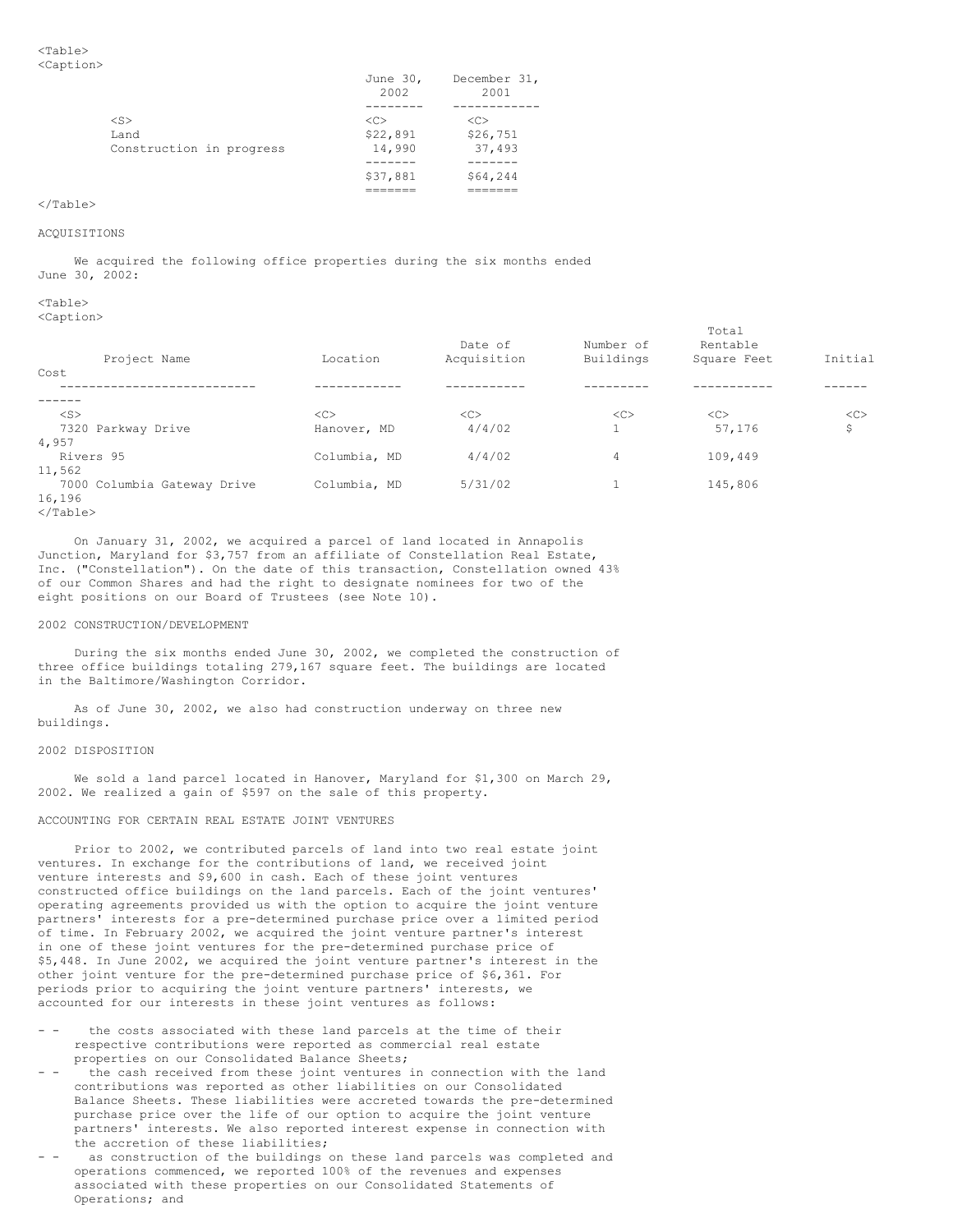- - construction costs and debt activity for these projects relating to periods after the respective land contributions were not reported by us.

12

Upon completion of these acquisitions, we began consolidating the accounts of the entities with our accounts.

5. INVESTMENTS IN AND ADVANCES TO UNCONSOLIDATED REAL ESTATE JOINT VENTURES

On February 21, 2002, we acquired the remaining 20% interest in MOR Montpelier LLC not previously owned by us and simultaneously sold the 43,785 square foot building owned by that entity, realizing a gain of \$352.

On February 21, 2002, we also acquired a 50% interest in MOR Montpelier 3 LLC, an entity developing a parcel of land located in Columbia, Maryland.

Our investments in and advances to unconsolidated real estate joint ventures are accounted for using the equity method of accounting and include the following:

### $<$ Table $>$ <Caption>

|                      | June 30,<br>2002 | December 31,<br>2001 |
|----------------------|------------------|----------------------|
| $<$ S>               | < <sub></sub>    | < <sub></sub>        |
| Gateway 67, LLC      | \$<br>4,043      | \$<br>3,904          |
| NBP 140, LLC         | 3,851(1)         | 2,885(1)             |
| Gateway 70 LLC       | 2,409            | 2,326                |
| MOR Forbes LLC       | 907              | 924                  |
| MOR Montpelier 3 LLC | 298              |                      |
| MOR Montpelier LLC   |                  | 1,008                |
|                      |                  |                      |
|                      | Ŝ<br>11,508      | \$<br>11,047         |
|                      |                  |                      |

</Table>

(1)Includes a mortgage loan receivable of \$3,113 at June 30, 2002 and \$2,640 at December 31, 2001 carrying an annual interest rate of Prime through its maturity on December 27, 2002.

We have additional commitments pertaining to our real estate joint ventures that are disclosed in Note 16.

The following table sets forth condensed combined balance sheet information for these unconsolidated real estate joint ventures:

<Table>

<Caption>

|                                                 | June 30,<br>2002  | December 31,<br>2001   |
|-------------------------------------------------|-------------------|------------------------|
| $<$ S $>$                                       | <<                | <<                     |
| Commercial real estate property<br>Other assets | \$24,574<br>861   | \$<br>27,869<br>1,566  |
| Total assets                                    | \$25,435          | 29,435<br>\$           |
| Liabilities<br>Owners' equity                   | \$15,904<br>9,531 | 18,935<br>\$<br>10,500 |
| Total liabilities and owners' equity            | \$25,435          | 29,435<br>S<br>.       |

# </Table>

### 6. ACCOUNTS RECEIVABLE

Our accounts receivable are reported net of an allowance for bad debts of \$731 at June 30, 2002 and \$723 at December 31, 2001.

13

### <Page>

7. INVESTMENTS IN AND ADVANCES TO OTHER UNCONSOLIDATED ENTITIES

Our investments in and advances to other unconsolidated entities include the following: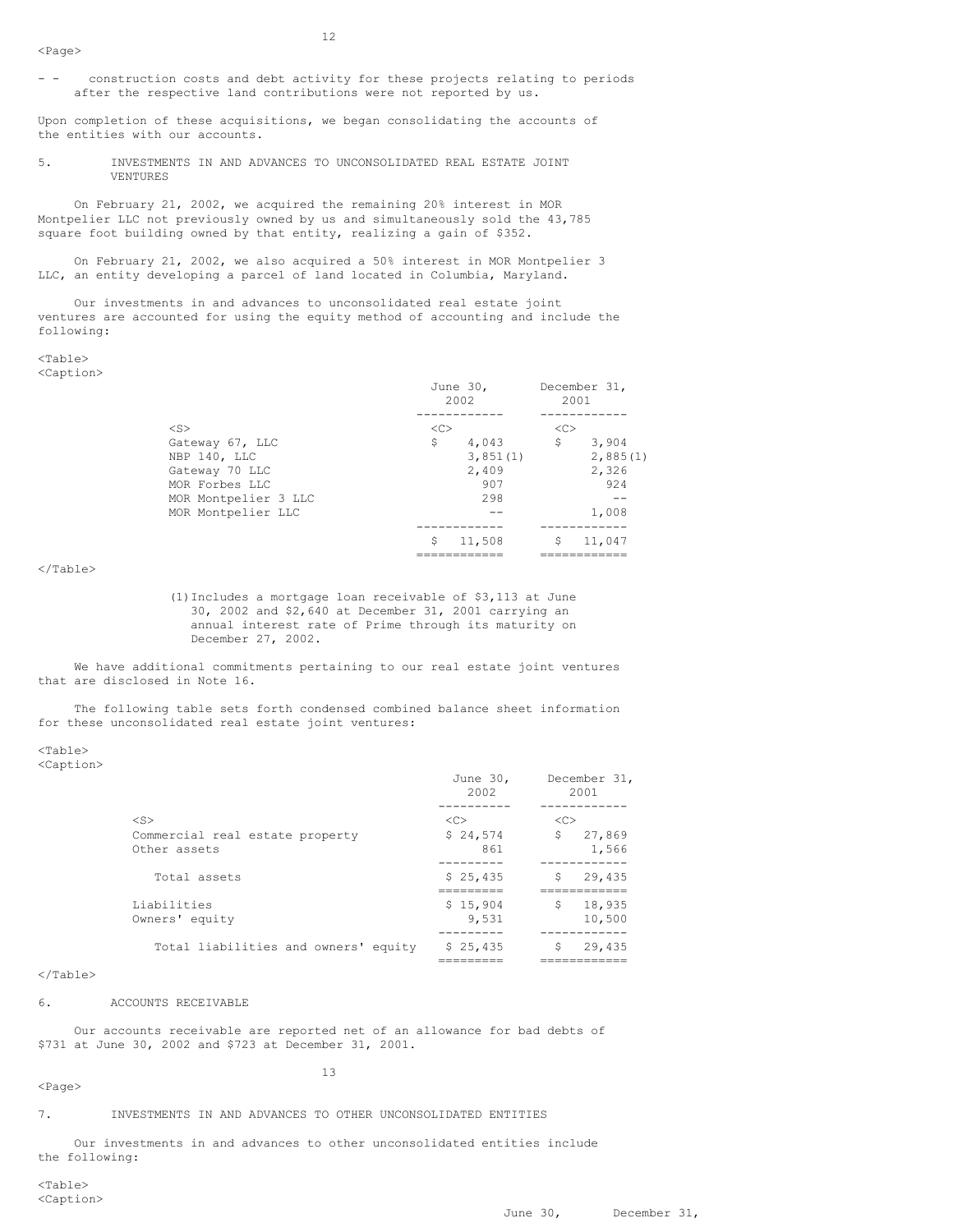|                                     | 2002                |       | 2001          |       |
|-------------------------------------|---------------------|-------|---------------|-------|
|                                     |                     |       |               |       |
| $<$ S $>$                           | $\langle C \rangle$ |       | < <sub></sub> |       |
| MediTract, LLC                      | s                   | 1,621 | Ŝ.            | 1,621 |
| Paragon Smart Technologies, LLC (1) |                     | 486   |               | 491   |
|                                     |                     |       |               |       |
| Total                               | S.                  | 2,107 | $S$ and $S$   | 2,112 |
|                                     |                     |       |               |       |

(1) Investment includes \$245 in notes receivable carrying an interest rate of 12% per annum that are payable on demand.

### 8. DEFERRED CHARGES

Deferred charges consist of the following:

<Table> <Caption>

|                              | June 30,<br>2002 | December 31,<br>2001 |
|------------------------------|------------------|----------------------|
|                              |                  |                      |
| $<$ S $>$                    | <<               | <<                   |
| Leasing costs                | S.<br>17,691     | S.<br>13,298         |
| Financing costs              | 10,777           | 9,599                |
| Goodwill                     | 1,465            | 1,320                |
| Other intangible costs       | 1.54             | 1.54                 |
|                              |                  |                      |
|                              | 30,087           | 24,371               |
| Accumulated amortization (1) | (10, 210)        | (7, 487)             |
|                              |                  |                      |
| Deferred charges, net        | 19,877<br>S.     | 16,884<br>Ŝ.         |
|                              |                  |                      |

### </Table>

(1) Includes accumulated amortization associated with other intangibles of \$147 at June 30, 2002 and \$132 at December 31, 2001.

### 9. DERIVATIVES

The following table sets forth derivative contracts we had in place and their respective fair market values ("FMV"):

# $<sub>Th</sub>$ </sub>

<Caption>

|                         |                                     |                         |                   |                    |                         | <b><i><u>LLIV</u></i></b>  |
|-------------------------|-------------------------------------|-------------------------|-------------------|--------------------|-------------------------|----------------------------|
|                         |                                     |                         |                   |                    |                         |                            |
| Nature of<br>Derivative | Notional<br>Amount<br>(in millions) | One-Month<br>LIBOR base | Effective<br>Date | Expiration<br>Date | June 30,<br>2002        | December 31,<br>2001       |
| $<$ S $>$               | < <sub></sub>                       | <<                      | <<                | < <sub></sub>      | <<>                     | < <sub></sub>              |
| Interest rate swap      | 100.0                               | 5.76%                   | 1/2/01            | 1/2/03             | \$(1, 970)              | (3, 781)<br>S.             |
| Interest rate cap       | 50.0                                | 7.70%                   | 5/25/00           | 5/31/02            | --                      | --                         |
|                         |                                     |                         |                   |                    |                         |                            |
| Total                   |                                     |                         |                   |                    | \$(1, 970)<br>========= | (3, 781)<br>S<br>========= |

FMV

### </Table>

We designated each of these derivatives as cash flow hedges. At June 30, 2002, the interest rate swap is effective. During the six months ended June 30, 2002, we decreased the negative balance in the accumulated other comprehensive loss component of shareholders' equity ("AOCL") and increased minority interests in total by \$1,813 to recognize the increase in the fair value of the interest rate swap during that period. Over time, the unrealized loss held in AOCL and minority interests associated with our interest rate swap will be reclassified to earnings. Within the next six months, we expect to reclassify to earnings an estimated \$2.0 million of the balances held in AOCL and minority interests.

# 10. SHAREHOLDERS' EQUITY

On March 5, 2002, we participated in an offering of 10,961,000 Common Shares to the public at a price of \$12.04 per share; Constellation was the owner of 8,876,172 of these shares and 2,084,828 of these shares were newly issued by us. With the completion of this transaction, Constellation, which had been our largest Common

### <Page>

shareholder, is no longer a shareholder. We contributed the net proceeds from the sale of the newly-issued shares to our Operating Partnership in exchange for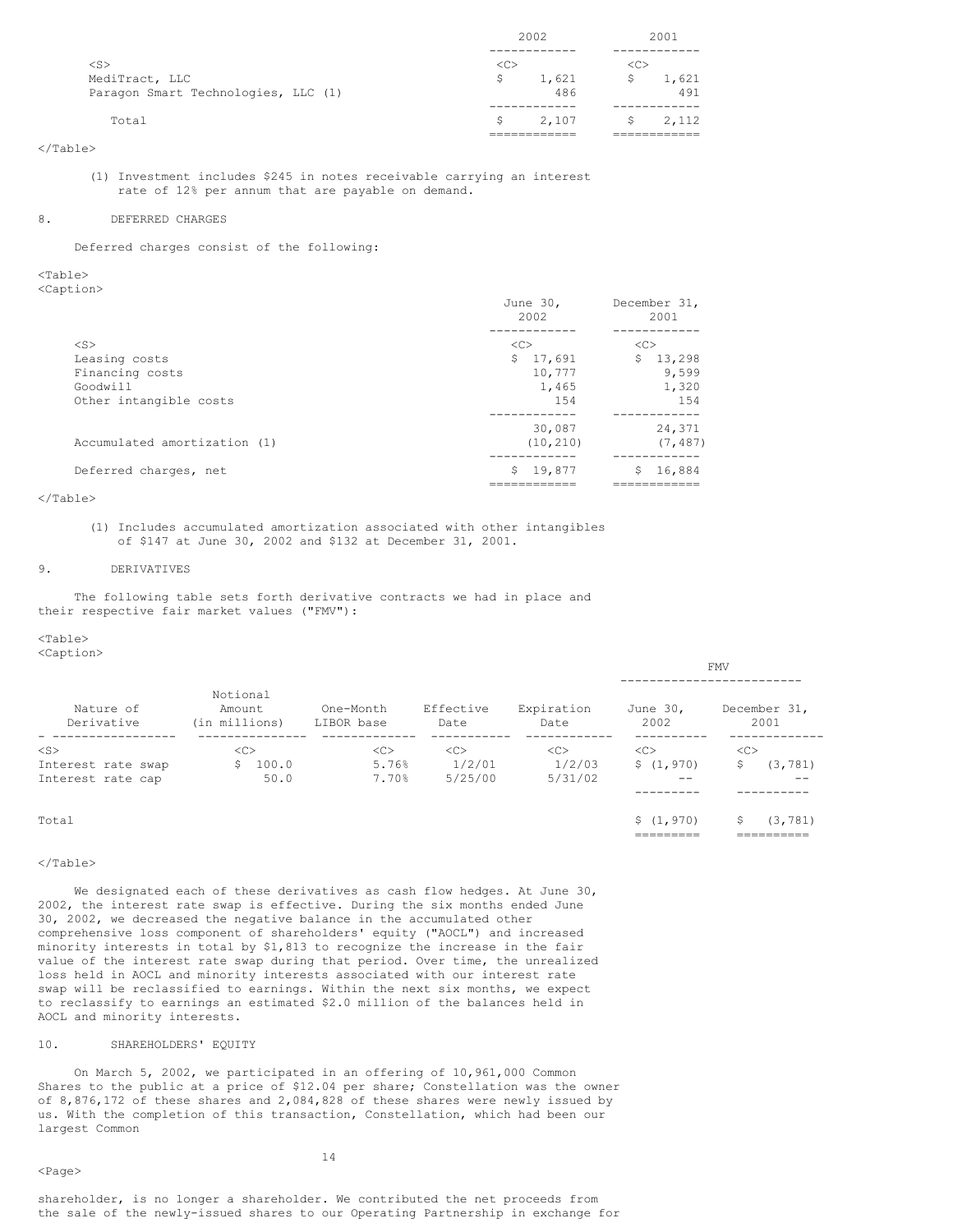### 2,084,828 Common Units.

Also on March 5, 2002, Constellation converted its one remaining series A Preferred Share into 1.8748 Common Shares. As holder of the Series A Preferred Share, Constellation had the right to nominate two members for election to our Board of Trustees; with the conversion of its Series A Preferred Share into Common Shares, Constellation no longer has that right. Constellation sold one of these Common Shares and we redeemed the fractional share.

On December 16, 1999, we issued 471,875 Common Shares subject to forfeiture restrictions to certain officers; we issued an additional 12,500 Common Shares to an officer in 2000 that were subject to the same restrictions. The forfeiture restrictions of specified percentages of these shares lapse annually through 2004 provided that the officers remain employed by us and we attain defined earnings or shareholder return growth targets. These shares may not be sold, transferred or encumbered while the forfeiture restrictions are in place. Forfeiture restrictions lapsed on 72,659 of these shares in 2002.

During the six months ended June 30, 2002, 329,142 Common Units in our Operating Partnership were converted into Common Shares on the basis of one Common Share for each Common Unit.

We issued 173,726 Common Shares in connection with the exercise of share options during the six months ended June 30, 2002.

A summary of the activity in the accumulated other comprehensive loss component of shareholders' equity for the six months ended June 30, 2002 follows:

# <Table>

| $\langle S \rangle$                                                       | <c></c>  |
|---------------------------------------------------------------------------|----------|
| Balance, December 31, 2001                                                | \$2,500  |
| Unrealized gain on interest rate swap for the six months ended June $30r$ |          |
| 2002, net of minority interests                                           | (1, 226) |
|                                                                           |          |
| Balance, June 30, 2002                                                    | \$1,274  |
|                                                                           |          |

### </Table>

The components of comprehensive income for the three and six month ended June 30, 2002 and 2001 follow:

# <Table>

<Caption>

|                                                                                                      | Three months ended<br>June $30r$ |                   | Six months ended<br>June $301$ |             |
|------------------------------------------------------------------------------------------------------|----------------------------------|-------------------|--------------------------------|-------------|
|                                                                                                      | 2002                             | 2001              | 2002                           | 2001        |
| $\qquad \qquad -$                                                                                    |                                  |                   |                                |             |
| $<$ S $>$                                                                                            | <<                               | $<<$ C $>$        | <<                             | <<          |
| Net income                                                                                           |                                  | $$5,884$ $$5,081$ | \$11,179                       | \$          |
| 8,807                                                                                                |                                  |                   |                                |             |
| Unrealized gain (loss) on interest rate swap, net of<br>minority interests                           | 518                              | (157)             | 1,226                          |             |
| (1, 312)                                                                                             |                                  |                   |                                |             |
| Cumulative effect adjustment on January 1, 2001 for<br>unrealized loss on interest rate swap, net of |                                  |                   |                                |             |
| minority interests                                                                                   |                                  |                   |                                |             |
| (163)                                                                                                |                                  |                   |                                |             |
|                                                                                                      |                                  |                   |                                |             |
|                                                                                                      |                                  |                   |                                |             |
| Comprehensive net income                                                                             | \$6,402                          | \$4,924           | \$12,405                       | 7,332<br>\$ |
|                                                                                                      |                                  |                   |                                |             |

# $\langle$ Table $\rangle$

15

### <Page>

11. DIVIDENDS AND DISTRIBUTIONS

The following summarizes our dividends and distributions for the six months ended June 30, 2002:

 $<$ Table $>$ <Caption>

|                            | Record Date       | Payable Date     | Dividend/<br>Distribution<br>Per<br>Share/Unit | Total<br>Dividend/<br>Distribution |
|----------------------------|-------------------|------------------|------------------------------------------------|------------------------------------|
| $<$ S>                     | < <sub></sub>     | < <sub></sub>    | <<>                                            | < <sub></sub>                      |
| Series B Preferred Shares: |                   |                  |                                                |                                    |
| Fourth Ouarter 2001        | December 31, 2001 | January 15, 2002 | 0.625                                          | 781                                |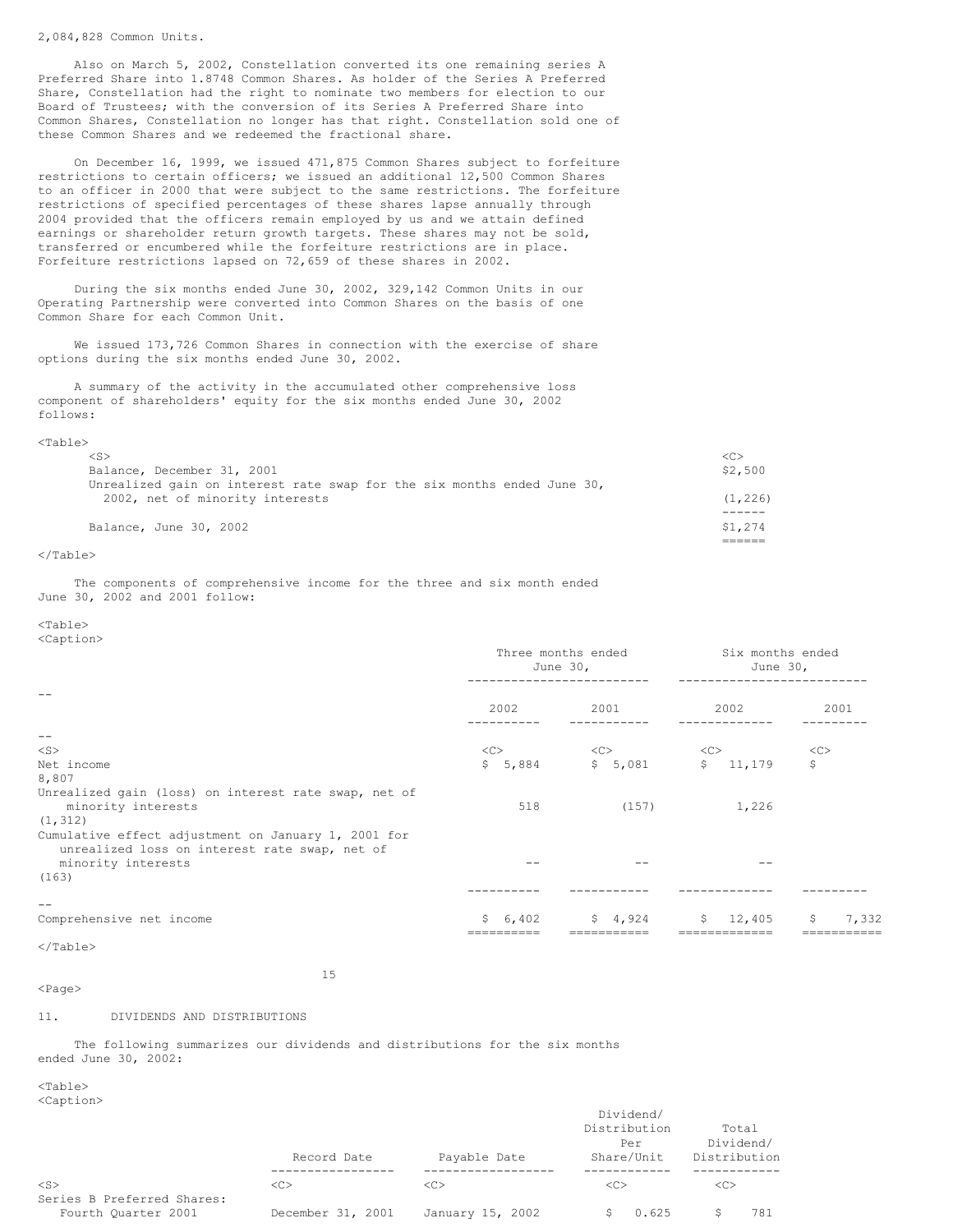| First Quarter 2002<br>Second Quarter 2002                                                              | March 29, 2002<br>June 28, 2002                      | April 15, 2002<br>July 15, 2002                     | \$.<br>Š.      | 0.625<br>0.625                   | \$<br>\$                     | 781<br>781                |
|--------------------------------------------------------------------------------------------------------|------------------------------------------------------|-----------------------------------------------------|----------------|----------------------------------|------------------------------|---------------------------|
| Series D Preferred Shares:<br>Fourth Ouarter 2001<br>First Quarter 2002<br>Second Quarter 2002         | December 31, 2001<br>March 29, 2002<br>June 28, 2002 | January 15, 2002<br>April 15, 2002<br>July 15, 2002 | \$<br>\$       | 0.25<br>0.25<br>0.25             | \$<br>\$<br>Ŝ.               | 136<br>136<br>136         |
| Series E Preferred Shares:<br>Fourth Ouarter 2001<br>First Ouarter 2002<br>Second Quarter 2002         | December 31, 2001<br>March 29, 2002<br>June 28, 2002 | January 15, 2002<br>April 15, 2002<br>July 15, 2002 | S              | \$0.6406<br>\$0.6406<br>0.6406   | \$<br>\$<br>Ŝ.               | 737<br>737<br>737         |
| Series F Preferred Shares:<br>Fourth Ouarter 2001<br>First Quarter 2002<br>Second Ouarter 2002         | December 31, 2001<br>March 29, 2002<br>June 28, 2002 | January 15, 2002<br>April 15, 2002<br>July 15, 2002 |                | \$0.6172<br>\$0.6172<br>\$0.6172 | Ş.<br>\$<br>Ŝ.               | 880<br>880<br>880         |
| Common Shares:<br>Fourth Ouarter 2001<br>First Quarter 2002<br>Second Quarter 2002                     | December 31, 2001<br>March 29, 2002<br>June 28, 2002 | January 15, 2002<br>April 15, 2002<br>July 15, 2002 | \$<br>\$<br>Ŝ. | 0.21<br>0.21<br>0.21             | $\ddot{\mathsf{S}}$<br>S     | \$4,245<br>4,706<br>4,803 |
| Series C Preferred Units:<br>Fourth Ouarter 2001<br>First Quarter 2002<br>Second Quarter 2002          | December 31, 2001<br>March 29, 2002<br>June 28, 2002 | January 15, 2002<br>April 15, 2002<br>July 15, 2202 |                | \$0.5625<br>\$0.5625<br>\$0.5625 | \$<br>\$<br>\$               | 572<br>572<br>572         |
| Common Units:<br>Fourth Ouarter 2001<br>First Ouarter 2002<br>Second Quarter 2002<br>$\langle$ /Table> | December 31, 2001<br>March 29, 2002<br>June 28, 2002 | January 15, 2002<br>April 15, 2002<br>July 15, 2002 | \$<br>\$<br>Š. | 0.21<br>0.21<br>0.21             | $\mathsf{S}$<br>$\mathsf{S}$ | \$2,018<br>2,018<br>1,948 |

<Page>

12. SUPPLEMENTAL INFORMATION TO CONSOLIDATED STATEMENTS OF CASH FLOWS

16

<Table> <Caption>

|                                                                                                                                                                                                                                                                                                                                                                                                                                                                                                             |          | June 30,                                                                                                                                                                                                                                                                                                         | For the six months ended |                                                                                                                                    |  |  |
|-------------------------------------------------------------------------------------------------------------------------------------------------------------------------------------------------------------------------------------------------------------------------------------------------------------------------------------------------------------------------------------------------------------------------------------------------------------------------------------------------------------|----------|------------------------------------------------------------------------------------------------------------------------------------------------------------------------------------------------------------------------------------------------------------------------------------------------------------------|--------------------------|------------------------------------------------------------------------------------------------------------------------------------|--|--|
|                                                                                                                                                                                                                                                                                                                                                                                                                                                                                                             |          | 2002                                                                                                                                                                                                                                                                                                             | 2001<br>------------     |                                                                                                                                    |  |  |
| $<$ S $>$<br>Supplemental schedule of non-cash investing and financing<br>activities:                                                                                                                                                                                                                                                                                                                                                                                                                       | $<<$ $>$ |                                                                                                                                                                                                                                                                                                                  | $\langle C \rangle$      |                                                                                                                                    |  |  |
| Debt assumed in connection with acquisitions of real<br>estate                                                                                                                                                                                                                                                                                                                                                                                                                                              |          | $$20,040$ \$<br>------------                                                                                                                                                                                                                                                                                     |                          | ============                                                                                                                       |  |  |
| Debt repaid in connection with sales of real estate                                                                                                                                                                                                                                                                                                                                                                                                                                                         | \$       | and the contract of the contract of                                                                                                                                                                                                                                                                              | Ş.                       | 7,000                                                                                                                              |  |  |
| Note receivable assumed upon sale of real estate                                                                                                                                                                                                                                                                                                                                                                                                                                                            | Ş.       | ============<br>1,040<br>============                                                                                                                                                                                                                                                                            | \$                       | ============                                                                                                                       |  |  |
| Decrease in accrued capital improvements                                                                                                                                                                                                                                                                                                                                                                                                                                                                    | \$       | 2,042<br>============                                                                                                                                                                                                                                                                                            | \$                       | ============<br>855<br>------------                                                                                                |  |  |
| Reclassification of other liabilities from projects under<br>construction or development                                                                                                                                                                                                                                                                                                                                                                                                                    |          | $\mathsf{S}$ and $\mathsf{S}$ and $\mathsf{S}$ are $\mathsf{S}$ and $\mathsf{S}$ are $\mathsf{S}$ and $\mathsf{S}$ are $\mathsf{S}$ and $\mathsf{S}$ are $\mathsf{S}$ and $\mathsf{S}$ are $\mathsf{S}$ and $\mathsf{S}$ are $\mathsf{S}$ and $\mathsf{S}$ are $\mathsf{S}$ and $\mathsf{S}$ are<br>============ |                          | \$9,600<br>============                                                                                                            |  |  |
| Acquisition of Service Companies:<br>Investments in and advances to other unconsolidated<br>entities<br>Restricted cash<br>Accounts receivable, net<br>Deferred costs, net<br>Prepaid and other assets<br>Furniture, fixtures and equipment, net<br>Mortgage and other loans payable<br>Accounts payable and accrued expenses<br>Rents received in advance and security deposits<br>Other liabilities<br>Minority interest<br>Cash from acquisition of Service Companies<br>Dividends/distributions payable | \$<br>\$ | ============<br>9,455                                                                                                                                                                                                                                                                                            | S.<br>S<br>Ş.            | (4, 529)<br>$-5$<br>2,005<br>1,537<br>1,033<br>1,603<br>(40)<br>(2, 106)<br>(20)<br>(10)<br>(46)<br>(568)<br>============<br>7,918 |  |  |
| Book value of derivatives reclassified from deferred                                                                                                                                                                                                                                                                                                                                                                                                                                                        |          | -------------                                                                                                                                                                                                                                                                                                    |                          | -------------                                                                                                                      |  |  |
| costs, net to fair value of derivatives                                                                                                                                                                                                                                                                                                                                                                                                                                                                     | \$       | $- -$<br>------------                                                                                                                                                                                                                                                                                            | S                        | 268<br>------------                                                                                                                |  |  |

Increase (decrease) in fair value of derivatives applied to accumulated other comprehensive loss and minority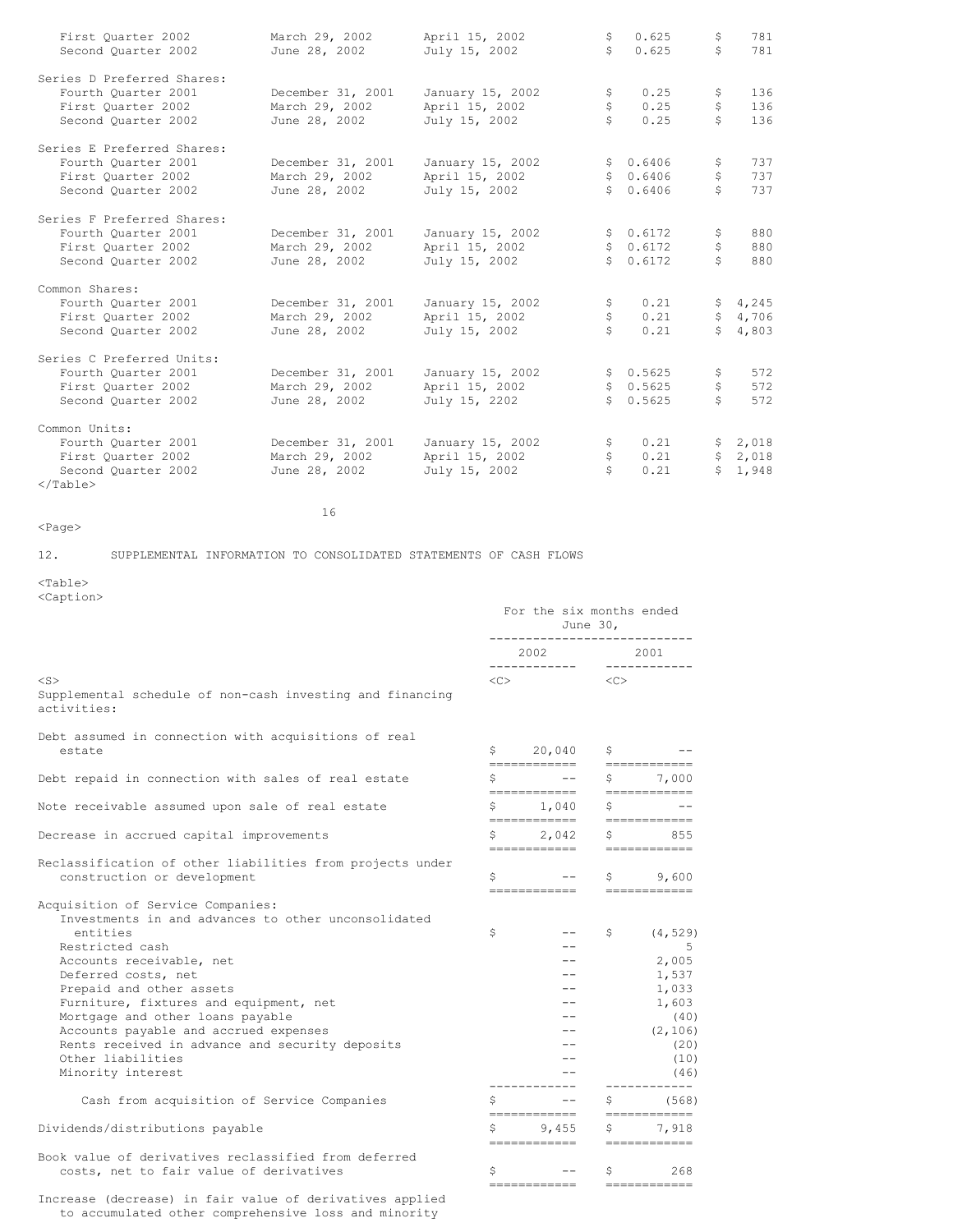| Decrease in minority interests and increase in<br>shareholders' equity in connection with conversion of<br>Common Units into Common Shares | 4.599                      | S. | 808   |
|--------------------------------------------------------------------------------------------------------------------------------------------|----------------------------|----|-------|
|                                                                                                                                            |                            |    |       |
| Adjustments to minority interests resulting from changes<br>in ownership of Operating Partnership by COPT                                  | 4.142 \$                   |    | (104) |
|                                                                                                                                            |                            |    |       |
| interests                                                                                                                                  | $\sin 1.813$ $\sin 12.232$ |    |       |

17

# <Page>

13. INFORMATION BY BUSINESS SEGMENT

We have five office property segments: Baltimore/Washington Corridor, Greater Philadelphia, Northern/Central New Jersey, Greater Harrisburg and Northern Virginia.

The table below reports segment financial information. Our segment entitled "Other" includes other assets and operations not specifically associated with the other defined segments (including deferred goodwill and other intangible deferred costs). We measure the performance of our segments based on total revenues less property operating expenses. Accordingly, we do not report other expenses by segment in the table below.

<Table> <Caption>

| Total                                                                                                                                          |                   | Baltimore/<br>Washington<br>Corridor (1) Philadelphia |              | Greater                                 |             | Northern/<br>Central New<br>Jersey |    | Greater<br>Harrisburg Virginia                                                                                                                                                                                                                                                                                                                                                                                                                                                               |              | Northern                       |              | Other             |
|------------------------------------------------------------------------------------------------------------------------------------------------|-------------------|-------------------------------------------------------|--------------|-----------------------------------------|-------------|------------------------------------|----|----------------------------------------------------------------------------------------------------------------------------------------------------------------------------------------------------------------------------------------------------------------------------------------------------------------------------------------------------------------------------------------------------------------------------------------------------------------------------------------------|--------------|--------------------------------|--------------|-------------------|
| ------------<br>$<$ S $>$                                                                                                                      | $<\!\!\rm C\!\!>$ |                                                       | <<           |                                         | <<          |                                    | << |                                                                                                                                                                                                                                                                                                                                                                                                                                                                                              | <<           |                                | <<           |                   |
| <<<br>Three months ended June 30, 2002:<br>Revenues from real estate<br>operations<br>\$36,837<br>Property operating expenses<br>10,356        | \$                | 6,885                                                 |              | $24,573$ \$ 2,506 \$ 4,604<br>33        |             | 1,674                              |    | \$2,390<br>653                                                                                                                                                                                                                                                                                                                                                                                                                                                                               | $\mathsf{S}$ | 2,661<br>1,111                 | $\mathsf{S}$ | 103<br>$- -$      |
|                                                                                                                                                |                   |                                                       |              | ------------                            |             | ---------                          |    |                                                                                                                                                                                                                                                                                                                                                                                                                                                                                              |              |                                |              |                   |
| ___________<br>Income from real estate<br>operations<br>\$<br>26,481                                                                           | \$                | 17,688                                                | $\mathsf{S}$ | 2,473                                   |             | \$2,930<br>-----------             |    | \$1,737                                                                                                                                                                                                                                                                                                                                                                                                                                                                                      | \$           | 1,550                          | \$           | 103               |
| -----------<br>Commercial real estate property<br>expenditures<br>\$57,938                                                                     | \$                | 57,425<br>===========================                 | $\mathsf{S}$ | 158                                     | \$          | 126                                | S  | 91<br>$\begin{array}{cccccccccccccc} \multicolumn{2}{c}{} & \multicolumn{2}{c}{} & \multicolumn{2}{c}{} & \multicolumn{2}{c}{} & \multicolumn{2}{c}{} & \multicolumn{2}{c}{} & \multicolumn{2}{c}{} & \multicolumn{2}{c}{} & \multicolumn{2}{c}{} & \multicolumn{2}{c}{} & \multicolumn{2}{c}{} & \multicolumn{2}{c}{} & \multicolumn{2}{c}{} & \multicolumn{2}{c}{} & \multicolumn{2}{c}{} & \multicolumn{2}{c}{} & \multicolumn{2}{c}{} & \multicolumn{2}{c}{} & \multicolumn{2}{c}{} & \$ | \$           | 138<br>$=$ = = = = = = = = = = | -\$          | -----------       |
| ===========                                                                                                                                    |                   |                                                       |              |                                         |             |                                    |    |                                                                                                                                                                                                                                                                                                                                                                                                                                                                                              |              |                                |              |                   |
| Three months ended June 30, 2001:<br>Revenues from real estate<br>operations<br>$\mathsf{S}$<br>28,911<br>Property operating expenses<br>8,558 | $\mathsf{S}$      | $18,654$ \$ 2,506<br>5,950                            |              | $\overline{\textbf{38}}$<br>----------- |             | \$4,998<br>1,823                   |    | \$2,483<br>747<br>----------                                                                                                                                                                                                                                                                                                                                                                                                                                                                 | \$           |                                | \$           | 270               |
| ---------<br>Income from real estate<br>operations<br>\$20,353                                                                                 | \$                | 12,704<br>-------------                               | \$           | 2,468<br><u> HERBERT HARBER</u>         | \$          | 3,175<br>------------              |    | \$1,736<br>=========                                                                                                                                                                                                                                                                                                                                                                                                                                                                         | \$           | -----------                    | S            | 270               |
| ===========<br>Commercial real estate property<br>expenditures<br>\$<br>26,808                                                                 | S.                | 26,326                                                | \$           | 119                                     | $\mathbb S$ | 289                                | S. | 74                                                                                                                                                                                                                                                                                                                                                                                                                                                                                           | \$           |                                | S            |                   |
| ===========                                                                                                                                    |                   |                                                       |              |                                         |             |                                    |    |                                                                                                                                                                                                                                                                                                                                                                                                                                                                                              |              |                                |              |                   |
| Six months ended June 30, 2002:<br>Revenues from real estate<br>operations<br>\$71,339<br>Property operating expenses<br>20,549                | $\mathsf{S}$      | 46,469 \$ 5,012<br>13,640<br>-------------            |              | 74<br>____________                      |             | \$9,525<br>3,383<br>-----------    |    | 1,250                                                                                                                                                                                                                                                                                                                                                                                                                                                                                        |              | \$4,797 \$5,349<br>2,202       | $\mathsf{S}$ | 187<br>$\qquad -$ |
| ---------<br>Income from real estate<br>operations                                                                                             | \$                | 32,829                                                | \$           | 4,938                                   | \$          | 6,142                              |    | \$3,547                                                                                                                                                                                                                                                                                                                                                                                                                                                                                      | \$           | 3,147                          | \$           | 187               |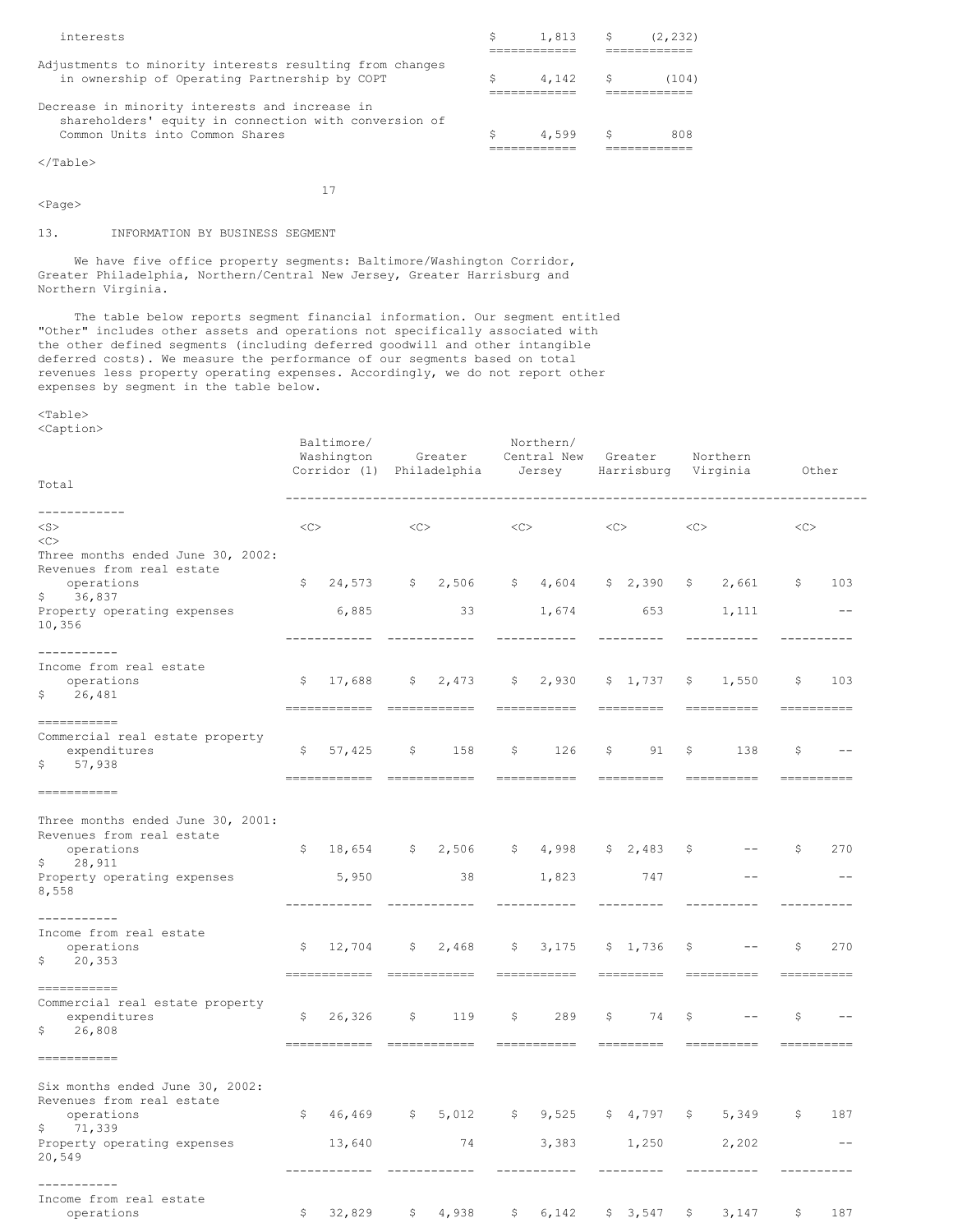| \$<br>50,790                                                                                                                                  |                                  | ------------                           |                                |                                   |                                                                                                                                                                                                                                                                                                                                                                                                                                                                     |                                |
|-----------------------------------------------------------------------------------------------------------------------------------------------|----------------------------------|----------------------------------------|--------------------------------|-----------------------------------|---------------------------------------------------------------------------------------------------------------------------------------------------------------------------------------------------------------------------------------------------------------------------------------------------------------------------------------------------------------------------------------------------------------------------------------------------------------------|--------------------------------|
| -----------<br>Commercial real estate property<br>expenditures<br>80,039<br>\$                                                                | \$<br>78,153<br>------------     | 280<br>\$<br>------------              | \$<br>330<br><b>EEEEEEEEEE</b> | \$<br>799<br>---------            | \$<br>477<br>----------                                                                                                                                                                                                                                                                                                                                                                                                                                             | \$<br>----------               |
| -----------<br>Segment assets at June 30, 2002 \$ 669,006<br>1,051,340                                                                        |                                  | \$104,435                              | \$109,324<br>-----------       | $$70,995$ \$<br>----------        | 58,680<br>----------                                                                                                                                                                                                                                                                                                                                                                                                                                                | \$38,900<br>S.<br>----------   |
| -----------                                                                                                                                   |                                  |                                        |                                |                                   |                                                                                                                                                                                                                                                                                                                                                                                                                                                                     |                                |
| Six months ended June 30, 2001:<br>Revenues from real estate<br>operations<br>$\mathsf{S}$<br>58,612<br>Property operating expenses<br>17,024 | $\mathsf{S}$<br>37.227<br>11,908 | \$5,012<br>58                          | \$9,920<br>3,717               | $$5,272$ \$<br>1,341              | $\frac{1}{2} \frac{1}{2} \left( \frac{1}{2} \right) \left( \frac{1}{2} \right) \left( \frac{1}{2} \right) \left( \frac{1}{2} \right) \left( \frac{1}{2} \right) \left( \frac{1}{2} \right) \left( \frac{1}{2} \right) \left( \frac{1}{2} \right) \left( \frac{1}{2} \right) \left( \frac{1}{2} \right) \left( \frac{1}{2} \right) \left( \frac{1}{2} \right) \left( \frac{1}{2} \right) \left( \frac{1}{2} \right) \left( \frac{1}{2} \right) \left( \frac{1}{2} \$ | \$1,181                        |
| .<br>Income from real estate<br>operations<br>\$<br>41,588                                                                                    | \$<br>------------               | $25,319$ $5$ $4,954$<br>-------------  | \$6,203<br>-----------         | $$3,931$ \$<br>---------          | $\sim$ $ -$<br>----------                                                                                                                                                                                                                                                                                                                                                                                                                                           | \$1.181<br>----------          |
| -----------<br>Commercial real estate property<br>expenditures<br>\$<br>48,683                                                                | \$<br>45,707<br>------------     | 260<br>$\mathsf{S}$<br>-------------   | \$1.946<br>===========         | 770<br>$\mathsf{S}$<br>---------- | \$<br>----------                                                                                                                                                                                                                                                                                                                                                                                                                                                    | ----------                     |
| -----------<br>Seqment assets at June 30, 2001 \$ 515,518<br>848,807                                                                          |                                  | \$105,769<br>========================= | \$110,218<br>-----------       | \$71,179<br>---------             | \$<br>$---$<br>$=$ = = = = = = = = = =                                                                                                                                                                                                                                                                                                                                                                                                                              | \$46,123<br>- \$<br>========== |

```
===========
</Table>
```
(1) Includes property held for sale at June 30, 2002.

<Page>

The following table reconciles our income from operations for reportable segments to income before income taxes, discontinued operations, extraordinary item and cumulative effect of accounting change as reported in our Consolidated Statements of Operations.

18

<Table> <Caption>

|                                                       |               | Three Months Ended<br>June 30, |                  |               | Six Months Ended<br>June 30,     |     |                      |        |  |
|-------------------------------------------------------|---------------|--------------------------------|------------------|---------------|----------------------------------|-----|----------------------|--------|--|
|                                                       | 2002          |                                | 2001             | _____________ | 2002<br>___________              |     | 2001                 |        |  |
| $\qquad \qquad -$                                     |               |                                |                  |               |                                  |     |                      |        |  |
| $<$ S $>$                                             | <<            |                                | $<<$ $<$ $<$ $>$ |               | $<<$ C $>$                       |     | <<                   |        |  |
| Income from operations for reportable segments        | $\mathsf{S}$  |                                |                  |               | 26,481 \$ 20,353 \$ 50,790       |     | S                    | 41,588 |  |
| Equity in (loss) income of unconsolidated real estate |               |                                |                  |               |                                  |     |                      |        |  |
| joint ventures                                        |               | (22)                           |                  | 124           |                                  | (4) |                      |        |  |
| 154                                                   |               |                                |                  |               |                                  |     |                      |        |  |
| (Losses) earnings from service operations             |               | (104)                          |                  | 143           | (194)                            |     |                      |        |  |
| (186)                                                 |               |                                |                  |               |                                  |     |                      |        |  |
| Add: Gain on sales of properties                      |               | $- -$                          |                  | 1,596         | 946                              |     |                      | 1,596  |  |
| Less:                                                 |               |                                |                  |               |                                  |     |                      |        |  |
| General and administrative                            |               | (1, 940)                       |                  | (1, 329)      | (4, 110)                         |     |                      |        |  |
| (2, 775)                                              |               |                                |                  |               |                                  |     |                      |        |  |
| Interest                                              |               | (9,002)                        |                  | (7,680)       | (17, 569)                        |     |                      |        |  |
| (15, 792)                                             |               |                                |                  |               |                                  |     |                      |        |  |
| Amortization of deferred financing costs              |               | (549)                          |                  | (546)         | (1, 035)                         |     |                      |        |  |
| (929)                                                 |               |                                |                  |               |                                  |     |                      |        |  |
| Depreciation and other amortization                   |               | (6, 707)                       |                  | (4, 914)      | (13, 348)                        |     |                      |        |  |
| (9, 755)                                              |               |                                |                  |               |                                  |     |                      |        |  |
| Minority interests<br>(4, 523)                        |               |                                |                  |               | $(2, 061)$ $(2, 425)$ $(3, 972)$ |     |                      |        |  |
| Income from real estate operations included in        |               |                                |                  |               |                                  |     |                      |        |  |
| discontinued operations                               |               |                                |                  |               | $(238)$ $(188)$ $(414)$          |     |                      |        |  |
| (405)                                                 |               |                                |                  |               |                                  |     |                      |        |  |
|                                                       |               |                                |                  |               |                                  |     |                      |        |  |
|                                                       |               |                                |                  |               |                                  |     |                      |        |  |
| Income before income taxes, discontinued operations,  |               |                                |                  |               |                                  |     |                      |        |  |
| extraordinary item and cumulative effect of           |               |                                |                  |               |                                  |     |                      |        |  |
| accounting change                                     | \$            |                                |                  |               | 5,858 \$ 5,134 \$ 11,090         |     | $\ddot{\mathcal{S}}$ |        |  |
| 8,973                                                 |               |                                |                  |               |                                  |     |                      |        |  |
|                                                       | ------------- |                                |                  |               | ------------- ----------         |     | -------------        |        |  |
|                                                       |               |                                |                  |               |                                  |     |                      |        |  |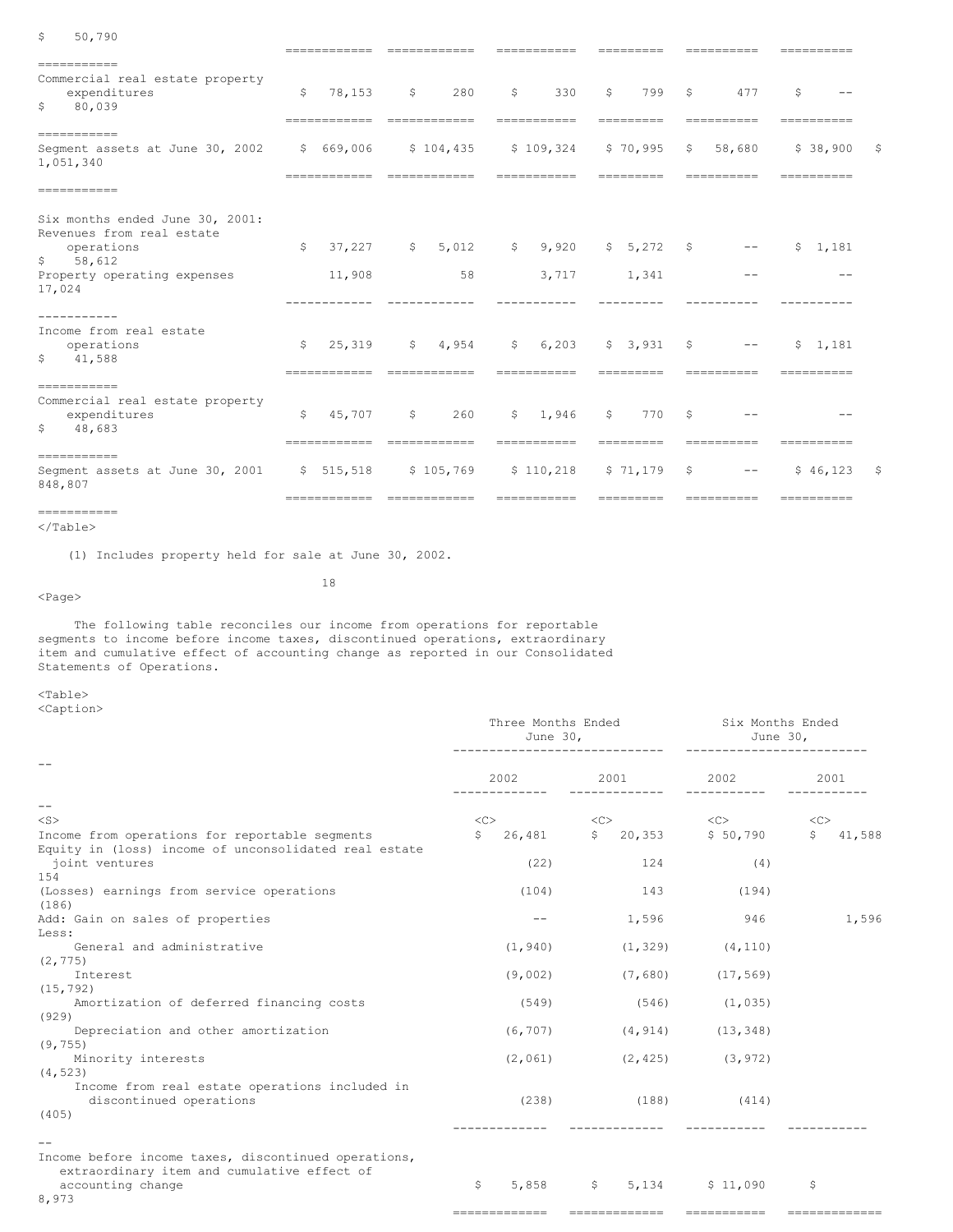We did not allocate interest expense, amortization of deferred financing costs and depreciation and other amortization to segments since they are not included in the measure of segment profit reviewed by management. We also did not allocate equity in (loss) income of unconsolidated real estate joint ventures, (losses) earnings from service operations, general and administrative expense and minority interests since these items represent general corporate expenses not attributable to segments.

### 14. INCOME TAXES

COMI's provision for income tax benefit consists of the following:

<Table> <Caption>

|                                               | For the six months ended<br>June $30l$ |      |              |      |  |
|-----------------------------------------------|----------------------------------------|------|--------------|------|--|
|                                               |                                        | 2002 | 2001         |      |  |
| $<$ S $>$                                     | <<                                     |      | <<           |      |  |
| Current                                       |                                        |      |              |      |  |
| Federal                                       | \$                                     | (10) | $\mathsf{S}$ | 15   |  |
| State                                         |                                        | (2)  |              | 3    |  |
|                                               |                                        | (12) |              | 18   |  |
|                                               |                                        |      |              |      |  |
| Deferred                                      |                                        |      |              |      |  |
| Federal                                       |                                        | 73   |              | 50   |  |
| State                                         |                                        | 16   |              | 10   |  |
|                                               |                                        | 89   |              | 60   |  |
| Income tax benefit                            |                                        | 77   |              | 78   |  |
| Less: minority interests                      |                                        | (25) |              | (26) |  |
| Income tax benefit, net of minority interests | Ŝ.                                     | 52   | S.           | 52   |  |
|                                               |                                        |      |              |      |  |

### </Table>

Items contributing to temporary differences that lead to deferred taxes include depreciation and amortization, certain accrued compensation, compensation made in the form of contributions to a deferred nonqualified compensation plan and expenses associated with share options.

COMI's combined Federal and state effective tax rate for the six months ended June 30, 2002 and 2001 was approximately 40%.

# $<$ Page $>$

19

# 15. DISCONTINUED OPERATIONS

Discontinued operations includes revenues and expenses associated with our property located at 8815 Centre Park Drive in Columbia, Maryland, which is classified as held for sale at June 30, 2002. The table below sets forth the components of income from discontinued operations.

<Table> <Caption>

|                                                                             | For the three months<br>ended June 30, |               | For the six months<br>ended June 30, |           |  |  |
|-----------------------------------------------------------------------------|----------------------------------------|---------------|--------------------------------------|-----------|--|--|
|                                                                             | 2002                                   | 2001          | 2002                                 | 2001      |  |  |
| $<$ S $>$                                                                   | <<                                     | < <sub></sub> | < <sub></sub>                        | <<        |  |  |
| Revenue                                                                     | Ŝ.<br>326                              | Ŝ<br>274      | 595<br>Ŝ.                            | Ŝ.<br>581 |  |  |
| Expenses                                                                    | (167)                                  | (211)         | (341)                                | (442)     |  |  |
| Earnings from discontinued operations<br>Minority interests in discontinued | 159                                    | 63            | 2.54                                 | 139       |  |  |
| operations                                                                  | (49)                                   | (21)          | (80)                                 | (47)      |  |  |
| Income from discontinued operations                                         | 110                                    | \$<br>42      | 174<br>S.                            | Ŝ<br>92   |  |  |

</Table>

### 16. COMMITMENTS AND CONTINGENCIES

In the normal course of business, we are involved in legal actions arising from our ownership and administration of properties. Management does not anticipate that any liabilities that may result will have a materially adverse effect on our financial position, operations or liquidity. We are subject to various Federal, state and local environmental regulations related to our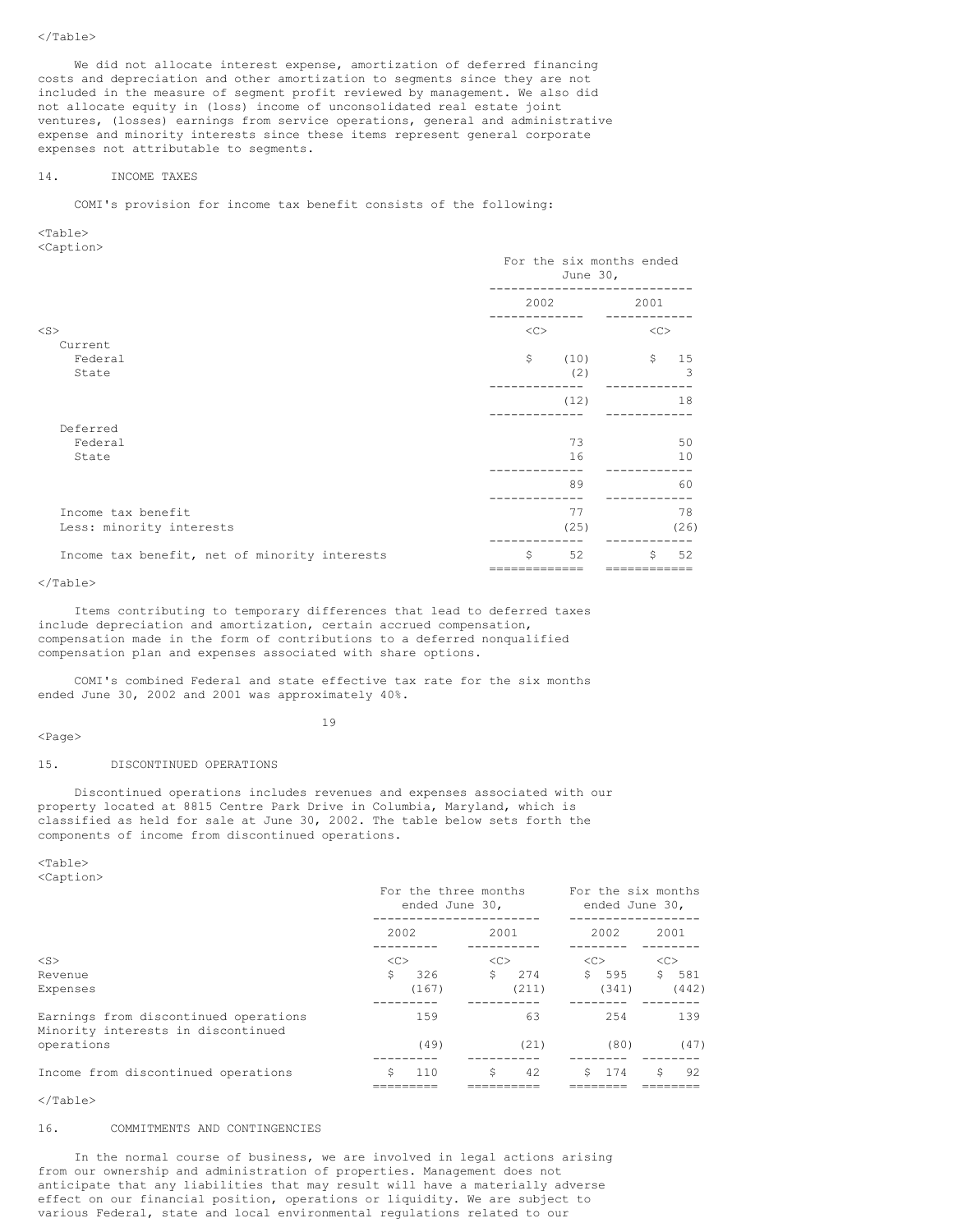property ownership and operation. We have performed environmental assessments of all of our properties, the results of which have not revealed any environmental liability that we believe would have a materially adverse effect on our financial position, operations or liquidity.

We may need to make our share of additional investments in our real estate joint ventures (generally based on our percentage ownership) in the event that additional funds are needed. In the event that the other members of these joint ventures do not pay their share of investments when additional funds are needed, we may then need to make even larger investments in these joint ventures.

As of June 30, 2002, we served as guarantor for the repayment of mortgage loans totaling \$7,809 for certain of our unconsolidated real estate joint ventures.

In four of our five joint ventures, we would be obligated to acquire the membership interests of those joint ventures not owned by us (20% in the case of three and 50% in the case of one) in the event that all of the following were to occur:

- (1) an 18-month period passes from the date that 85% of the square feet in the joint ventures' respective buildings become occupied (the "18-month period");
- (2) at the end of the 18-month period, the joint ventures' respective buildings are 90% leased and occupied by tenants who are not in default under their leases; and
- (3) six months passes from the end of the 18-month period and either the buildings are not sold or we have not acquired the other members' interests.

The amount we would need to pay for those membership interests is computed based on the amount that the owners of those interests would receive under the joint venture agreements in the event that the buildings were sold for a capitalized fair value (as defined in the agreements) on a defined date. At June 30, 2002, none of the buildings in these joint ventures have occupancy equal to or exceeding 85%.

As of June 30, 2002, we are under contract to sell our property located at 8815 Centre Park Drive in Columbia, Maryland for \$7,175. We completed the sale of this property on July 18, 2002.

<Page>

 $20$ 

#### 17. PRO FORMA FINANCIAL INFORMATION

We accounted for our 2001 and 2002 acquisitions using the purchase method of accounting. We included the results of operations for the acquisitions in our Consolidated Statements of Operations from their respective purchase dates through June 30, 2002.

We prepared the pro forma condensed consolidated financial information presented below as if all of our 2001 and 2002 acquisitions and dispositions of operating properties had occurred on January 1, 2001. The pro forma financial information is unaudited and is not necessarily indicative of the results that actually would have occurred if these acquisitions and dispositions had occurred on January 1, 2001, nor does it intend to represent our results of operations for future periods.

<Table> <Caption>

|                                                       |                | Six months ended June 30, |
|-------------------------------------------------------|----------------|---------------------------|
|                                                       | 2002           | 2001                      |
| $<$ S $>$<br>Pro forma total revenues                 | <<<br>\$73,929 | < <c><br/>\$71,961</c>    |
| Pro forma net income available to Common Shareholders | Ŝ<br>6,475     | 5, 5, 781                 |
| Pro forma earnings per Common Share<br>Basic          | Ŝ.<br>0.30     | Ŝ.<br>0.29                |
| Diluted                                               | Ŝ<br>0.28      | Ŝ.<br>0.28                |
|                                                       |                |                           |

  |  |#### 18. SUBSEQUENT EVENTS

### ACQUISITIONS

On July 18, 2002, we acquired for a purchase price of \$3,600 a 32.8 acre land parcel in Chantilly, Virginia.

On August 1, 2002, we acquired for a purchase price of \$27,250 an office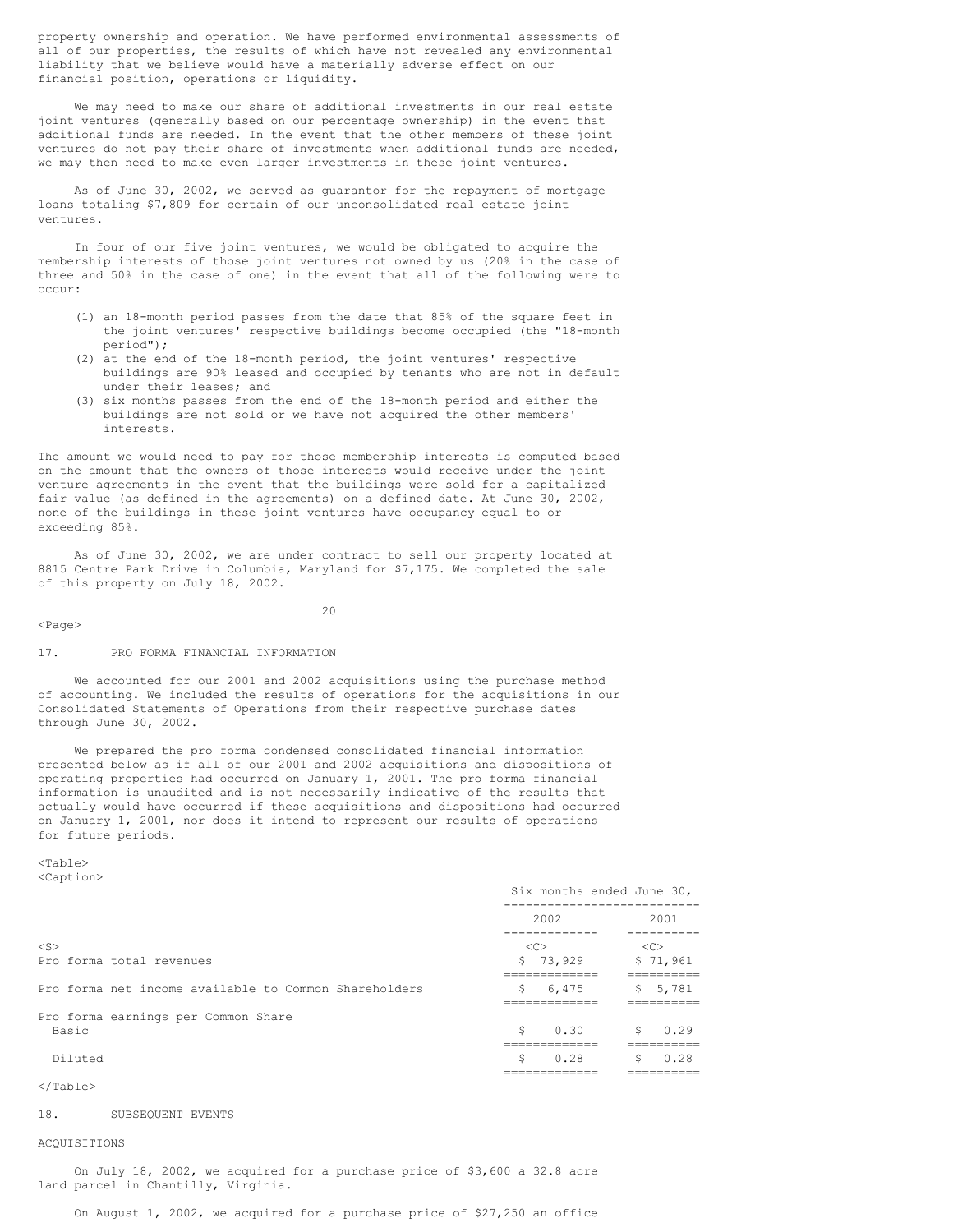building totaling 236,441 square feet located in Silver Spring, Maryland.

In July 2002, we became committed to acquire for a purchase price of \$47,032 property in Chantilly, Virginia consisting of two office buildings totaling 290,245 square feet and a leasehold interest in an adjacent 6.3 acre land parcel.

<Page>

21

ITEM 2. MANAGEMENT'S DISCUSSION AND ANALYSIS OF FINANCIAL CONDITION AND RESULTS OF OPERATIONS

In this section, we discuss our financial condition and results of operations for the three and six months ended June 30, 2002. This section includes discussions on, among other things:

- why various components of our Consolidated Statements of Operations changed for the three and six months ended June 30, 2002 compared to the same periods in 2001;
- what our primary sources and uses of cash were in the six months ended June 30, 2002;
- how we raised cash for acquisitions and other capital expenditures during the six months ended June 30, 2002;
- - how we intend to generate cash for short and long-term capital needs; and the computation of our funds from operations.

You should refer to our consolidated financial statements and the operating data variance analysis table set forth below as you read this section.

This section contains "forward-looking" statements, as defined in the Private Securities Litigation Reform Act of 1995, that are based on our current expectations, estimates and projections about future events and financial trends affecting the financial condition of our business. Statements that are not historical facts, including statements about our beliefs and expectations, are forward-looking statements. These statements are not guarantees of future performance, events or results and involve potential risks and uncertainties. Accordingly, actual results may differ materially from those addressed in the forward-looking statements. We undertake no obligation to publicly update forward-looking statements, whether as a result of new information, future events or otherwise.

Important factors that may affect these expectations, estimates or projections include, but are not limited to: our ability to borrow on favorable terms; general economic and business conditions, which will, among other things, affect office property demand and rents, tenant creditworthiness, interest rates and financing availability; adverse changes in the real estate markets including, among other things, increased competition with other companies; risks of real estate acquisition and development; governmental actions and initiatives and environmental requirements.

22

 $<sub>Th</sub>$ </sub>

 $<$ Page $>$ 

<Caption>

|                                                                                          | CORPORATE OFFICE PROPERTIES TRUST<br>OPERATING DATA VARIANCE ANALYSIS<br>(DOLLARS FOR THIS TABLE ARE IN THOUSANDS, EXCEPT PER SHARE DATA)<br>Three Months Ended June 30, |                                                                                                                                                                                                                                 |                            |                     |  |  |  |  |
|------------------------------------------------------------------------------------------|--------------------------------------------------------------------------------------------------------------------------------------------------------------------------|---------------------------------------------------------------------------------------------------------------------------------------------------------------------------------------------------------------------------------|----------------------------|---------------------|--|--|--|--|
|                                                                                          | 2002                                                                                                                                                                     | 2001 - 2001 - 2002 - 2003 - 2004 - 2004 - 2004 - 2005 - 2006 - 2007 - 2008 - 2008 - 2008 - 2008 - 2008 - 2008 - 2008 - 2008 - 2008 - 2008 - 2008 - 2008 - 2008 - 2008 - 2008 - 2008 - 2008 - 2008 - 2008 - 2008 - 2008 - 2008 - | Variance<br>-------------- | % Change            |  |  |  |  |
| $<$ S>                                                                                   | $<<$ $>$                                                                                                                                                                 | $<<$ $>>$                                                                                                                                                                                                                       | $\langle C \rangle$        | $\langle C \rangle$ |  |  |  |  |
| Real Estate Operations:<br>Revenues                                                      |                                                                                                                                                                          |                                                                                                                                                                                                                                 |                            |                     |  |  |  |  |
| Rental revenue                                                                           | \$32,922                                                                                                                                                                 | \$25,684                                                                                                                                                                                                                        | \$7,238                    | 28%                 |  |  |  |  |
| Tenant recoveries and other revenue                                                      | 3,589<br>. <u>.</u> .                                                                                                                                                    | 2,953                                                                                                                                                                                                                           | 636                        | 22%                 |  |  |  |  |
| Revenue from real estate operations                                                      | ---------                                                                                                                                                                | 36,511 28,637<br>_____________                                                                                                                                                                                                  | 7,874                      | 27%                 |  |  |  |  |
| Expenses                                                                                 |                                                                                                                                                                          |                                                                                                                                                                                                                                 |                            |                     |  |  |  |  |
| Property operating<br>Interest and amortization of deferred                              | 10,268                                                                                                                                                                   | 8,472                                                                                                                                                                                                                           | 1,796                      | 21%                 |  |  |  |  |
| financing costs                                                                          | 9,551                                                                                                                                                                    | 8,226                                                                                                                                                                                                                           | 1,325                      | 16%                 |  |  |  |  |
| Depreciation and other amortization                                                      | 6,707<br>---------                                                                                                                                                       | 4,914                                                                                                                                                                                                                           | 1,793                      | 36%                 |  |  |  |  |
| Expenses from real estate operations                                                     | 26,526                                                                                                                                                                   | 21,612                                                                                                                                                                                                                          | 4,914                      | 2.3%                |  |  |  |  |
| Earnings from real estate operations before<br>equity in (loss) income of unconsolidated |                                                                                                                                                                          |                                                                                                                                                                                                                                 |                            |                     |  |  |  |  |
| real estate joint ventures<br>Equity in (loss) income of unconsolidated                  | 9,985                                                                                                                                                                    | 7,025                                                                                                                                                                                                                           | 2,960                      | 42%                 |  |  |  |  |
| real estate joint ventures                                                               | (22)                                                                                                                                                                     | 124                                                                                                                                                                                                                             | (146)                      | (118)               |  |  |  |  |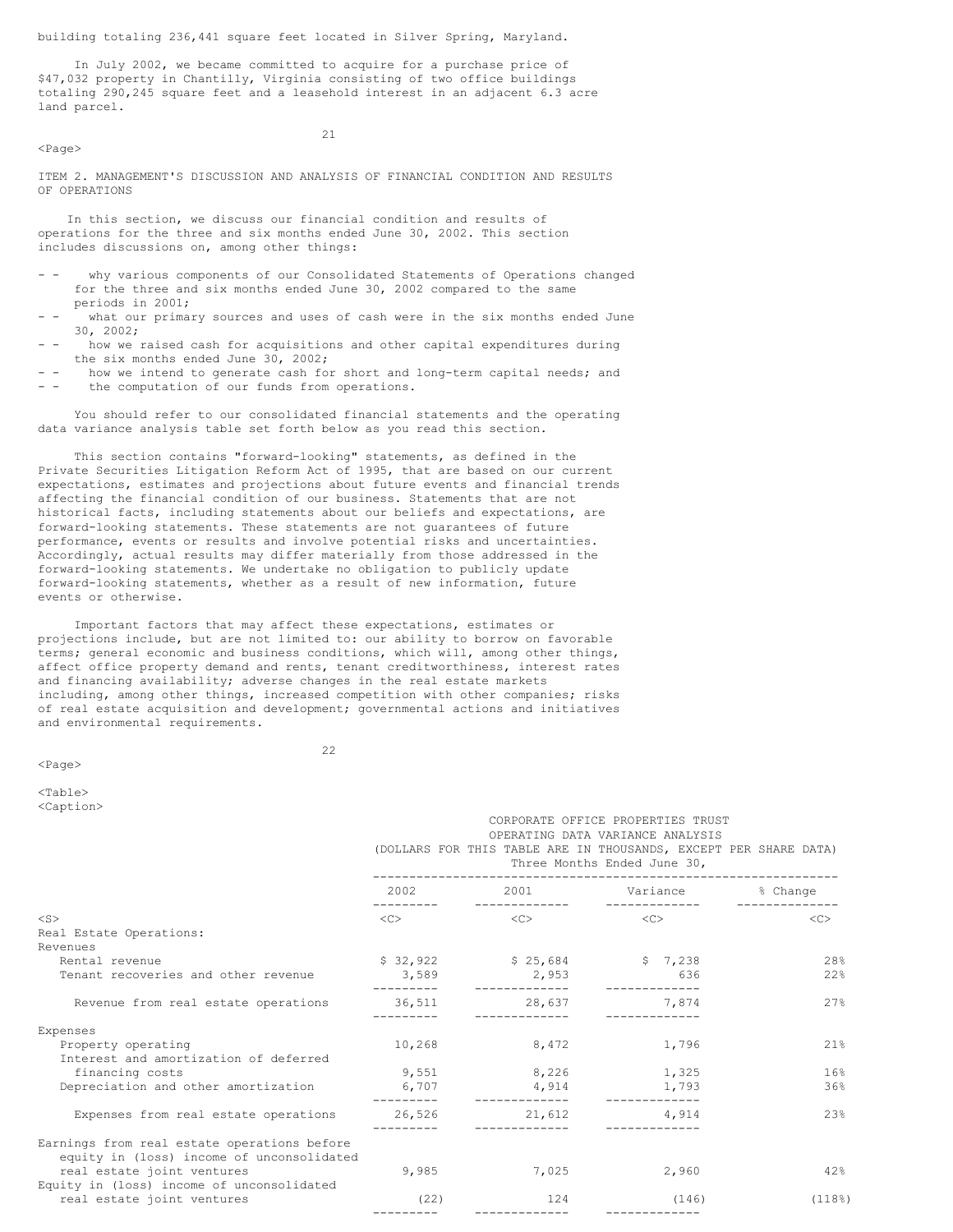| Earnings from real estate operations<br>(Losses) earnings from service operations<br>General and administrative expense $(1, 940)$ $(1, 329)$<br>Gain on sales of real estate | 9,963<br>(104)        | 7,149<br>143<br>1,596     | 2,814<br>(247)<br>(611)<br>(1, 596) | 39%<br>$(173$ <sup>8</sup> )<br>46%<br>$(100$ <sup>8</sup> ) |
|-------------------------------------------------------------------------------------------------------------------------------------------------------------------------------|-----------------------|---------------------------|-------------------------------------|--------------------------------------------------------------|
| Income before minority interests, income<br>taxes, discontinued operations,<br>extraordinary item and cumulative effect                                                       |                       |                           |                                     |                                                              |
| of accounting change                                                                                                                                                          | 7,919                 | 7,559                     | 360                                 | 5%                                                           |
| Minority interests                                                                                                                                                            | (2,061)               | (2, 425)                  | 364                                 | (15)                                                         |
| Income tax benefit (expense), net                                                                                                                                             | 25                    | (29)                      | 54                                  | N/A                                                          |
| Income from discontinued operations, net<br>Extraordinary item - loss on early                                                                                                | 110                   | 42                        | 68                                  | 162%                                                         |
| retirement of debt, net                                                                                                                                                       | (109)                 | (66)                      | (43)                                | 65%                                                          |
| Cumulative effect of accounting change, net                                                                                                                                   |                       |                           |                                     | 0 <sup>8</sup>                                               |
| Net income                                                                                                                                                                    | 5,884                 | 5,081                     | 803                                 | 16%                                                          |
| Preferred Share dividends                                                                                                                                                     | (2, 534)              | (1, 613)                  | (921)                               | 57%                                                          |
| Net income available to Common Shareholders                                                                                                                                   | \$3,350<br>---------- | \$3,468<br>============== | (118)<br>Ŝ.<br>==============       | (3)                                                          |
| Basic earnings per Common Share<br>Income before discontinued operations,<br>extraordinary item and cumulative                                                                |                       |                           |                                     |                                                              |
| effect of accounting change                                                                                                                                                   | 0.15<br>S.            | \$0.17                    | \$ (0.02)                           | (12)                                                         |
| Net income                                                                                                                                                                    | Ŝ.<br>0.15            | \$0.17                    | \$ (0.02)                           | (12)                                                         |
| Diluted earnings per Common Share<br>Income before discontinued operations,<br>extraordinary item and cumulative                                                              |                       |                           |                                     |                                                              |
| effect of accounting change                                                                                                                                                   | 0.14<br>Ş.            | 0.17<br>Ş.                | \$ (0.03)                           | (18)                                                         |
| Net Income                                                                                                                                                                    | \$<br>0.14            | \$<br>0.17                | \$ (0.03)                           | (18 <sup>°</sup> )                                           |

| $\sim$ $\sim$ $\sim$ $\sim$ $\sim$ $\sim$ $\sim$                                                                        | Six Months Ended June 30,<br>---------------------------------- |                         |                                                                                                                                                                                                                                                                                                                                                                                                                                                                                                        |                           |  |  |  |  |
|-------------------------------------------------------------------------------------------------------------------------|-----------------------------------------------------------------|-------------------------|--------------------------------------------------------------------------------------------------------------------------------------------------------------------------------------------------------------------------------------------------------------------------------------------------------------------------------------------------------------------------------------------------------------------------------------------------------------------------------------------------------|---------------------------|--|--|--|--|
|                                                                                                                         | 2002                                                            | 2001                    | Variance                                                                                                                                                                                                                                                                                                                                                                                                                                                                                               | % Change                  |  |  |  |  |
| $<$ S $>$                                                                                                               | --------<br>$<<$ $>$                                            | ---------<br>$<<$ $>$   | ---------<br>$<<$ $>$                                                                                                                                                                                                                                                                                                                                                                                                                                                                                  | $- - - - - - - - -$<br><< |  |  |  |  |
| Real Estate Operations:<br>Revenues                                                                                     |                                                                 |                         |                                                                                                                                                                                                                                                                                                                                                                                                                                                                                                        |                           |  |  |  |  |
| Rental revenue                                                                                                          | \$63,162                                                        | \$51,029                | \$12,133                                                                                                                                                                                                                                                                                                                                                                                                                                                                                               | 24%                       |  |  |  |  |
| Tenant recoveries and other revenue                                                                                     | 7,582<br>---------                                              | 7,002<br>--------       | 580<br>--------                                                                                                                                                                                                                                                                                                                                                                                                                                                                                        | 8 <sup>°</sup>            |  |  |  |  |
| Revenue from real estate operations                                                                                     | 70,744<br>--------                                              | 58,031<br>--------      | 12,713<br>$- - - - - - - -$                                                                                                                                                                                                                                                                                                                                                                                                                                                                            | 22%                       |  |  |  |  |
| Expenses                                                                                                                |                                                                 |                         |                                                                                                                                                                                                                                                                                                                                                                                                                                                                                                        |                           |  |  |  |  |
| Property operating<br>Interest and amortization of deferred                                                             | 20,368                                                          | 16,848                  | 3,520                                                                                                                                                                                                                                                                                                                                                                                                                                                                                                  | 21%                       |  |  |  |  |
| financing costs                                                                                                         | 18,604                                                          | 16,721                  | 1,883                                                                                                                                                                                                                                                                                                                                                                                                                                                                                                  | $11\%$                    |  |  |  |  |
| Depreciation and other amortization                                                                                     | 13,348<br>---------                                             | 9,755<br>--------       | 3,593<br>--------                                                                                                                                                                                                                                                                                                                                                                                                                                                                                      | 37%                       |  |  |  |  |
| Expenses from real estate operations                                                                                    | 52,320<br>--------                                              | 43,324<br>--------      | 8,996<br>--------                                                                                                                                                                                                                                                                                                                                                                                                                                                                                      | 21%                       |  |  |  |  |
| Earnings from real estate operations before                                                                             |                                                                 |                         |                                                                                                                                                                                                                                                                                                                                                                                                                                                                                                        |                           |  |  |  |  |
| equity in (loss) income of unconsolidated<br>real estate joint ventures                                                 |                                                                 | 18,424 14,707           | 3,717                                                                                                                                                                                                                                                                                                                                                                                                                                                                                                  | 25%                       |  |  |  |  |
| Equity in (loss) income of unconsolidated                                                                               |                                                                 |                         |                                                                                                                                                                                                                                                                                                                                                                                                                                                                                                        |                           |  |  |  |  |
| real estate joint ventures                                                                                              | (4)<br>---------                                                | 154<br>---------        | (158)<br>--------                                                                                                                                                                                                                                                                                                                                                                                                                                                                                      | (1038)                    |  |  |  |  |
| Earnings from real estate operations                                                                                    | 18,420                                                          | 14,861                  | 3,559                                                                                                                                                                                                                                                                                                                                                                                                                                                                                                  | 24%                       |  |  |  |  |
| (Losses) earnings from service operations                                                                               | (194)                                                           | (186)                   | (8)                                                                                                                                                                                                                                                                                                                                                                                                                                                                                                    | $4\%$                     |  |  |  |  |
| General and administrative expense                                                                                      | (4, 110)                                                        | (2, 775)                | (1, 335)                                                                                                                                                                                                                                                                                                                                                                                                                                                                                               | 48%                       |  |  |  |  |
| Gain on sales of real estate                                                                                            | 946<br>---------                                                | 1,596<br>---------      | (650)<br>--------                                                                                                                                                                                                                                                                                                                                                                                                                                                                                      | $(41\%)$                  |  |  |  |  |
| Income before minority interests, income<br>taxes, discontinued operations,<br>extraordinary item and cumulative effect |                                                                 |                         |                                                                                                                                                                                                                                                                                                                                                                                                                                                                                                        |                           |  |  |  |  |
| of accounting change                                                                                                    | 15,062                                                          | 13,496                  | 1,566                                                                                                                                                                                                                                                                                                                                                                                                                                                                                                  | $12\%$                    |  |  |  |  |
| Minority interests                                                                                                      | (3, 972)                                                        | (4, 523)                | 551                                                                                                                                                                                                                                                                                                                                                                                                                                                                                                    | (12)                      |  |  |  |  |
| Income tax benefit (expense), net                                                                                       | 52                                                              | 52                      | $--$                                                                                                                                                                                                                                                                                                                                                                                                                                                                                                   | 0%                        |  |  |  |  |
| Income from discontinued operations, net<br>Extraordinary item - loss on early                                          | 174                                                             | 92                      | 82                                                                                                                                                                                                                                                                                                                                                                                                                                                                                                     | 89%                       |  |  |  |  |
| retirement of debt, net                                                                                                 | (137)                                                           | (136)                   | (1)                                                                                                                                                                                                                                                                                                                                                                                                                                                                                                    | $1\%$                     |  |  |  |  |
| Cumulative effect of accounting change, net                                                                             | $- -$<br>---------                                              | (174)<br>---------      | 174<br>--------                                                                                                                                                                                                                                                                                                                                                                                                                                                                                        | $(100$ <sup>8</sup> )     |  |  |  |  |
| Net income                                                                                                              | 11,179                                                          | 8,807                   | 2,372                                                                                                                                                                                                                                                                                                                                                                                                                                                                                                  | 27%                       |  |  |  |  |
| Preferred Share dividends                                                                                               | (5,067)<br>---------                                            | (2, 494)<br>---------   | (2, 573)<br>--------                                                                                                                                                                                                                                                                                                                                                                                                                                                                                   | 103%                      |  |  |  |  |
| Net income available to Common Shareholders                                                                             | \$6,112<br>========                                             | \$6,313<br>$=$ ======== | \$ (201)<br>$\begin{minipage}{0.9\linewidth} \begin{tabular}{l} \multicolumn{2}{l}{} & \multicolumn{2}{l}{} & \multicolumn{2}{l}{} \\ \multicolumn{2}{l}{} & \multicolumn{2}{l}{} & \multicolumn{2}{l}{} \\ \multicolumn{2}{l}{} & \multicolumn{2}{l}{} & \multicolumn{2}{l}{} \\ \multicolumn{2}{l}{} & \multicolumn{2}{l}{} & \multicolumn{2}{l}{} \\ \multicolumn{2}{l}{} & \multicolumn{2}{l}{} & \multicolumn{2}{l}{} \\ \multicolumn{2}{l}{} & \multicolumn{2}{l}{} & \multicolumn{2}{l}{} \\ \$ | (3)                       |  |  |  |  |
| Basic earnings per Common Share<br>Income before discontinued operations,<br>extraordinary item and cumulative          |                                                                 |                         |                                                                                                                                                                                                                                                                                                                                                                                                                                                                                                        |                           |  |  |  |  |
| effect of accounting change                                                                                             | \$<br>0.28                                                      | \$<br>0.33              | \$ (0.05)                                                                                                                                                                                                                                                                                                                                                                                                                                                                                              | $(15$ %)                  |  |  |  |  |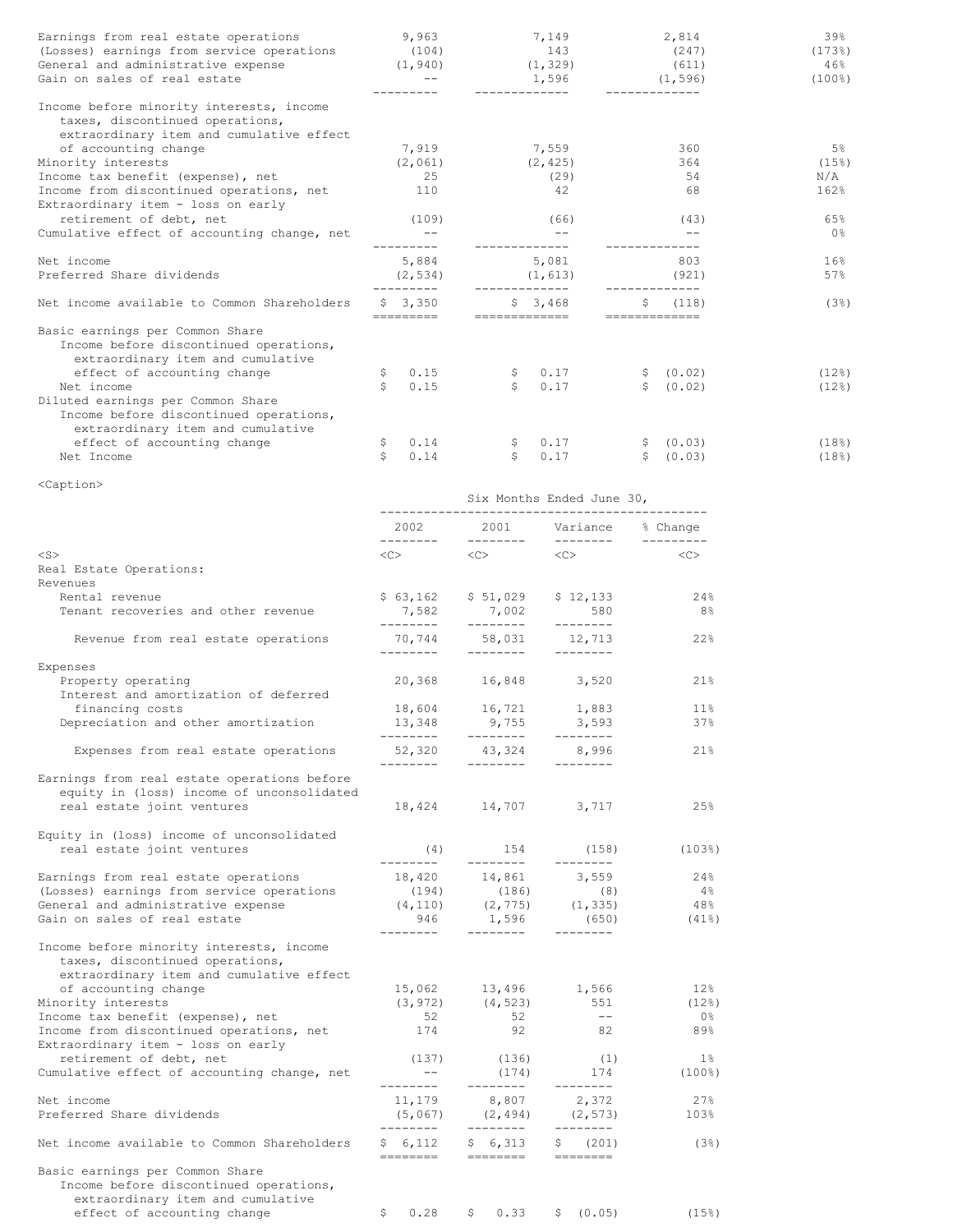| Net income                             | $$0.28$ $$0.32$ $$0.04)$                                                                     |  |  | (138) |
|----------------------------------------|----------------------------------------------------------------------------------------------|--|--|-------|
| Diluted earnings per Common Share      |                                                                                              |  |  |       |
| Income before discontinued operations, |                                                                                              |  |  |       |
| extraordinary item and cumulative      |                                                                                              |  |  |       |
| effect of accounting change            | $\begin{array}{ccccccccc} \text{S} & 0.27 & \text{S} & 0.32 & \text{S} & (0.05) \end{array}$ |  |  | (168) |
| Net Income                             | $\begin{array}{ccccccccc} 5 & 0.27 & 5 & 0.31 & 5 & 0.04 \end{array}$                        |  |  | (13)  |
| $\langle$ /Table>                      |                                                                                              |  |  |       |

<Page>

### RESULTS OF OPERATIONS

COMPARISON OF THE THREE MONTHS ENDED JUNE 30, 2002 AND 2001

Our revenue from real estate operations increased \$7.9 million or 27%, substantially all of which was attributable to rental revenue. Included in this change are the following:

23

- \$9.1 million increase attributable to 20 properties acquired and six newly-constructed properties placed in service since March 31, 2001;
- \$674,000 decrease attributable to 81 properties owned and operational throughout both reporting periods due primarily to decreased property occupancy and the write-off of additional deferred rents receivable upon early termination of leases; this represents a 2.5% decrease in total revenue for these properties;
- \$367,000 decrease attributable to properties sold; and
- \$208,000 decrease attributable to lower fees earned for other real estate services.

Our expenses from real estate operations increased \$4.9 million or 23% due to the effects of the increases in property operating expenses, interest expense and amortization of deferred financing costs and depreciation and other amortization described below.

Our property operating expenses increased \$1.8 million or 21%. Included in this change are the following:

- \$2.3 million increase attributable to 20 properties acquired and six newly-constructed properties placed in service since March 31, 2001;
- \$442,000 decrease attributable to 81 properties owned and operational throughout both reporting periods, a 5.4% decrease for these properties; this decrease includes the following:
	- \$190,000 decrease in expense associated with doubtful or uncollectible receivables;
	- \$103,000 decrease in exterior repair projects;
	- \$102,000 decrease in cleaning due mostly to service no longer
	- needed on vacated space; and
	- \$101,000 increase in real estate taxes due to increased property assessments.
- \$86,000 decrease attributable to properties sold.

Our interest expense and amortization of deferred financing costs increased \$1.3 million or 16% due primarily to a 28% increase in our average outstanding debt balance resulting from our 2001 and 2002 acquisitions and construction activity, offset by a decrease in our weighted-average interest rates from 7.2% to 6.5%. Our depreciation and other amortization expense increased \$1.8 million or 36%, \$1.3 million of which is attributable to 20 properties acquired and six newly-constructed properties placed in service since March 31, 2001.

Our general and administrative expense increased \$611,000 or 46% due primarily to (i) additional employee bonus expense, (ii) increased expense associated with vesting of officer Common Share awards due to shares vesting at higher Common Share prices and (iii) increased corporate marketing costs.

Income before minority interests, income taxes, discontinued operations, extraordinary item and cumulative effect of accounting change increased \$360,000 or 5% primarily as a result of the above factors, offset by a \$1.6 million decrease in gain from sales of real estate. The amounts reported for minority interests on our Consolidated Statements of Operations represent primarily the portion of the Operating Partnership's net income not allocated to us. Our income allocation to minority interests before giving effect to income tax benefit, discontinued operations, extraordinary item and cumulative effect of accounting change decreased \$364,000 or 15%; this decrease is primarily attributable to the increase in our ownership of the Operating Partnership.

#### <Page>

24

Our net income available to Common Shareholders decreased \$118,000 or 3% reflecting the factors discussed above and a \$921,000 increase in Preferred Share dividends resulting from our issuance of two new series of preferred shares since March 31, 2001.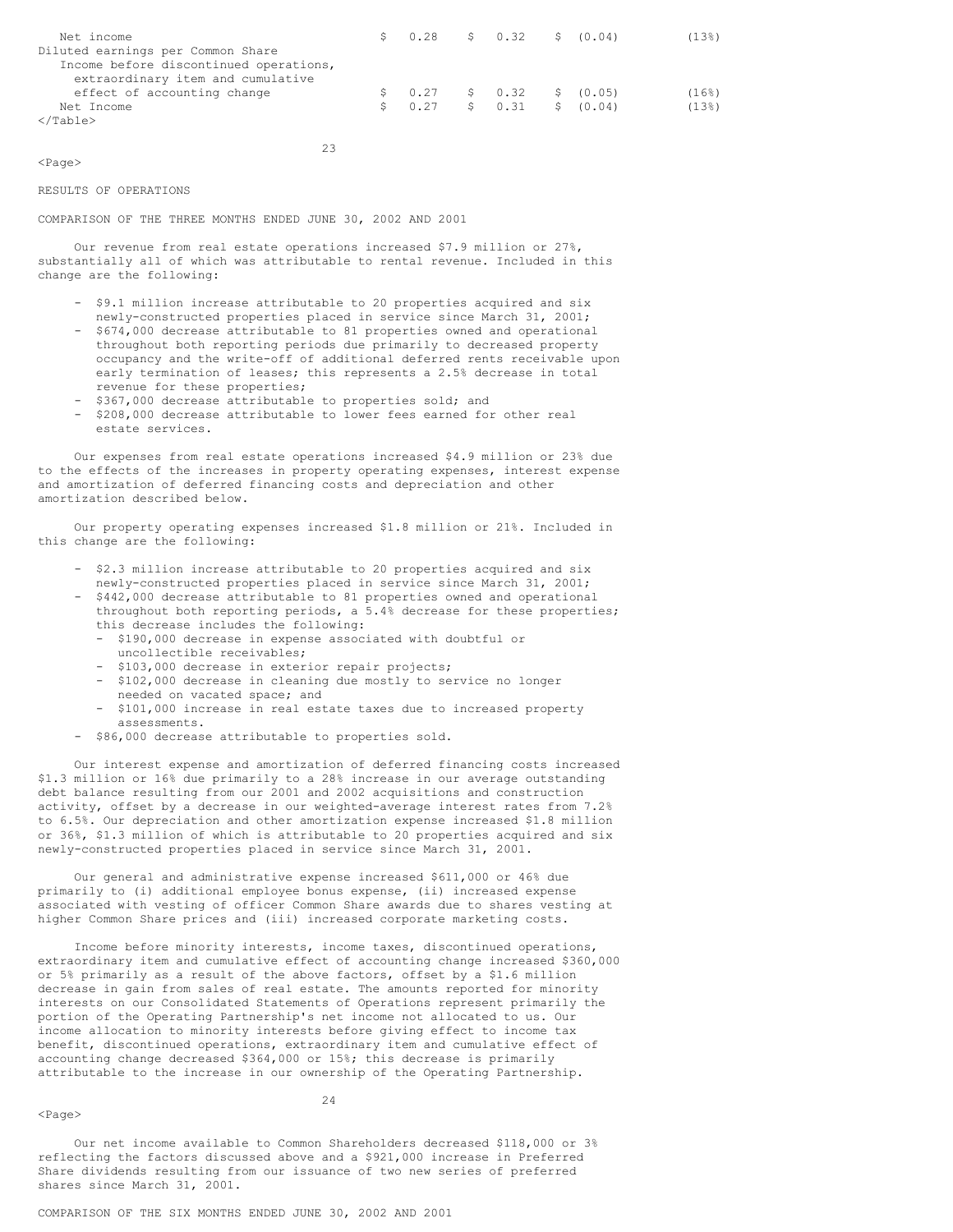Our revenue from real estate operations increased \$12.7 million or 22%, which was substantially all attributable to rental revenue. Included in this change are the following:

- \$15.5 million increase attributable to 20 properties acquired and eight newly-constructed properties placed in service during 2001 and 2002;
- \$1.2 million decrease attributable to lower fees earned for other real estate services;
- \$1.0 million decrease attributable to 79 properties owned and operational throughout both reporting periods due primarily to a decrease in tenant recoveries, decreased property occupancy and the write-off of additional deferred rents receivable upon early termination of leases; this represents a 1.8% decrease in total revenue for these properties; and
- \$775,000 decrease attributable to properties sold during 2001.

Our expenses from real estate operations increased \$9.0 million or 21% due to the effects of the increases in property operating expenses, interest expense and amortization of deferred financing costs and depreciation and other amortization described below.

Our property operating expenses increased \$3.5 million or 21%. Included in this change are the following:

- \$4.5 million increase attributable to 20 properties acquired and eight newly-constructed properties placed in service during 2001 and 2002;
- \$792,000 decrease attributable to 79 properties owned and operational throughout both reporting periods, a 4.9% decrease for these properties; this decrease includes the following:
	- \$447,000 decrease in utilities due in part to changes in lease structure, a result of which lead certain tenants to bear costs directly;
	- \$440,000 decrease in snow removal due to less snow in 2002;
	- \$203,000 decrease in cleaning due mostly to service no longer needed on vacated space;
	- \$140,000 increase in real estate taxes due to increased property assessments; and
	- \$129,000 increase in property administrative costs, which correlates with the increase in general and administrative expenses.
- \$204,000 decrease attributable to properties sold during 2001.

Our interest expense and amortization of deferred financing costs increased \$1.9 million or 11% due primarily to a 25% increase in our average outstanding debt balance resulting from our 2001 and 2002 acquisition and construction activity, offset by a decrease in our weighted-average interest rates from 7.5% to 6.5%. Our depreciation and other amortization expense increased \$3.6 million or 37%, \$2.7 million of which is attributable to 20 properties acquired and eight newly-constructed properties placed in service during 2001 and 2002.

Our general and administrative expense increased \$1.3 million or 48% due primarily to (i) additional employee bonus expense, including additional discretionary bonuses awarded to officers in the current period that were associated with performance in the prior year, (ii) increased expense associated with vesting of officer Common Share awards due to shares vesting at higher Common Share prices and (iii) increased expense associated with Common Share options that were re-priced in prior years and therefore subject to variable option accounting due to Common Share price appreciation.

Income before minority interests, income taxes, discontinued operations, extraordinary item and cumulative effect of accounting change increased \$1.6 million or 12% primarily as a result of the above factors, offset by a \$650,000 decrease in gain from sales of real estate. Our income allocation to minority interests before giving

#### 25

<Page>

effect to income tax benefit, discontinued operations, extraordinary item and cumulative effect of accounting change decreased \$551,000 or 12%; this decrease is primarily attributable to the increase in our ownership of the Operating Partnership.

Our net income available to Common Shareholders decreased \$201,000 or 3% reflecting the factors discussed above, combined with the net effect of the following:

- \$2.6 million increase in Preferred Share dividends resulting from our issuance of three new series of preferred shares in 2001;
- \$174,000 decrease in expense due to the cumulative effect of an accounting change from our adoption of Financial Accounting Standards No. 133, "Accounting for Derivative Instruments and Hedging Activities" in the prior year; and
- \$82,000 increase in income associated with discontinued operations.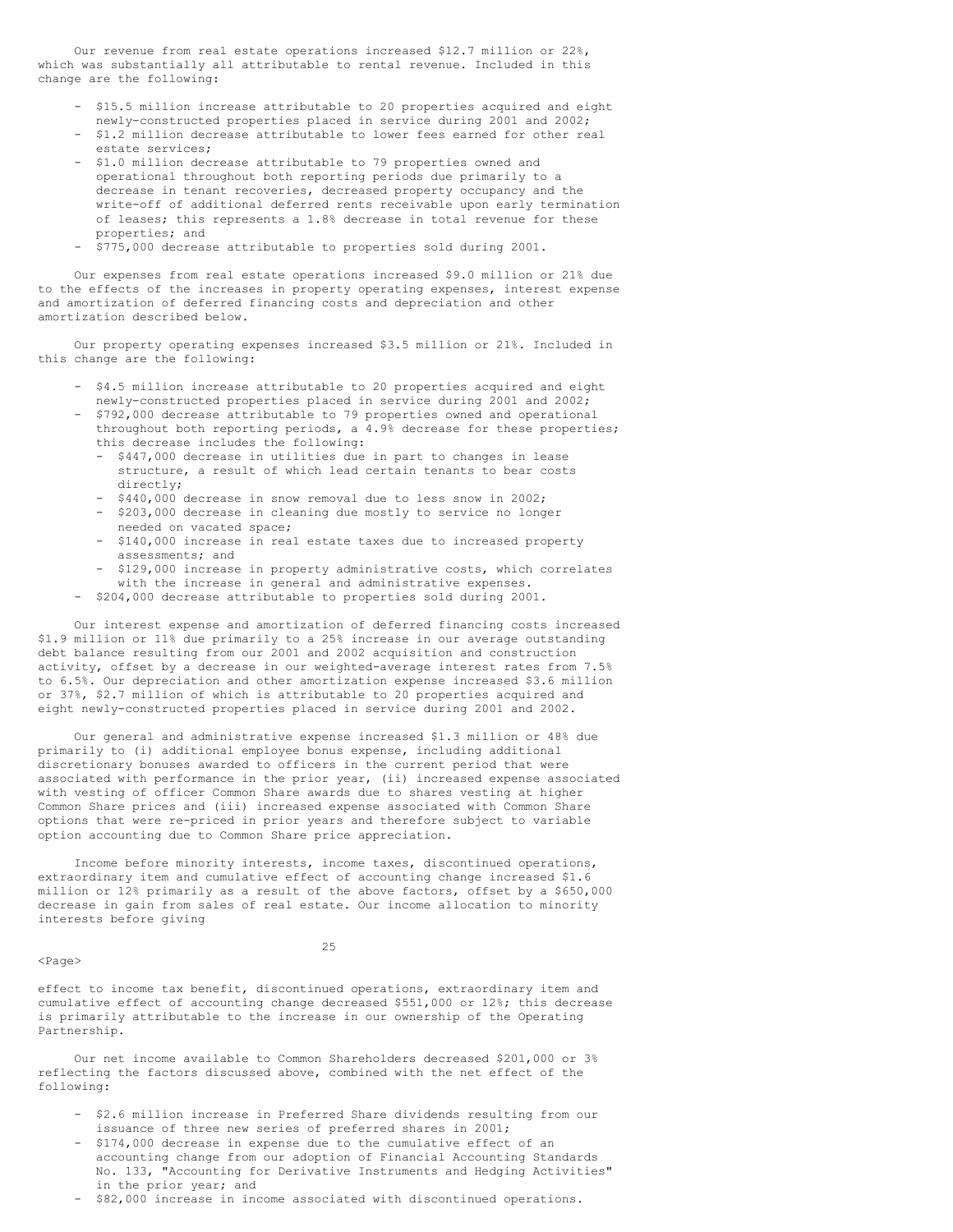#### LIQUIDITY AND CAPITAL RESOURCES

Cash provided from operations is our primary source of liquidity to fund dividends and distributions, pay debt service and fund working capital requirements. We expect to continue to use cash provided by operations to meet our short-term capital needs, including all property expenses, general and administrative expenses, debt service, dividend and distribution requirements and recurring capital improvements and leasing commissions. We do not anticipate borrowing to meet these requirements. Factors that could negatively affect our ability to generate cash from operations in the future are discussed in our 2001 Annual Report on Form 10-K.

We historically have financed our long-term capital needs, including property acquisitions and construction activity, through a combination of the following:

- cash from operations;
- borrowings from our secured revolving credit facility with Bankers Trust Company (the "Revolving Credit Facility");
- borrowings from new loans; - additional equity issuances of Common Shares, Preferred Shares,
- Common Units and/or Preferred Units;
- contributions from outside investors into real estate joint ventures; and
- proceeds from sales of properties.

We often use our Revolving Credit Facility initially to finance much of our investing and financing activities. We then pay down our Revolving Credit Facility using proceeds from long-term borrowings collateralized by our properties as attractive financing conditions arise and equity issuances as attractive equity market conditions arise. Amounts available under the Revolving Credit Facility are generally computed based on 65% of the appraised value of properties pledged as collateral. As of August 8, 2002, the maximum amount available under our Revolving Credit Facility is \$150.0 million, of which \$33.0 million is unused.

We own real estate through joint ventures when suitable equity partners are available at attractive terms. We use joint ventures primarily for properties undergoing construction or development and, upon completion of construction and development activities, the properties are acquired by us or sold to third parties. The primary business purpose behind the use of such joint ventures is to leverage our equity funding of such projects and reduce the risk of construction and development activities; another purpose in a number of these joint ventures is to make use of the expertise of our joint venture partner in managing the entity's activities. In some of these joint ventures, the joint venture partner acts as project manager during construction and development activities and property manager once the building goes operational; in other cases, we serve the role of project manager and property manager. All of our joint ventures have a two-member management committee responsible for making all major decisions and we control one of the two positions in all of these joint ventures. The joint venture partners in four of our five real estate joint ventures in place at June 30, 2002 are controlled by an entity that owns, manages, leases and develops properties primarily in the Baltimore/Washington Corridor and acts as

### <Page>

26

project manager for these joint ventures. The joint venture partner in our other real estate joint venture is controlled by an individual that invests nationally in a number of real estate entities; we act as project manager for this joint venture. See Note 5 to our consolidated financial statements for additional information pertaining to our real estate joint venture investments.

Factors that could negatively affect our ability to finance our long-term capital needs in the future are discussed in our 2001 Annual Report on Form  $10 - K$ .

Mortgage and other loans payable at June 30, 2002 consist of the following (dollars in thousands):

<Table>

| $<$ S $>$                                                                               | <<        |
|-----------------------------------------------------------------------------------------|-----------|
| Bankers Trust Company, Revolving Credit Facility, LIBOR + 1.75%, maturing March 2004(1) | \$125,800 |
| Teachers Insurance and Annuity Association of America, 6.89%, maturing November 2008    | 79,830    |
| Teachers Insurance and Annuity Association of America, 7.72%, maturing October 2006     | 57,663    |
| KeyBank National Association, LIBOR + 1.75%, maturing November 2003(1)                  | 36,000    |
| Metropolitan Life Insurance Company, 6.91%, maturing June 2007                          | 34,000    |
| Teachers Insurance and Annuity Association of America, 7.0%, maturing March 2009        | 33,945    |
| Mutual of New York Life Insurance Company, 7.79%, maturing August 2004(1)               | 26,754    |
| Transamerica Life Insurance and Annuity Company, 7.18%, maturing August 2009            | 26,204    |
| State Farm Life Insurance Company, 7.9%, maturing April 2008                            | 25,563    |
| KeyBank National Association, LIBOR + 1.75%, maturing September 2002                    | 25,000    |
| Transamerica Occidental Life Insurance Company, 7.3%, maturing May 2008                 | 20,837    |
| Allstate Life Insurance Company, 6.93%, maturing July 2008                              | 20,675    |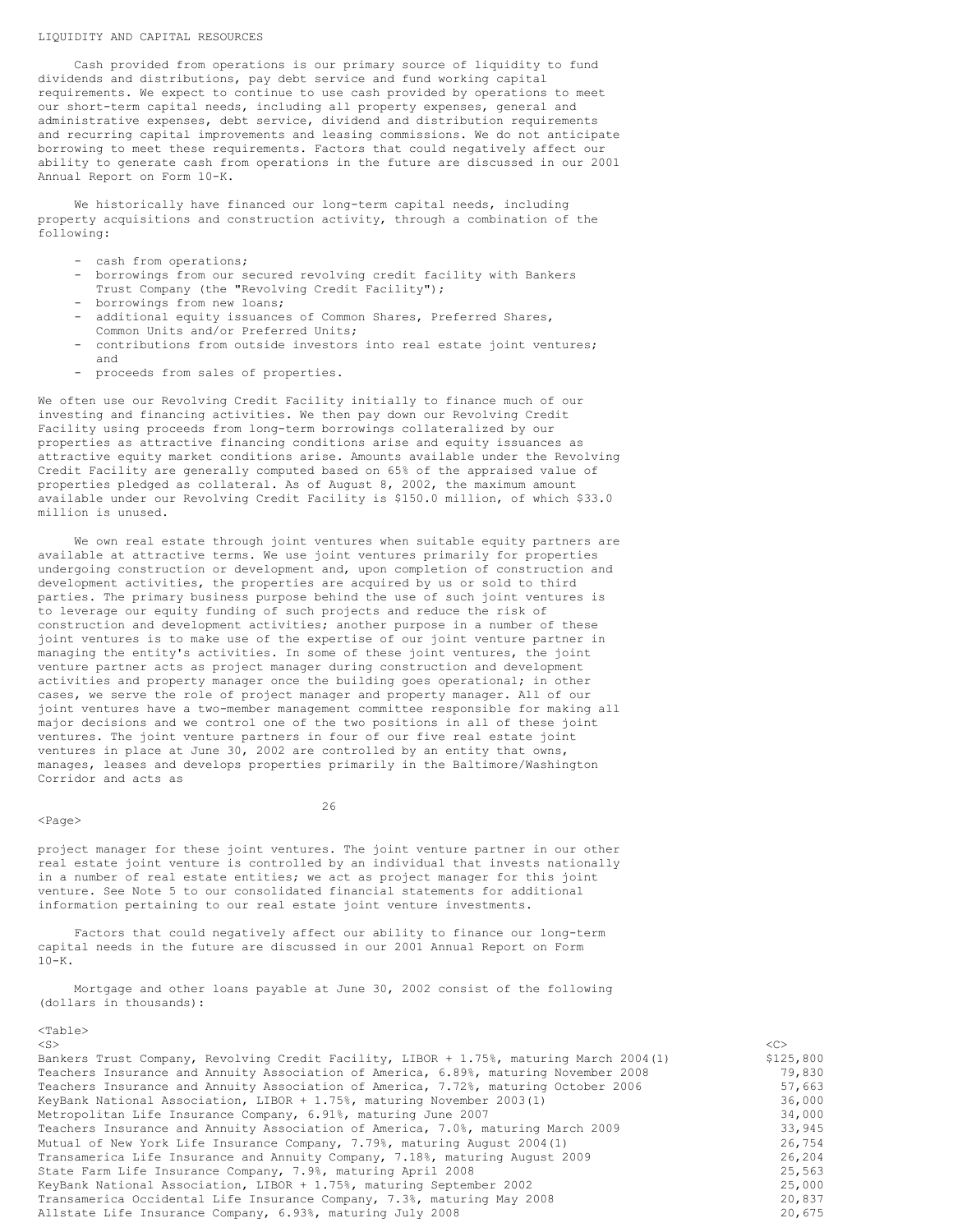| Transamerica Life Insurance and Annuity Company, 8.3%, maturing October 2005        | 17,252    |
|-------------------------------------------------------------------------------------|-----------|
| Allstate Life Insurance Company, 7.14%, maturing September 2007                     | 15,802    |
| Mercantile-Safe Deposit and Trust Company, Prime rate, maturing February 2003       | 15,750    |
| IDS Life Insurance Company, 7.9%, maturing March 2008                               | 13,372    |
| Allfirst Bank, LIBOR + $1.75$ %, maturing April 2003(1)(2)                          | 11,000    |
| Bank of America, LIBOR + $1.75$ %, maturing December 2002(1)(3)                     | 10,586    |
| Provident Bank of Maryland, LIBOR + 1.75%, maturing July 2003(4)                    | 7,967     |
| Teachers Insurance and Annuity Association of America, 8.35%, maturing October 2006 | 7,803     |
| Allfirst Bank, LIBOR + 1.75%, maturing July 2003                                    | 6,489     |
| Aegon USA Realty Advisors, Inc., 8.29%, maturing May 2007                           | 5,767     |
| Citibank Federal Savings Bank, 6.93%, maturing July 2008                            | 4,923     |
| Constellation Real Estate, Inc., Prime rate, maturing January 2003                  | 3,000     |
| Seller loan, 8.0%, maturing May 2007                                                | 1,516     |
|                                                                                     | -------   |
|                                                                                     | \$633,498 |
|                                                                                     | --------  |

(1) May be extended for a one-year period, subject to certain conditions. (2) Loan with a total commitment of \$12,000. (3) Construction loan with a total commitment of \$15,750.

(4) Construction loan with a total commitment of \$10,400.

### <Page>

27

The following table summarizes our material contractual cash obligations and other commitments at June 30, 2002 (in thousands):

### $<sub>Th</sub>$ </sub>

<Caption>

| 2002                                 | 2003 to<br>2004 | 2005 to<br>2006     | Thereafter            | Total                                                                |  |
|--------------------------------------|-----------------|---------------------|-----------------------|----------------------------------------------------------------------|--|
| <<                                   | <<              | <<                  | <<                    | <<                                                                   |  |
|                                      |                 |                     | $$257,016$ $$633,498$ |                                                                      |  |
| 5,192                                |                 |                     |                       | 5,192                                                                |  |
| 18                                   | 67              | 18                  |                       | 103                                                                  |  |
| 144                                  | 342             | 67                  |                       | 553                                                                  |  |
|                                      |                 | \$91.465            | \$257.016             | \$639.346                                                            |  |
|                                      |                 |                     |                       |                                                                      |  |
| Guarantees of joint venture loans(4) | $5 \quad 2.516$ | - \$                | Ŝ.                    | 7,809<br>S.                                                          |  |
|                                      |                 | \$44.398<br>\$5,293 | \$246.467             | For the Periods Ended December 31,<br>$$39,044$ $$246,058$ $$91,380$ |  |

### </Table>

- (1) Our 2002 loan maturities include a \$10.6 million construction loan maturity in December that may be extended for a one-year period, subject to certain conditions; as of June 30, 2002, we were in compliance with the necessary conditions for us to extend this loan. Our 2002 loan maturities also include a \$25.0 million loan maturity in September; we expect to complete an agreement with the lender to extend this loan for a one-year period. We expect to make payments on our other 2002 loan maturities using cash generated from operations.
- (2) We expect to pay costs on construction projects underway primarily using existing construction loan facilities in place (see discussion below).
- (3) We expect to pay these items using cash generated from operations. (4) We do not expect to have to fulfill our obligations as guarantor of joint
- venture loans.

In addition to the contractual obligations set forth above, we also had the following commitments at June 30, 2002:

- We may need to make our share of additional investments in our real estate joint ventures (generally based on our percentage ownership) in the event that additional funds are needed. In the event that the other members of these joint ventures do not pay their share of investments when additional funds are needed, we may then need to make even larger investments in these joint ventures.
- In four of our joint ventures, we would be obligated to acquire the membership interests of those joint ventures not owned by us (20% in the case of three and 50% in the case of one) in the event that all of the following were to occur:
- (1) an 18-month period passes from the date that 85% of the square feet in the joint ventures' respective buildings become occupied (the "18-month period");
- (2) at the end of the 18-month period, the joint ventures' respective buildings are 90% leased and occupied by tenants who are not in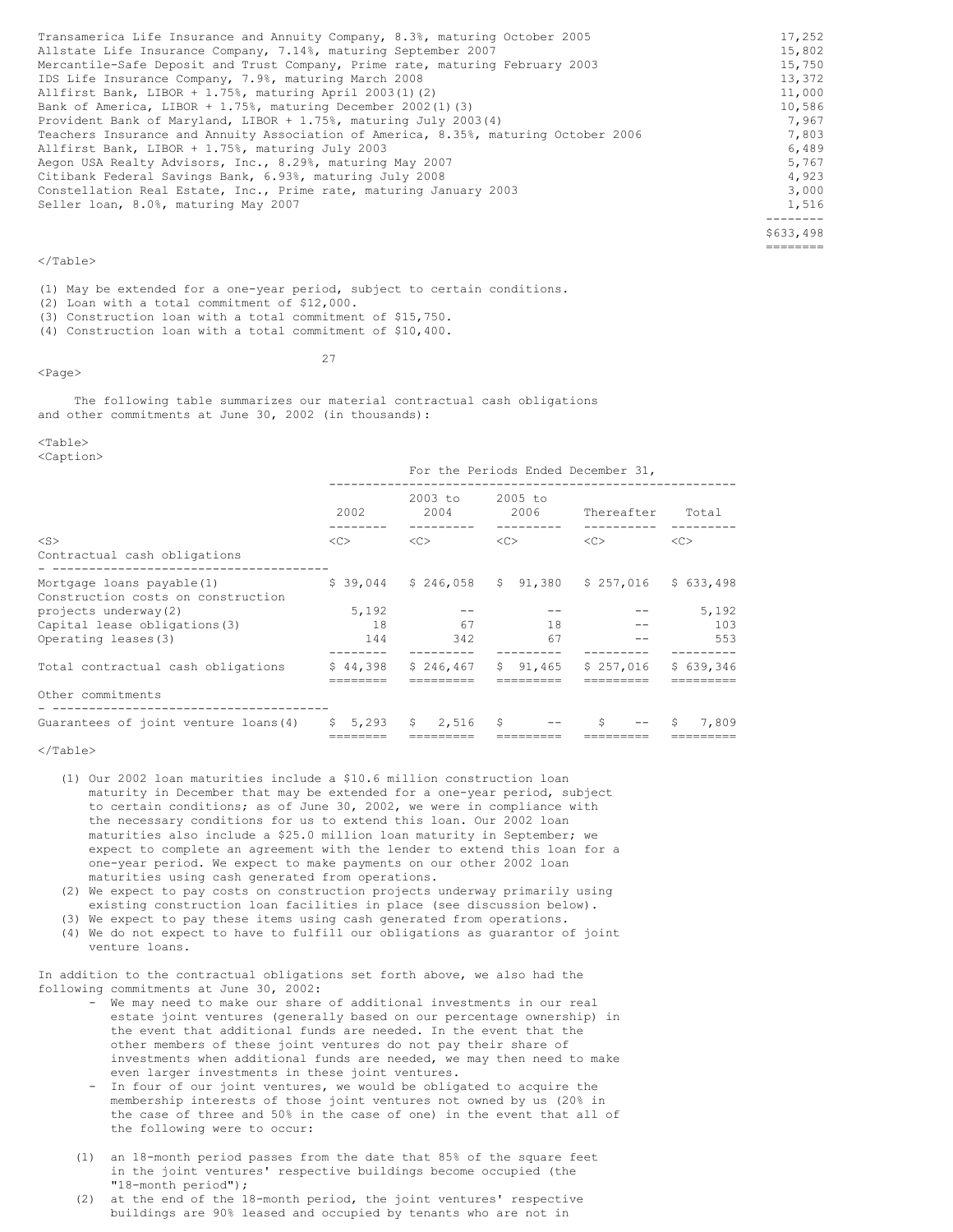default under their leases; and

(3) six months passes from the end of the 18-month period and either the buildings are not sold or we have not acquired the other members' interests.

The amount we would need to pay for those membership interests is computed based on the amount that the owners of those interests would receive under the joint venture agreements in the event that the buildings were sold for a capitalized fair value (as defined in the agreements) on a defined date. At June 30, 2002, none of the buildings in these joint ventures have occupancy equal to or exceeding 85%.

- At June 30, 2002, we are under contract to sell our property located at 8815 Centre Park Drive in Columbia, Maryland for \$7.2 million. We completed the sale of this property on July 18, 2002.

We had no other material contractual obligations as of June 30, 2002 besides the items discussed above and tenant improvements and leasing costs in the ordinary course of business.

 $<$ Page $>$ 

28

INVESTING AND FINANCING ACTIVITIES FOR THE SIX MONTHS ENDED JUNE 30, 2002

During the six months ended June 30, 2002, we acquired six office buildings totaling 312,431 square feet for \$32.7 million and a parcel of land for \$3.8 million. These acquisitions were financed by:

- using \$31.0 million in borrowings on our Revolving Credit Facility;
- - using \$3.0 million from a new mortgage loan payable; and
- - using cash reserves for the balance.

During the six months ended June 30, 2002, we completed the construction of three office buildings totaling 279,167 square feet. Costs incurred on these buildings through June 30, 2002 total \$45.7 million. These costs were funded in part using \$27.1 million in proceeds from two construction loan facilities that were repaid in 2002 using proceeds from a new loan. We also used \$9.6 million in contributions from joint venture partners prior to our acquisition of the joint venture partners' interests in 2002; the acquisitions of the joint venture partners' interests were funded using proceeds from a new loan and borrowings on our Revolving Credit Facility. The balance of the costs was funded primarily using proceeds from our Revolving Credit Facility and cash from operations.

As of June 30, 2002 (excluding the construction activities of two joint ventures), we had construction activities underway on three buildings totaling 255,019 square feet that were 59.6% operational and 60.2% pre-leased. Estimated costs upon completion for these projects total approximately \$43.8 million. Costs incurred on these buildings through June 30, 2002 total \$38.6 million. We have construction loan facilities in place totaling \$26.2 million to finance the construction of two of these projects; borrowings under these facilities total \$18.6 million at June 30, 2002. We also used borrowings from our Revolving Credit Facility and proceeds from debt refinancings to fund these activities.

During the six months ended June 30, 2002, we acquired the remaining 20% interest not previously owned by us in one of our unconsolidated real estate joint ventures, MOR Montpelier LLC, and simultaneously sold the 43,785 square foot building owned by that entity for net proceeds of \$1.1 million. We also acquired a 50% interest in MOR Montpelier 3 LLC, an entity developing a parcel of land located in Columbia, Maryland. Our investments in unconsolidated real estate joint ventures increased by \$461,000 during the six months ended June 30, 2002 due primarily to the net effect of these transactions and our funding of initial development activities in our NBP 140, LLC joint venture; we do not expect the need to fund more than \$2.0 million in additional development costs of NBP 140, LLC.

During the six months ended June 30, 2002, we sold a land parcel for \$1.3 million, providing a \$1.0 million mortgage loan to the purchaser. The net proceeds from this sale after transaction costs and the loan provided by us to the purchaser totaled \$250,000, all of which was applied to our cash reserves.

During the six months ended June 30, 2002, we borrowed \$72.2 million under mortgages and other loans payable other than our Revolving Credit Facility, the proceeds of which were used as follows:

- - \$52.1 million to repay other loans;
- - \$11.0 million to pay down our Revolving Credit Facility;<br>- \$7.7 million to finance acquisitions;
- \$7.7 million to finance acquisitions;
- - \$1.3 million to finance construction activities; and
- the balance to fund cash reserves.

On March 5, 2002, we participated in an offering of 10,961,000 Common Shares to the public at a price of \$12.04 per share; Constellation was the owner of 8,876,172 of these shares and 2,084,828 of these shares were newly issued by us. With the completion of this transaction, Constellation, which had been our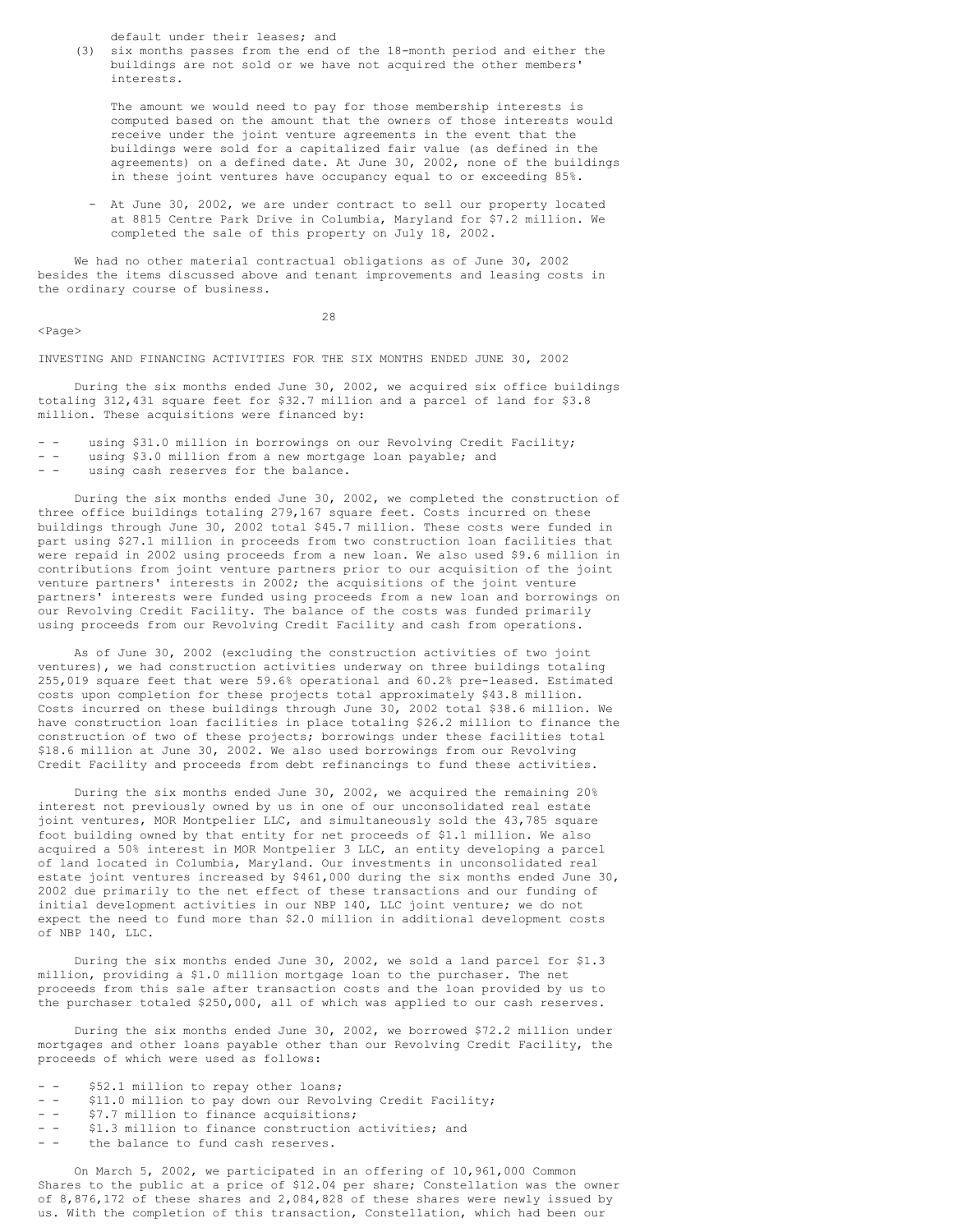largest shareholder, is no longer a shareholder. We contributed the net proceeds from the sale of the newly-issued shares to our Operating Partnership in exchange for 2,084,828 Common Units. The Operating Partnership used most of the proceeds to pay down our Revolving Credit Facility.

 $<$ Page $>$ 

29

INVESTING AND FINANCING ACTIVITY SUBSEQUENT TO THE SIX MONTHS ENDED JUNE 30, 2002

On July 18, 2002, we sold our property located at 8815 Centre Park Drive in Columbia, Maryland for a sales price of \$7.2 million, of which \$3.6 million was applied to the purchase of the buildings described below and the balance used to pay down the Revolving Credit Facility.

Between July 18 and August 1, 2002, we acquired for a purchase price of \$30.9 million an office building totaling 236,441 square feet and a parcel of land. These acquisitions were financed using \$22.0 million from a new mortgage loan, \$3.6 million in proceeds from the sale of our property on July 18, 2002 and the balance from our Revolving Credit Facility.

In July 2002, we became committed to acquire for a purchase price of \$47.0 million two office buildings totaling 290,245 square feet and a parcel of land. We expect to complete this acquisition in August 2002 using \$16.0 million from a new mortgage loan, \$16.0 million from an assumed mortgage loan and proceeds from our Revolving Credit Facility for the balance.

In July 2002, we obtained a \$12.0 million mortgage loan payable with SunTrust Bank. The loan has a one-year term with two options to renew for an additional six months and carries interest at LIBOR plus 1.5%. The proceeds from this loan were used to pay down our Revolving Credit Facility. We also obtained a \$27.8 million mortgage loan payable with State Farm Life Insurance Company. The loan has a ten-year term and carries interest at 6.51%. The proceeds from this loan were used to pay off a \$15.8 million mortgage loan payable and to pay down our Revolving Credit Facility.

### STATEMENT OF CASH FLOWS

We generated net cash flow from operating activities of \$29.2 million for the six months ended June 30, 2002, an increase of \$6.2 million from the six months ended June 30, 2001. Our increase in cash flow from operating activities is due primarily to income generated from our newly-acquired and newly-constructed properties. Our net cash flow used in investing activities for the six months ended June 30, 2002 increased \$8.3 million from the six months ended June 30, 2001 due primarily to additional cash outlays of \$23.8 million in connection with purchases of and additions to commercial real estate properties, offset by a \$7.0 million decrease in investments and advances to unconsolidated real estate joint ventures and an \$8.8 million decrease in advances to certain real estate joint ventures. Our increase in net cash flow provided by financing activities for the six months ended June 30, 2002 of \$1.8 million from the six months ended June 30, 2001 includes an \$85.5 million decrease in repayments of mortgage and other loans payable, offset by a \$54.0 million decrease in proceeds from mortgage and other loans payable, a \$14.3 million decrease in proceeds from the issuance of equity instruments and a \$12.3 million decrease in cash flow associated with other liabilities.

### FUNDS FROM OPERATIONS

We consider Funds from Operations ("FFO") to be meaningful to investors as a measure of the financial performance of an equity REIT when considered with the financial data presented under generally accepted accounting principles ("GAAP"). Under the National Association of Real Estate Investment Trusts' ("NAREIT") definition, FFO means net income (loss) computed using GAAP, excluding gains (or losses) from debt restructuring and sales of property, plus real estate-related depreciation and amortization and after adjustments for unconsolidated partnerships and joint ventures, although we have included gains from the sales of properties to the extent such gains related to development services provided. FFO assuming conversion of share options, Preferred Units and Preferred Shares adjusts FFO assuming conversion of securities that are convertible into our Common Shares when such conversion does not increase our diluted FFO per share in a given period. The FFO we present may not be comparable to the FFO of other REITs since they may interpret the current NAREIT definition of FFO differently or they may not use the current NAREIT definition of FFO. FFO is not the same as cash generated from operating activities or net income determined in accordance with GAAP. FFO is not necessarily an indication of our cash flow available to fund cash needs. Additionally, it should not be used as an alternative to net income when evaluating our financial performance or to cash flow from operating, investing and financing activities when evaluating our liquidity or ability to make cash distributions or pay debt service. Our FFO for the three and six months ended June 30, 2002 and 2001 are summarized in the following table: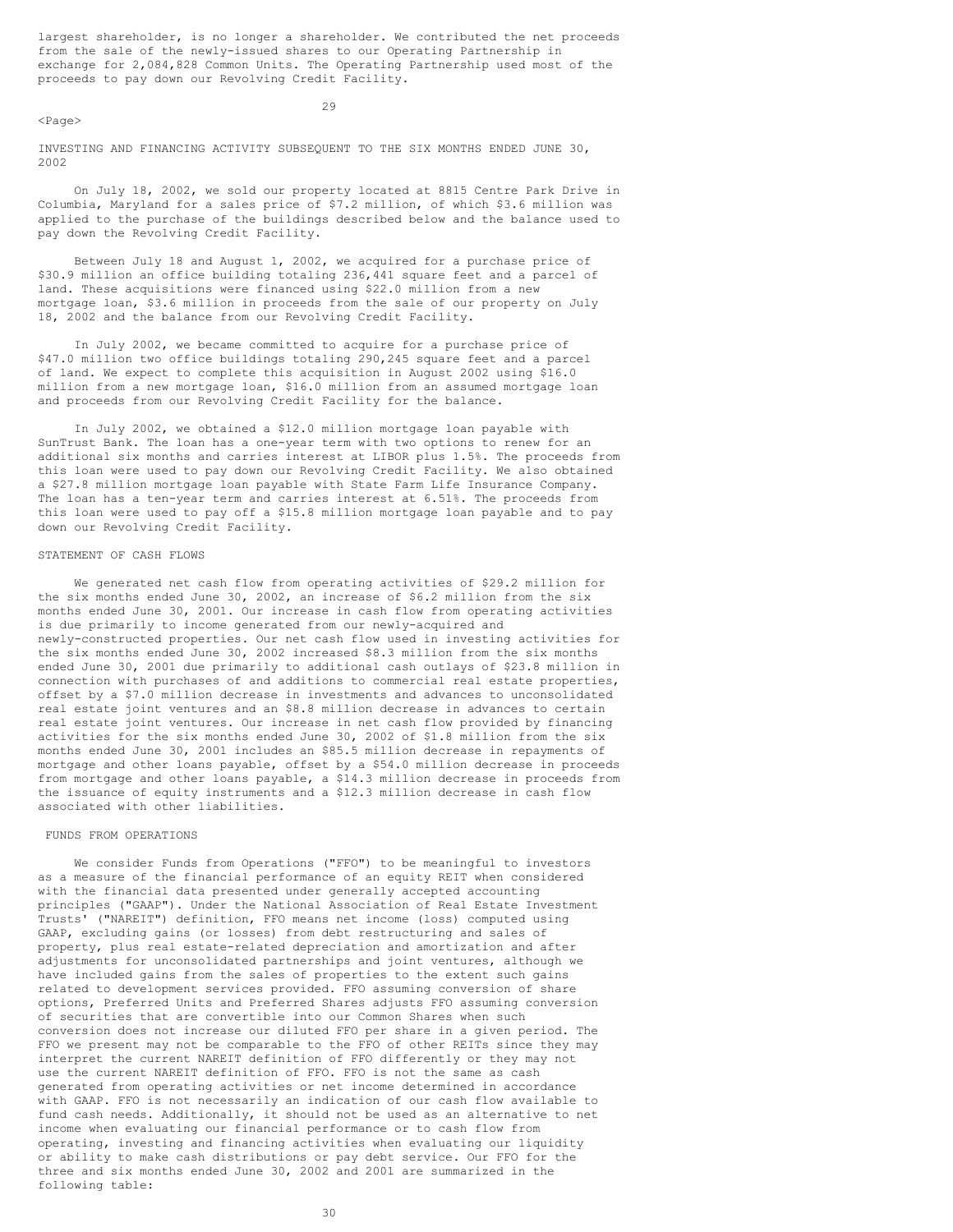<Caption>

(Dollar and shares for this table are in thousands)

|                                                                                                                                              |                                                                                                                                                                                                                                                                                                                                                                                                                                                                                                                               | For the three months<br>ended June 30,                                                                                                                                                                                                                                                                                                                                                                                                                                                                                                                                        | For the six months<br>ended June 30,<br>-------------------- |                          |
|----------------------------------------------------------------------------------------------------------------------------------------------|-------------------------------------------------------------------------------------------------------------------------------------------------------------------------------------------------------------------------------------------------------------------------------------------------------------------------------------------------------------------------------------------------------------------------------------------------------------------------------------------------------------------------------|-------------------------------------------------------------------------------------------------------------------------------------------------------------------------------------------------------------------------------------------------------------------------------------------------------------------------------------------------------------------------------------------------------------------------------------------------------------------------------------------------------------------------------------------------------------------------------|--------------------------------------------------------------|--------------------------|
|                                                                                                                                              | --------------------<br>2002 2001<br>----------                                                                                                                                                                                                                                                                                                                                                                                                                                                                               |                                                                                                                                                                                                                                                                                                                                                                                                                                                                                                                                                                               | 2002 00                                                      | 2001                     |
| $<$ S $>$                                                                                                                                    |                                                                                                                                                                                                                                                                                                                                                                                                                                                                                                                               | $\langle C \rangle$ $\langle C \rangle$                                                                                                                                                                                                                                                                                                                                                                                                                                                                                                                                       | $\langle C \rangle$ $\langle C \rangle$                      |                          |
| Income before minority interests, income taxes,<br>discontinued operations, extraordinary item and<br>cumulative effect of accounting change | \$7,919                                                                                                                                                                                                                                                                                                                                                                                                                                                                                                                       | \$7,559                                                                                                                                                                                                                                                                                                                                                                                                                                                                                                                                                                       | \$15,062                                                     | \$13,496                 |
| Add: Real estate related depreciation and                                                                                                    |                                                                                                                                                                                                                                                                                                                                                                                                                                                                                                                               |                                                                                                                                                                                                                                                                                                                                                                                                                                                                                                                                                                               |                                                              |                          |
| amortization                                                                                                                                 | 6,616                                                                                                                                                                                                                                                                                                                                                                                                                                                                                                                         | 4,933                                                                                                                                                                                                                                                                                                                                                                                                                                                                                                                                                                         | 13,218                                                       | 9,738                    |
| Add: Discontinued operations, gross                                                                                                          | 159                                                                                                                                                                                                                                                                                                                                                                                                                                                                                                                           | 63                                                                                                                                                                                                                                                                                                                                                                                                                                                                                                                                                                            | 254                                                          | 139                      |
| Less: Preferred Share dividends                                                                                                              |                                                                                                                                                                                                                                                                                                                                                                                                                                                                                                                               | $(2, 534)$ $(1, 613)$                                                                                                                                                                                                                                                                                                                                                                                                                                                                                                                                                         |                                                              | $(5, 067)$ $(2, 494)$    |
| Less: Preferred Unit distributions<br>Less: Minority interests in other consolidated                                                         | (572)                                                                                                                                                                                                                                                                                                                                                                                                                                                                                                                         | (572)                                                                                                                                                                                                                                                                                                                                                                                                                                                                                                                                                                         | (1, 144)                                                     | (1, 144)                 |
| Less: Gain on sales of real estate, excluding                                                                                                | (14)                                                                                                                                                                                                                                                                                                                                                                                                                                                                                                                          | (58)                                                                                                                                                                                                                                                                                                                                                                                                                                                                                                                                                                          | (45)                                                         | (54)                     |
| development portion(1)                                                                                                                       | $\sim$ $ -$                                                                                                                                                                                                                                                                                                                                                                                                                                                                                                                   | (416)                                                                                                                                                                                                                                                                                                                                                                                                                                                                                                                                                                         | $(93)$<br>77                                                 | (416)                    |
| Income tax benefit (expense), gross                                                                                                          | 37<br>---------                                                                                                                                                                                                                                                                                                                                                                                                                                                                                                               | (44)<br>---------                                                                                                                                                                                                                                                                                                                                                                                                                                                                                                                                                             | ---------                                                    | 78<br>---------          |
| Funds from operations                                                                                                                        | 11,611                                                                                                                                                                                                                                                                                                                                                                                                                                                                                                                        | 9,852                                                                                                                                                                                                                                                                                                                                                                                                                                                                                                                                                                         | 22,262                                                       | 19,343                   |
| Add: Preferred Unit distributions                                                                                                            | 572                                                                                                                                                                                                                                                                                                                                                                                                                                                                                                                           | 572                                                                                                                                                                                                                                                                                                                                                                                                                                                                                                                                                                           | 1, 144                                                       | 1,144                    |
| Add: Convertible Preferred Share dividends                                                                                                   | 136                                                                                                                                                                                                                                                                                                                                                                                                                                                                                                                           | 136                                                                                                                                                                                                                                                                                                                                                                                                                                                                                                                                                                           | 272                                                          | 236                      |
| Add: Expense on dilutive share options                                                                                                       | 12                                                                                                                                                                                                                                                                                                                                                                                                                                                                                                                            | $\sim$ $ -$                                                                                                                                                                                                                                                                                                                                                                                                                                                                                                                                                                   | 26                                                           | $- -$                    |
| Funds from operations assuming conversion of share<br>options, Preferred Units and Preferred                                                 | ---------                                                                                                                                                                                                                                                                                                                                                                                                                                                                                                                     |                                                                                                                                                                                                                                                                                                                                                                                                                                                                                                                                                                               | ----------<br>12,331 10,560 23,704 20,723                    |                          |
| Less: Straight line rent adjustments                                                                                                         |                                                                                                                                                                                                                                                                                                                                                                                                                                                                                                                               | $(991)$ $(816)$                                                                                                                                                                                                                                                                                                                                                                                                                                                                                                                                                               | $(1, 205)$ $(1, 506)$                                        |                          |
| Less: Recurring capital improvements                                                                                                         | ---------                                                                                                                                                                                                                                                                                                                                                                                                                                                                                                                     | $(1, 382)$ $(1, 153)$<br>________                                                                                                                                                                                                                                                                                                                                                                                                                                                                                                                                             | ----------                                                   | $(3,000)$ $(2,269)$      |
| Adjusted funds from operations assuming conversion<br>of share options, Preferred Units and Preferred                                        |                                                                                                                                                                                                                                                                                                                                                                                                                                                                                                                               |                                                                                                                                                                                                                                                                                                                                                                                                                                                                                                                                                                               |                                                              |                          |
|                                                                                                                                              | \$9,958                                                                                                                                                                                                                                                                                                                                                                                                                                                                                                                       | \$8,591                                                                                                                                                                                                                                                                                                                                                                                                                                                                                                                                                                       | \$19,499<br>=========                                        | \$16,948                 |
| Weighted average Common Shares                                                                                                               | 22,704                                                                                                                                                                                                                                                                                                                                                                                                                                                                                                                        | 20,077                                                                                                                                                                                                                                                                                                                                                                                                                                                                                                                                                                        | 21,801                                                       | 20,034                   |
| Weighted average Common Units                                                                                                                | 9,391<br>---------                                                                                                                                                                                                                                                                                                                                                                                                                                                                                                            | 9,335<br>---------                                                                                                                                                                                                                                                                                                                                                                                                                                                                                                                                                            | 9,499<br>----------                                          | 9,361<br>---------       |
| Weighted average Common Shares/Units                                                                                                         | 32,095                                                                                                                                                                                                                                                                                                                                                                                                                                                                                                                        | 29,412                                                                                                                                                                                                                                                                                                                                                                                                                                                                                                                                                                        | 31,300                                                       | 29,395                   |
| Conversion of share options                                                                                                                  | $1,040$                                                                                                                                                                                                                                                                                                                                                                                                                                                                                                                       | $334$<br>1,197                                                                                                                                                                                                                                                                                                                                                                                                                                                                                                                                                                | $915$<br>1,197                                               | 287                      |
| Conversion of weighted average Preferred Shares                                                                                              | 1,197                                                                                                                                                                                                                                                                                                                                                                                                                                                                                                                         |                                                                                                                                                                                                                                                                                                                                                                                                                                                                                                                                                                               |                                                              | 1,038                    |
| Conversion of weighted average Preferred Units                                                                                               | 2,421<br>---------                                                                                                                                                                                                                                                                                                                                                                                                                                                                                                            | 2,421<br>--------                                                                                                                                                                                                                                                                                                                                                                                                                                                                                                                                                             | 2,421                                                        | 2,421                    |
| Weighted average Common Shares/Units assuming<br>conversion of share options, Preferred Units and                                            |                                                                                                                                                                                                                                                                                                                                                                                                                                                                                                                               |                                                                                                                                                                                                                                                                                                                                                                                                                                                                                                                                                                               |                                                              |                          |
| Preferred Shares                                                                                                                             | 36,753<br>$\begin{tabular}{ll} \multicolumn{3}{l}{{\color{blue}\textbf{1}}}\\ \multicolumn{3}{l}{\color{blue}\textbf{2}}\\ \multicolumn{3}{l}{\color{blue}\textbf{2}}\\ \multicolumn{3}{l}{\color{blue}\textbf{3}}\\ \multicolumn{3}{l}{\color{blue}\textbf{4}}\\ \multicolumn{3}{l}{\color{blue}\textbf{4}}\\ \multicolumn{3}{l}{\color{blue}\textbf{5}}\\ \multicolumn{3}{l}{\color{blue}\textbf{5}}\\ \multicolumn{3}{l}{\color{blue}\textbf{5}}\\ \multicolumn{3}{l}{\color{blue}\textbf{6}}\\ \multicolumn{3}{l}{\color$ | 33, 364 35, 833<br>$\begin{tabular}{ll} \multicolumn{2}{l}{{\color{red}\boldsymbol{=}}} & \multicolumn{2}{l}{\color{blue}\boldsymbol{=}} & \multicolumn{2}{l}{\color{blue}\boldsymbol{=}} & \multicolumn{2}{l}{\color{blue}\boldsymbol{=}} & \multicolumn{2}{l}{\color{blue}\boldsymbol{=}} & \multicolumn{2}{l}{\color{blue}\boldsymbol{=}} & \multicolumn{2}{l}{\color{blue}\boldsymbol{=}} & \multicolumn{2}{l}{\color{blue}\boldsymbol{=}} & \multicolumn{2}{l}{\color{blue}\boldsymbol{=}} & \multicolumn{2}{l}{\color{blue}\boldsymbol{=}} & \multicolumn{2}{l}{\color$ | =========                                                    | 33, 141<br>$=$ ========= |
|                                                                                                                                              |                                                                                                                                                                                                                                                                                                                                                                                                                                                                                                                               |                                                                                                                                                                                                                                                                                                                                                                                                                                                                                                                                                                               |                                                              |                          |

</Table>

(1) A portion of the gain from the sales of real estate that is attributable to development services performed on the properties is included in FFO.

### INFLATION

We have not been significantly impacted by inflation during the periods presented in this report due mostly to the relatively low inflation rates in our markets. Most of our tenants are obligated to pay their share of a building's operating expenses to the extent such expenses exceed amounts established in their leases, based on historical expense levels. In addition, some of our tenants are obligated to pay their share of all of a building's operating expenses. These arrangements reduce our exposure to increases in such costs resulting from inflation.

### <Page>

31

### ITEM 3. QUANTITATIVE AND QUALITATIVE DISCLOSURES ABOUT MARKET RISK

We are exposed to certain market risks, the most predominant of which is change in interest rates. Increases in interest rates can result in increased interest expense under our Revolving Credit Facility and our other mortgage loans payable carrying variable interest rate terms. Increases in interest rates can also result in increased interest expense when our loans payable carrying fixed interest rate terms mature and need to be refinanced. Our debt strategy favors long-term, fixed-rate, secured debt over variable-rate debt to minimize the risk of short-term increases in interest rates. As of June 30, 2002, 61.9% of our mortgage and other loans payable balance carried fixed interest rates. We also use interest rate swap and interest rate cap agreements to reduce the impact of interest rate changes.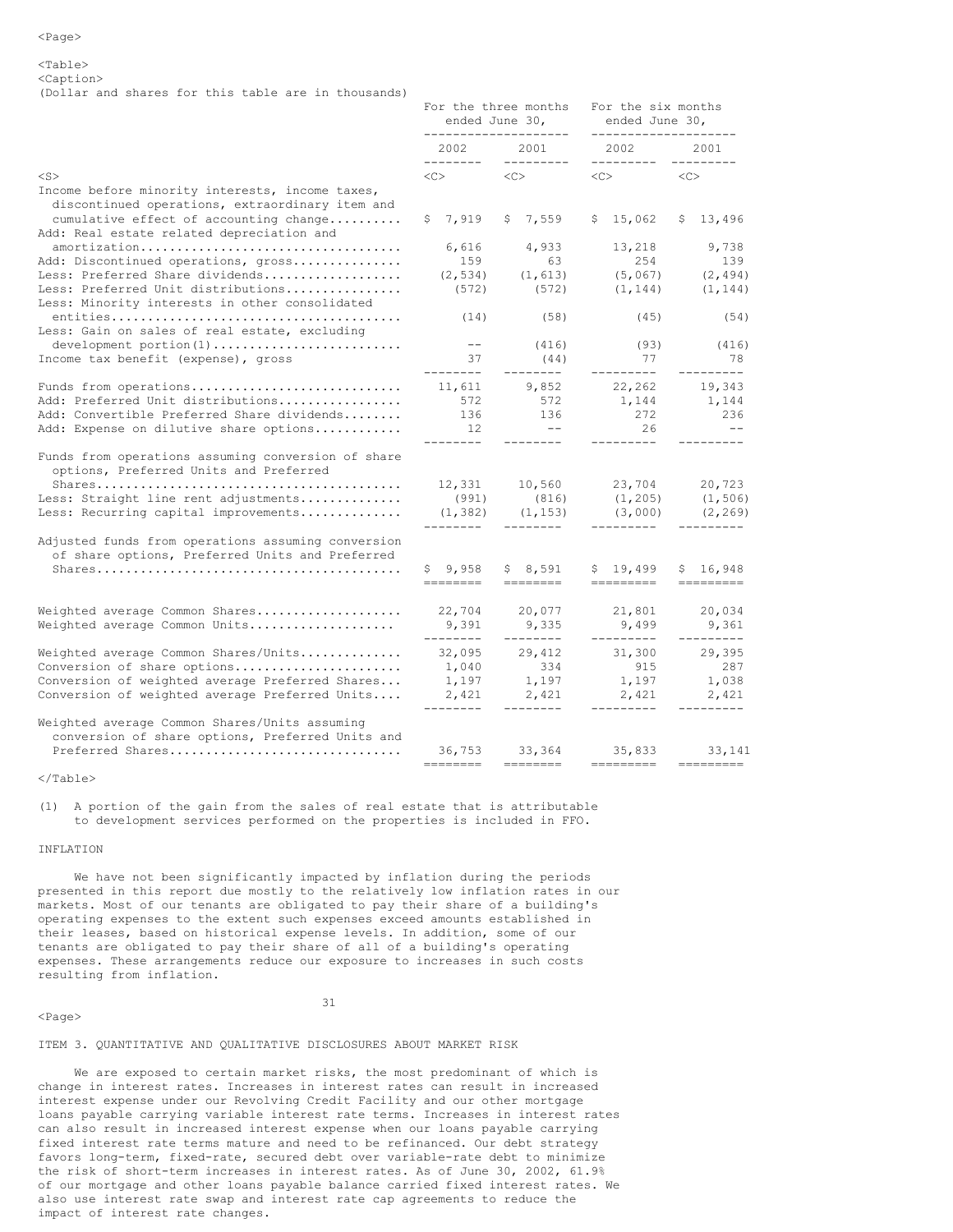The following table sets forth our long-term debt obligations, principal cash flows by scheduled maturity and weighted average interest rates at June 30, 2002 (dollars in thousands):

<Table> <Caption>

For the Periods Ended December 31,

|                       |               | 2002(1)  |               | 2003(2) |               | 2004(3)   |               | 2005     |               | 2006     |         | Thereafter        |               | Total   |
|-----------------------|---------------|----------|---------------|---------|---------------|-----------|---------------|----------|---------------|----------|---------|-------------------|---------------|---------|
| $<$ S $>$             | < <sub></sub> |          | < <sub></sub> |         | < <sub></sub> |           | < <sub></sub> |          | < <sub></sub> |          | <c></c> |                   | < <sub></sub> |         |
| Long term debt:       |               |          |               |         |               |           |               |          |               |          |         |                   |               |         |
| Fixed rate            | S             | 3,266    | S.            | 7,081   | S.            | 33,163    |               | \$23,905 |               | \$67,475 |         | \$257,016         | S.            | 391,906 |
| Average interest rate |               | 7.04%    |               | 6.86%   |               | 6.89%     |               | 6.88%    |               | 6.75%    |         | 6.90%             |               | 6.88%   |
| Variable rate         |               | \$35,778 | S.            | 80,014  |               | \$125,800 | S.            | $ -$     |               | $- -$    |         | $\qquad \qquad -$ |               | 241,592 |
| Average interest rate |               | 3.59%    |               | 3.88%   |               | 3.62%     |               | --       |               | --       |         | $- -$             |               | 3.75%   |

</Table>

- (1) Includes a \$10.6 million maturity in December that may each be extended for a one-year period, subject to certain conditions.
- (2) Includes a \$10.9 million maturity in April and a \$36.0 million maturity in November, each of which may be extended for a one-year period, subject to certain conditions.
- (3) Includes a \$125.8 million maturity in March and a \$25.8 million maturity in August, each of which may be extended for a one-year period, subject to certain conditions.

The fair market value of our mortgage and other loans payable was \$647.1 million at June 30, 2002.

The following table sets forth information pertaining to our one derivative contract in place as of June 30, 2002:

<Table>

<Caption>

| Nature of<br>Derivative                              | Notional<br>Amount | (in millions) | One-Month<br>LIBOR base | Effective<br>Date  | Expiration on June 30, 2002<br>Date |     | Fair Value<br>(in thousands) |
|------------------------------------------------------|--------------------|---------------|-------------------------|--------------------|-------------------------------------|-----|------------------------------|
| $<$ S $>$<br>Interest rate swap<br>$\langle$ /Table> | <c></c>            | 100.0         | < <sub><br/>5.76%</sub> | <c><br/>1/2/01</c> | < <sub><br/>1/2/03</sub>            | <<> | (1, 970)                     |

Based on our variable-rate debt balances, our interest expense would have increased by \$684,000 during the six months ended June 30, 2002 if interest rates were 1% higher.

32

<Page>

PART II

ITEM 1. LEGAL PROCEEDINGS

Not applicable

ITEM 2. CHANGES IN SECURITIES AND USE OF PROCEEDS

a. Not applicable

- b. Not applicable
- c. During the three months ended June 30, 2002, 329,142 of the Operating Partnership's Common Units were converted to 329,142 Common Shares. The issuance of these Common Shares was exempt from registration under Section 4 (2) of the Securities Act of 1933, as amended.

d. Not applicable

ITEM 3. DEFAULTS UPON SENIOR SECURITIES

Not applicable

ITEM 4. SUBMISSION OF MATTERS TO A VOTE OF SECURITY HOLDERS

Not applicable

ITEM 5. OTHER INFORMATION

Not applicable

ITEM 6. EXHIBITS AND REPORTS ON FORM 8-K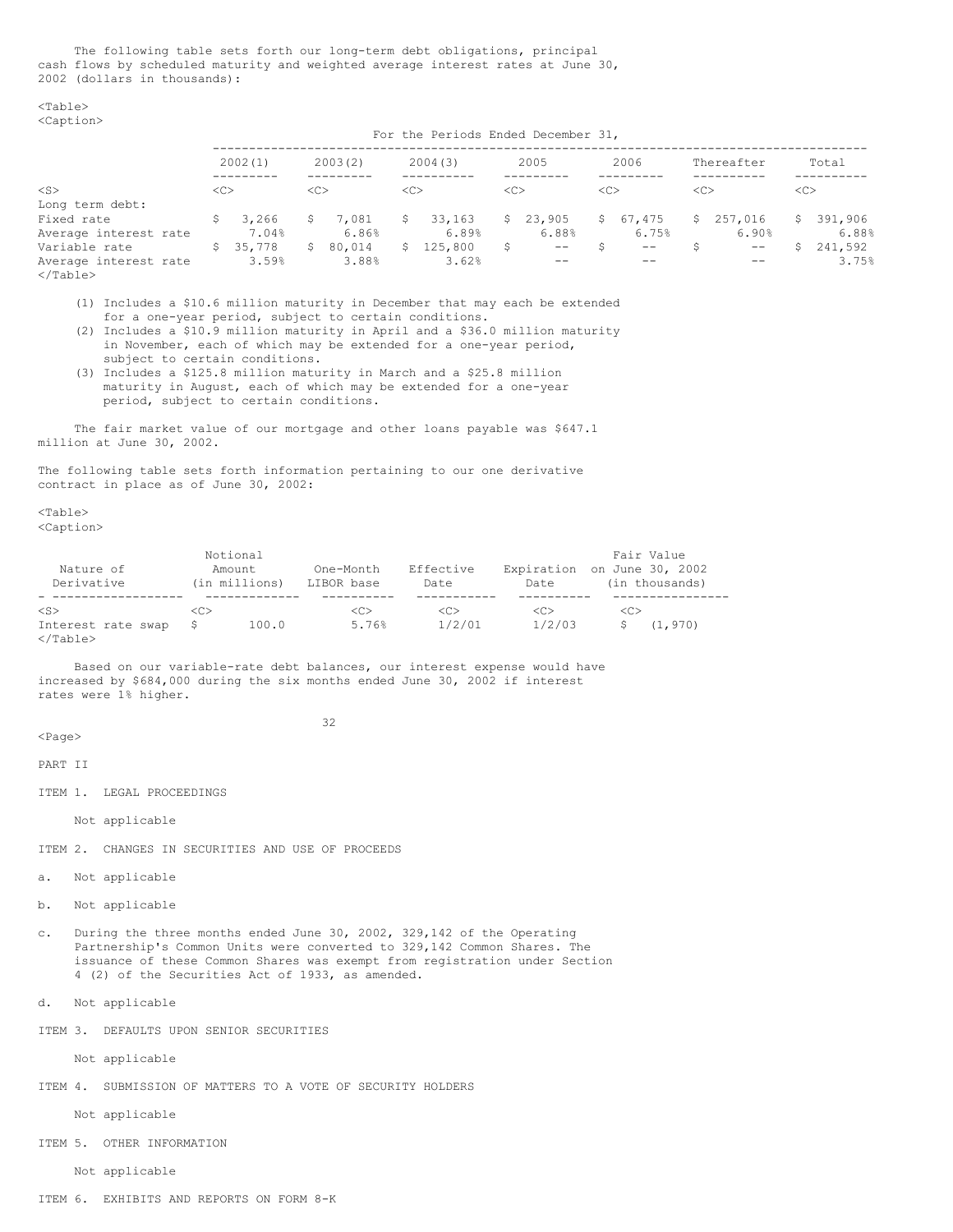| $TABLE$<br><caption></caption> | EXHIBIT<br>NO.<br>------        | DESCRIPTION                                                                                                                                                                                                                                                                  |
|--------------------------------|---------------------------------|------------------------------------------------------------------------------------------------------------------------------------------------------------------------------------------------------------------------------------------------------------------------------|
| $<$ S $>$                      | 3.1.1                           | < <sub><br/>Amended and Restated Declaration of Trust of Registrant<br/>(filed with the Registrant's Registration Statement on<br/>Form S-4 (Commission File No. 333-45649) and incorporated<br/>herein by reference).</sub>                                                 |
|                                | 3.1.2                           | Articles of Amendment of Amended and Restated Declaration<br>of Trust (filed with the Registrant's Annual Report on<br>Form 10-K on March 22, 2002 and incorporated herein by<br>reference).                                                                                 |
|                                | 3.2                             | Bylaws of Registrant (filed with the Registrant's<br>Registration Statement on Form S-4 (Commission File<br>No. 333-45649) and incorporated herein by reference).                                                                                                            |
|                                | 3.3                             | Articles Supplementary of Corporate Office Properties<br>Trust Series A Convertible Preferred Shares, dated<br>September 28, 1998 (filed with the Registrant's Current<br>Report on Form 8-K on October 13, 1998 and incorporated<br>herein by reference).                   |
|                                | 3.4                             | Articles Supplementary of Corporate Office Properties<br>Trust Series B Convertible Preferred Shares, dated July 2,<br>1999 (filed with the Registrant's Current Report on Form                                                                                              |
| $<$ /TABLE>                    |                                 |                                                                                                                                                                                                                                                                              |
| $<$ Page $>$                   |                                 | 33                                                                                                                                                                                                                                                                           |
| $<$ TABLE $>$                  |                                 |                                                                                                                                                                                                                                                                              |
|                                | <caption><br/>EXHIBIT</caption> |                                                                                                                                                                                                                                                                              |
|                                | NO.                             | DESCRIPTION                                                                                                                                                                                                                                                                  |
|                                |                                 |                                                                                                                                                                                                                                                                              |
| $<$ S $>$                      |                                 | <<><br>8-K on July 7, 1999 and incorporated herein by reference).                                                                                                                                                                                                            |
|                                | 3.5                             | Articles Supplementary of Corporate Office Properties<br>Trust Series D Cumulative Convertible Redeemable Preferred<br>Shares, dated January 25, 2001 (filed with the<br>Registrant's Annual Report on Form 10-K on March 22, 2001<br>and incorporated herein by reference). |
|                                | 3.6                             | Articles Supplementary of Corporate Office Properties<br>Trust Series E Cumulative Redeemable Preferred Shares,<br>dated April 3, 2001 (filed with the Registrant's Current<br>Report on Form 8-K on April 4, 2001 and incorporated<br>herein by reference).                 |
|                                | 3.7                             | Articles Supplementary of Corporate Office Properties<br>Trust Series F Cumulative Redeemable Preferred Shares,<br>dated September 13, 2001 (filed with the Registrant's<br>Current Report on Form 8-K on September 14, 2001 and<br>incorporated herein by reference).       |
|                                | 10.1                            | Corporate Office Properties Trust Supplemental<br>Nonqualified Deferred Compensation Plan (filed with the<br>Registrant's Registration Statement on Form S-8<br>(Commission File No. 333-87384) and incorporated herein by<br>reference).                                    |
|                                | 99.1                            | Certification of the Chief Executive Officer under Title<br>18, Section 1350 of the United States Code, as adopted<br>under Section 906 of the Sarbanes-Oxley Act of 2002 (filed<br>herewith).                                                                               |
|                                | 99.2                            | Certification of the Chief Financial Officer under Title<br>18, Section 1350 of the United States Code, as adopted<br>under Section 906 of the Sarbanes-Oxley Act of 2002 (filed<br>herewith).                                                                               |

# </TABLE>

b. We filed the following Current Reports on Form 8-K in the first quarter of the year ended December 31, 2002:

Report dated April 4, 2002 containing Item 5 disclosure that was filed in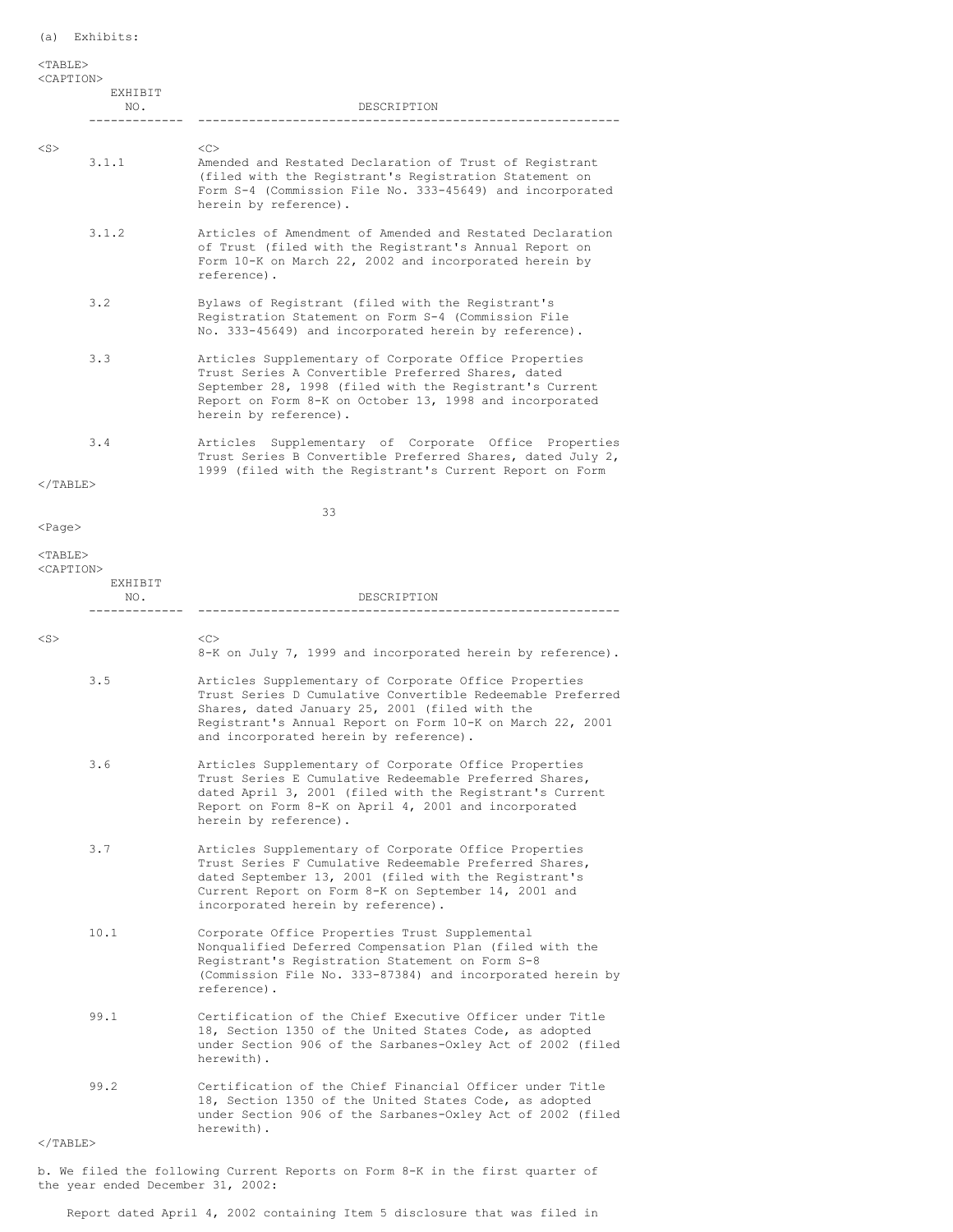connection with Constellation no longer being a shareholder.

<Page>

Report dated April 24, 2002 containing Item 7 and Item 9 disclosures that were filed in connection with our release of earnings on April 24, 2002. We also through this filing made available certain additional information pertaining to our properties and operations as of and for the period ended March 31, 2002.

34

### SIGNATURES

Pursuant to the requirements of the Securities Act of 1934, the Registrant has duly caused this report to be signed on its behalf by the undersigned, thereunto duly authorized.

CORPORATE OFFICE PROPERTIES TRUST

Financial Officer

| Date: August 13, 2002 |  | Bv: | /s/ Randall M. Griffin                                      |
|-----------------------|--|-----|-------------------------------------------------------------|
|                       |  |     | Randall M. Griffin<br>President and Chief Operating Officer |
| Date: August 13, 2002 |  |     | By: /s/ Roger A. Waesche, Jr.                               |
|                       |  |     | Roger A. Waesche, Jr.<br>Senior Vice President and Chief    |

35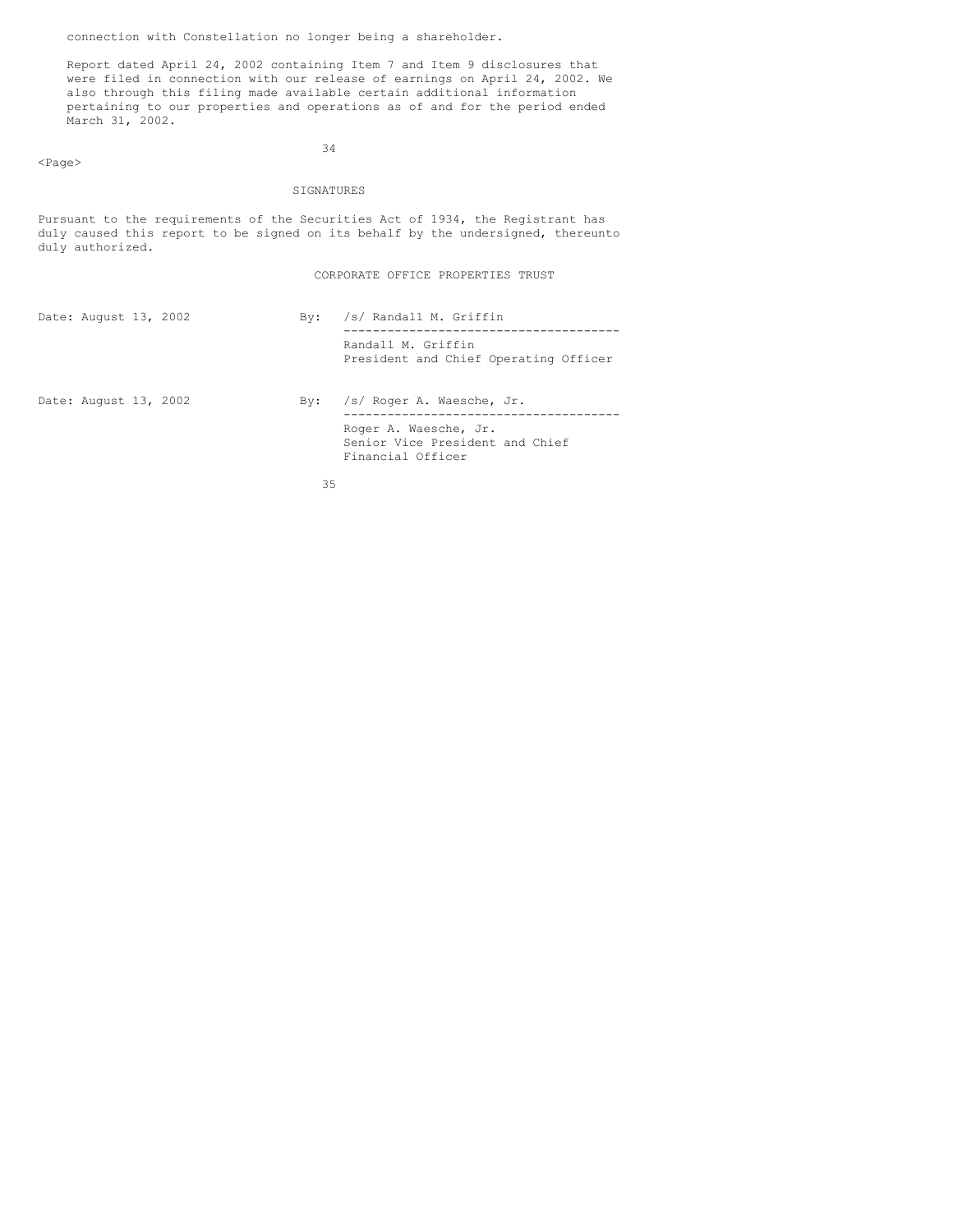### CORPORATE OFFICE PROPERTIES TRUST

CERTIFICATION BY THE CHIEF EXECUTIVE OFFICER RELATING TO A PERIODIC REPORT CONTAINING FINANCIAL STATEMENTS

#### - --------------------------------------------------------------------------------

I, Clay W. Hamlin, III, Chief Executive Officer of Corporate Office Properties Trust, a Maryland real estate investment trust (the "Company"), hereby certify that:

(1) The Company's periodic report on Form 10-Q for the period ended June 30, 2002 (the "Form 10-Q") fully complies with the requirements of Section 13(a) of the Securities Exchange Act of 1934, as amended; and

(2) The information contained in the Form 10-Q fairly presents, in all material respects, the financial condition and results of operations of the Company.

 $\star$   $\star$   $\star$ 

/s/ Clay W. Hamlin, III

- --------------------------------- Clay W. Hamlin, III Chief Executive Officer Date: August 13, 2002 ---------------------------